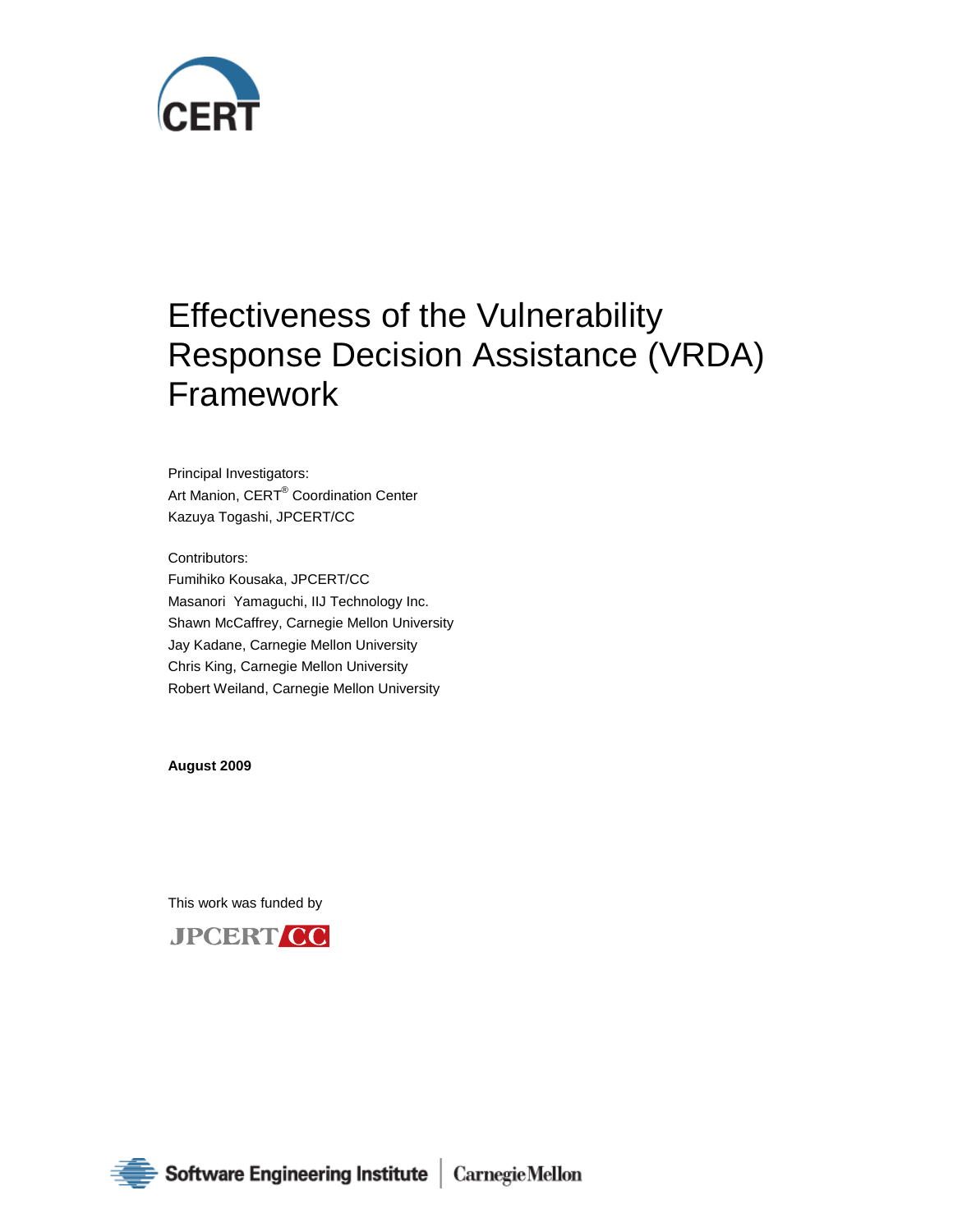Copyright 2009 Carnegie Mellon University.

### NO WARRANTY

THIS CARNEGIE MELLON UNIVERSITY AND SOFTWARE ENGINEERING INSTITUTE MATERIAL IS FURNISHED ON AN "AS-IS" BASIS. CARNEGIE MELLON UNIVERSITY MAKES NO WARRANTIES OF ANY KIND, EITHER EXPRESSED OR IMPLIED, AS TO ANY MATTER INCLUDING, BUT NOT LIMITED TO, WARRANTY OF FITNESS FOR PURPOSE OR MERCHANTABILITY, EXCLUSIVITY, OR RESULTS OBTAINED FROM USE OF THE MATERIAL. CARNEGIE MELLON UNIVERSITY DOES NOT MAKE ANY WARRANTY OF ANY KIND WITH RESPECT TO FREEDOM FROM PATENT, TRADEMARK, OR COPYRIGHT INFRINGEMENT.

Use of any trademarks in this report is not intended in any way to infringe on the rights of the trademark holder.

Internal use. Permission to reproduce this document and to prepare derivative works from this document for internal use is granted, provided the copyright and "No Warranty" statements are included with all reproductions and derivative works.

External use. This document may be reproduced in its entirety, without modification, and freely distributed in written or electronic form without requesting formal permission. Permission is required for any other external and/or commercial use. Requests for permission should be directed to the Software Engineering Institute at permission@sei.cmu.edu.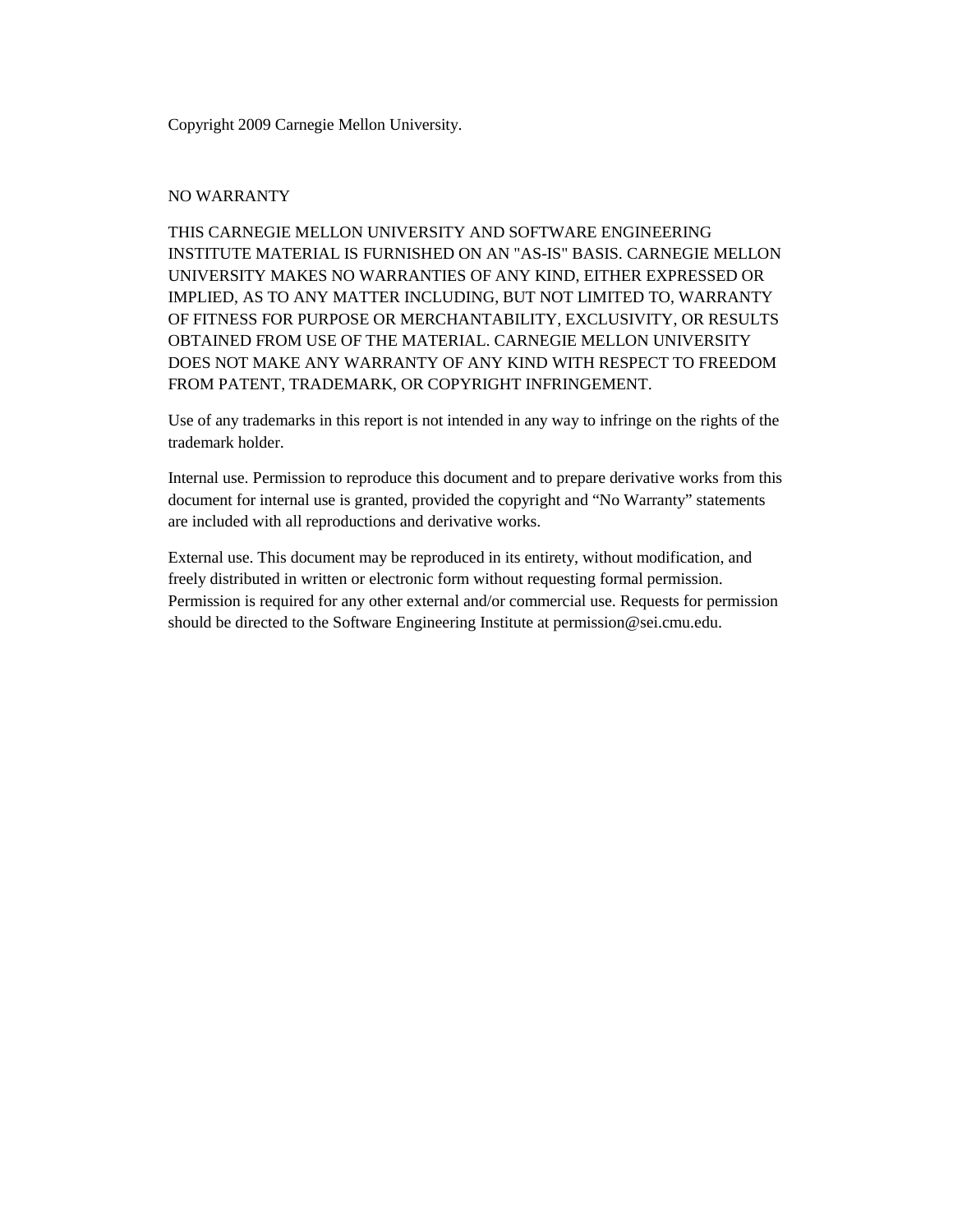## **Table of Contents**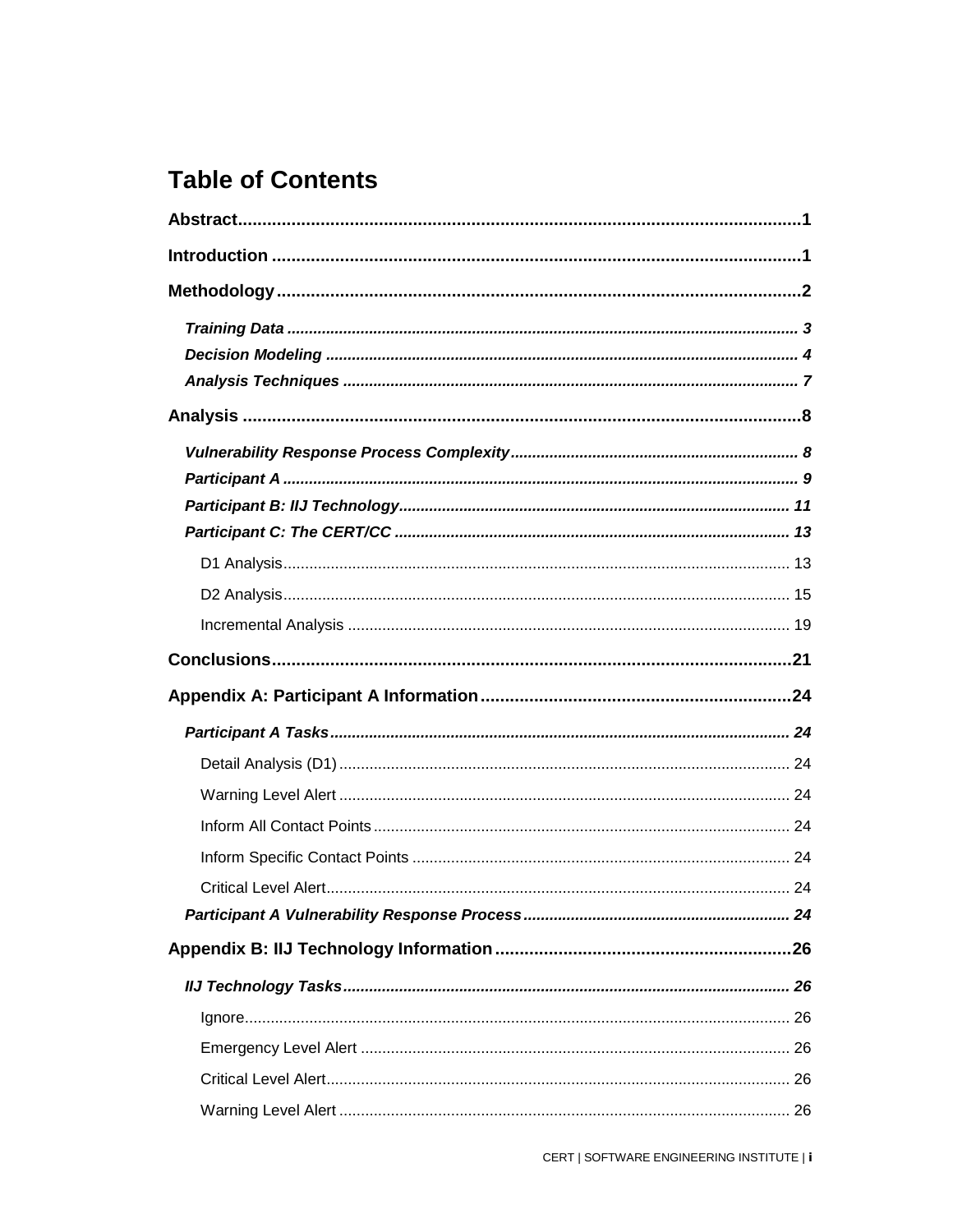| Perform Surface Analysis | 32 |
|--------------------------|----|
|                          |    |
|                          |    |
|                          |    |
|                          |    |
|                          |    |
|                          |    |
|                          |    |
|                          |    |
|                          |    |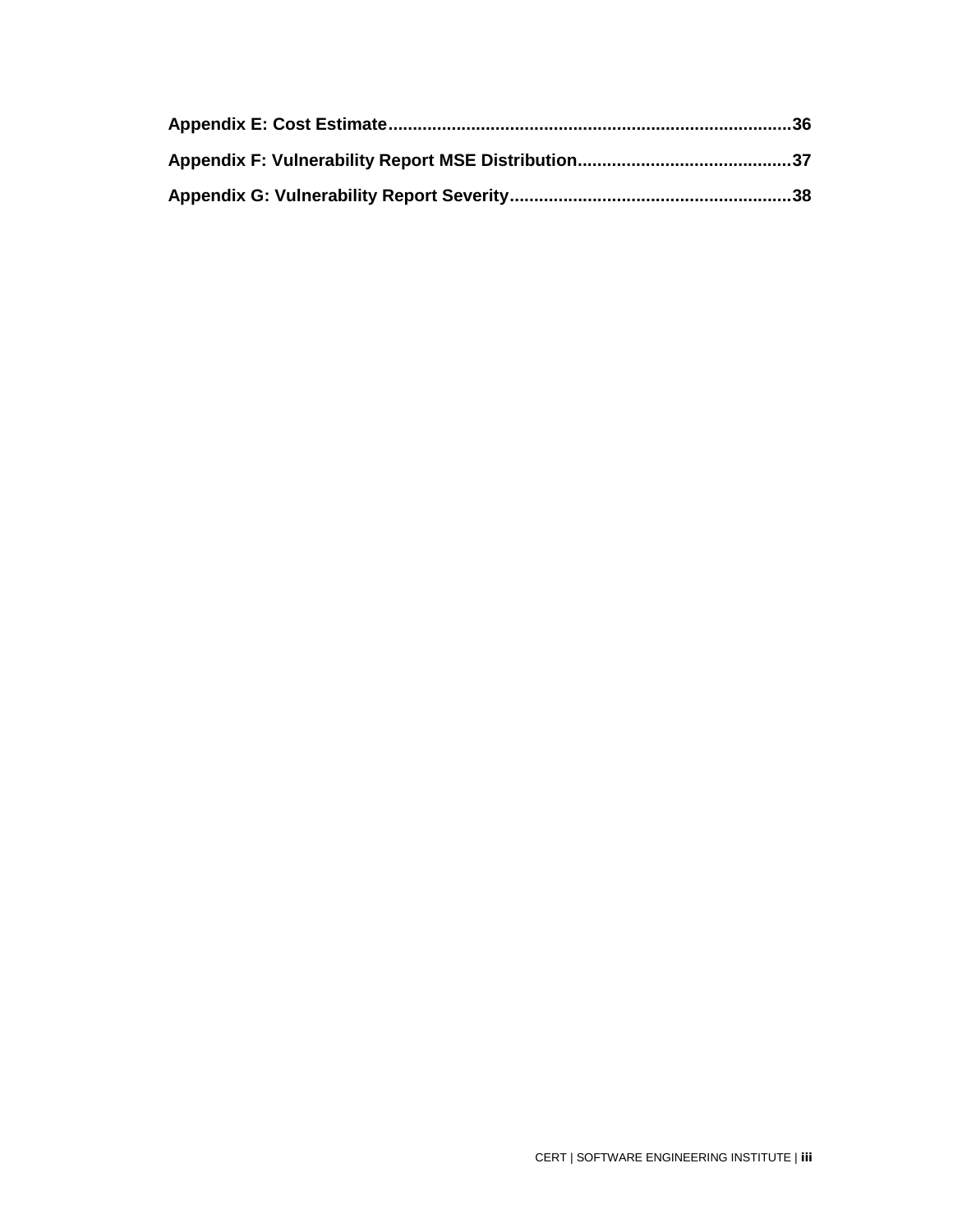## **Abstract**

The Vulnerability Response Decision Assistance (VRDA) framework is a decision support and expert system designed to model how organizations individually respond to vulnerability reports. By encoding vulnerability response knowledge in VRDA, organizations can make more consistent decisions and better prioritize their efforts. VRDA is descriptive—it aims to reproduce how an organization actually responds. This paper examines the effectiveness of VRDA in terms of how well it predicts responses. Decision data from three participating organizations was analyzed to determine how well decisions predicted by VRDA compared to decisions made by the organization's expert analysts. An implementation of VRDA called KENGINE was used to collect vulnerability report data, generate decision models, predict responses, and record actual responses. Variations between predicted and actual responses may be caused by lack of sufficient or necessary vulnerability data, bias of expert analysts, poor decision logic, or some other unforeseen reason. Comparisons between different organizations, data sets, and decision models show that VRDA is accurate enough to give practical assistance with vulnerability response, although accuracy varies among individual decisions.

## <span id="page-5-0"></span>**Introduction**

A software vulnerability can be defined as a set of conditions, typically design or implementation defects, that violate an implicit or explicit security policy.<sup>[1](#page-5-1)</sup> For example, a buffer overflow defect could allow an attacker to execute arbitrary code. The buffer overflow is likely to be a violation of the implicit security policy that users (attackers) should not be able to perform arbitrary actions without authorization. Thousands of vulnerabilities are reported each year.<sup>[2](#page-5-2)</sup> System administrators, software vendors, and others face challenges when deciding how best to apply scarce resources to respond to these reports.

The Vulnerability Response Decision Assistance (VRDA) framework is a decision support and expert system designed to predict how an organization responds to vulnerability reports. VRDA uses characteristics about vulnerabilities (facts) and decisions on how to respond (tasks) to generate decision trees that predict actual responses. Vulnerability analysis teams at the CERT<sup>®</sup> Coordination Center (CERT/CC)<sup>[3](#page-5-3)</sup> and JPCERT/CC<sup>[4](#page-5-4)</sup> developed VRDA based on their experiences analyzing, prioritizing and responding to vulnerabilities. This paper assumes familiarity with the domain of software vulnerabilities and the VRDA framework. A more complete description of VRDA is available in "Vulnerability Response Decision Assistance,"

<span id="page-5-1"></span><sup>1</sup> http://www.cert.org/encyc\_article/#IntVul

<span id="page-5-2"></span> $2$  http://www.cert.org/stats/ (Note that CERT stopped collecting and publishing these statistics in 2008.)

<span id="page-5-3"></span><sup>3</sup> http://www.cert.org/

<span id="page-5-4"></span><sup>4</sup> http://www.jpcert.or.jp/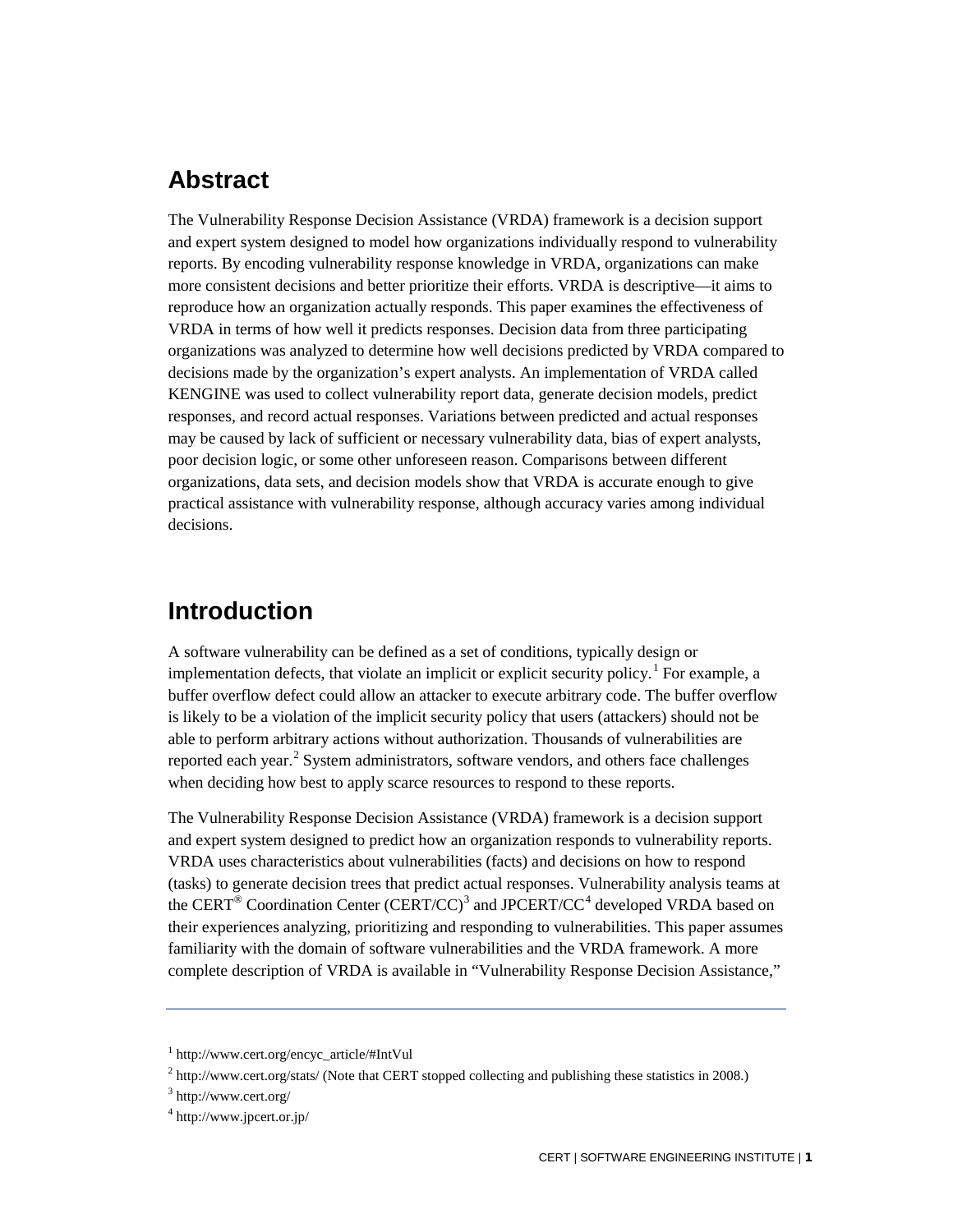by Hal Burch, Art Manion, and Yurie Ito.<sup>[5](#page-6-1)</sup> As a descriptive system, VRDA models an organization's actual decisions. Judging whether those decisions are correct or incorrect is the organization's responsibility; it is not inherently part of VRDA. However, the exercise of configuring and using VRDA often inspires review of vulnerability response processes and reveals ways to make improvements.

Although VRDA was designed by and for operational vulnerability responders, it has not been widely used or tested. To validate the concepts used in VRDA, and, secondarily, to test the KENGINE implementation, we chose to conduct an experiment with three vulnerability responders:

- Participant A: (name withheld)
- Participant B: IIJ Technology<sup>[6](#page-6-2)</sup>
- Participant C: Vulnerability Analysis team at the CERT/CC<sup>[7](#page-6-3)</sup>

For VRDA to be effective, it must be able to accurately predict an organization's real-world responses to vulnerability reports. This study focused on VRDA's accuracy by analyzing differences (errors) between VRDA predictions and actual responses.

For VRDA to improve efficiency, it must reduce the effort required to make vulnerability response decisions relative to the number and accuracy of decisions. While we expect VRDA to reduce the effort required to make decisions, changes in effort were not measured in this study. A cost estimate for the CERT/CC (appendix E) provides an example of how VRDA can assist in resource allocation, but there is no comparison between pre- and post-VRDA effort.

A summary of participant information and accuracy is available in the conclusions section of this document.

## <span id="page-6-0"></span>**Methodology**

JPCERT/CC developed a Ruby on Rails/PostgreSQL implementation of VRDA called KENGINE.<sup>[8](#page-6-4)</sup> Participants used KENGINE to input VRDA data and generate decision trees. Decision data exported from KENGINE was analyzed using Microsoft Excel and Weka.<sup>[9](#page-6-5)</sup> Participants also used various data management scripts and KENGINE's ability to import and export XML data. In addition, participants had access to a VRDA Atom feed  $^{10}$  $^{10}$  $^{10}$ , which JPCERT/CC publishes to provide vulnerability information to VRDA consumers.

<span id="page-6-1"></span><sup>5</sup> http://www.cert.org/archive/pdf/VRDA-2008.pdf

<span id="page-6-2"></span> $6$  http://iij-tech.co.jp

<span id="page-6-3"></span><sup>7</sup> http://www.cert.org/vuls/

<span id="page-6-4"></span><sup>8</sup> http://www.jpcert.or.jp/research/2008/20071212KENGINE.pdf

<span id="page-6-5"></span><sup>9</sup> Weka3: Data Mining Software in Java (http://cs.waikato.ac.nz/ml/weka/)

<span id="page-6-6"></span><sup>10</sup> http://www.jpcert.or.jp/vrdafeed/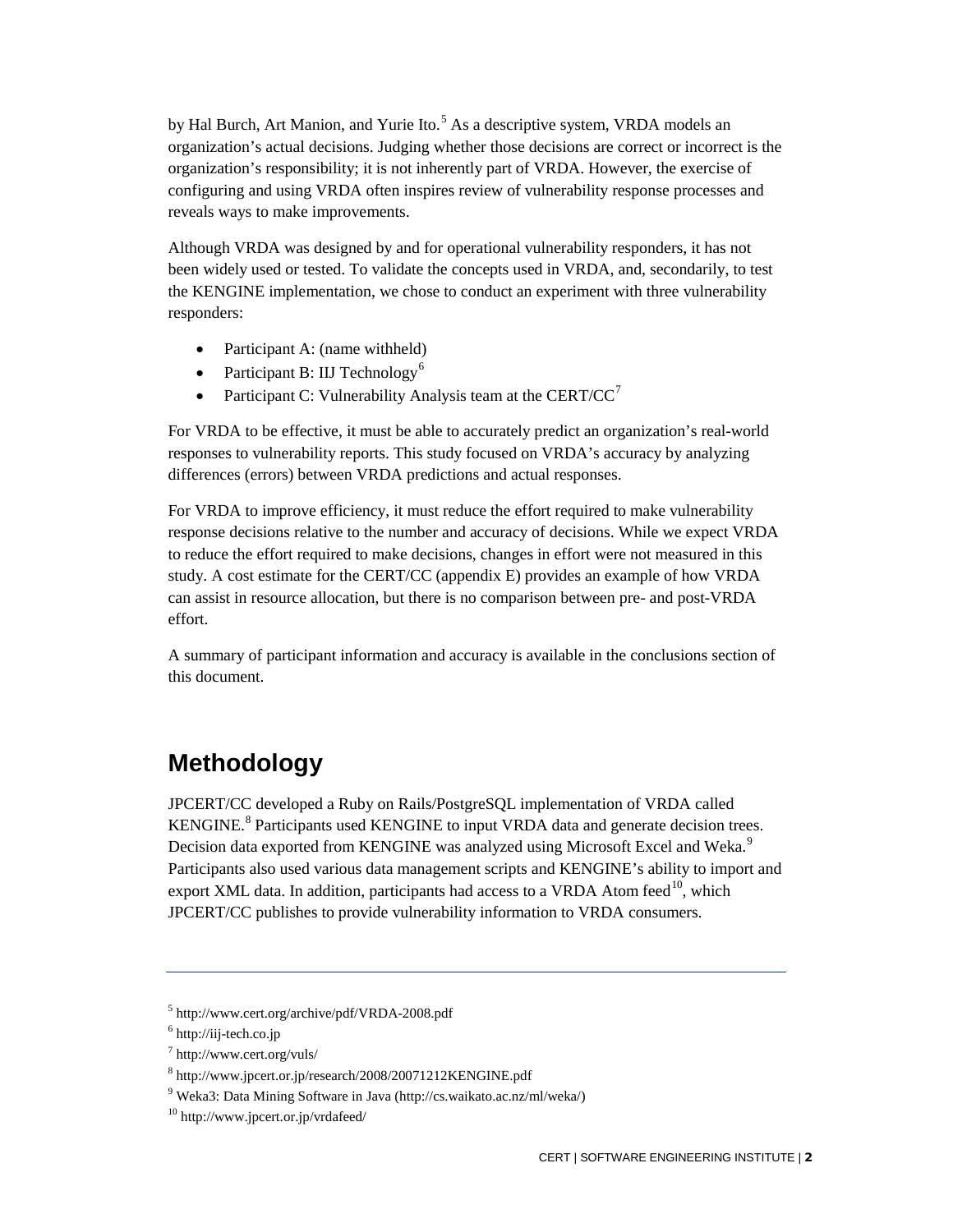During the study, changes to the KENGINE software improved decision tree creation involving Boolean facts and resolved an issue where complete decision trees were not considered to be valid. Data used in this study was generated using the most recent version of KENGINE, which included both of these changes.

## <span id="page-7-0"></span>*Training Data*

VRDA data can be divided into three categories: vulnerability facts, actual decisions, and predicted decisions. Vulnerability facts and actual decisions comprise training data; VRDA generates predictive models using decision trees based on this data. Participant A and IIJ Technology used training data from operational vulnerability response activities; that is, actual responses to real vulnerabilities as they were reported. The CERT/CC used mostly simulated data—responses that the CERT/CC would have taken to previously reported vulnerabilities.

Vulnerability reports include facts and basic information, such as an identification number (CVE, VU#, or JVNVU#) and brief description of the report. Figures 1 and 2 show general vulnerability information and vulnerability facts.

| ** General Information ** Edit |                                                                                            |                                                             |                 |                  |
|--------------------------------|--------------------------------------------------------------------------------------------|-------------------------------------------------------------|-----------------|------------------|
| <b>Report ID</b>               | $CVE-2008-4822$                                                                            |                                                             |                 |                  |
| Title                          | : Adobe Flash Player 9.0.124.0 and earlier does not properly interpret policy files        |                                                             |                 |                  |
| Memo                           | : Adobe Flash Player 9.0.124.0 and earlier does not properly interpret policy files, which | allows remote attackers to bypass a non-root domain policy. |                 |                  |
| URL                            | : http://web.nvd.nist.gov/view/vuln/detail?vulnId=CVE-2008-4822                            |                                                             |                 |                  |
| <b>Status</b>                  | : Closed                                                                                   | <b>VRDA Feed</b>                                            | Published<br>t. |                  |
| <b>Created</b>                 | : 2009/03/1716:21                                                                          | <b>Last Updated</b>                                         | t.              | 2009/03/18 08:51 |
| <b>Created By</b>              | : rweiland                                                                                 |                                                             |                 |                  |
| <b>Tri. Handler</b>            | : rweiland                                                                                 | <b>Vul. Handler</b>                                         | : rweiland      |                  |
| <b>Surface Completed</b>       | : 2009/03/1716:22                                                                          |                                                             |                 |                  |
| <b>Detailed Completed</b>      | : 2009/03/1716:25                                                                          |                                                             |                 |                  |
| <b>Decision Finalized</b>      | : 2009/03/1808:51                                                                          |                                                             |                 |                  |
| <b>Report Closed</b>           |                                                                                            |                                                             |                 |                  |

*Figure 1: KENGINE general vulnerability information*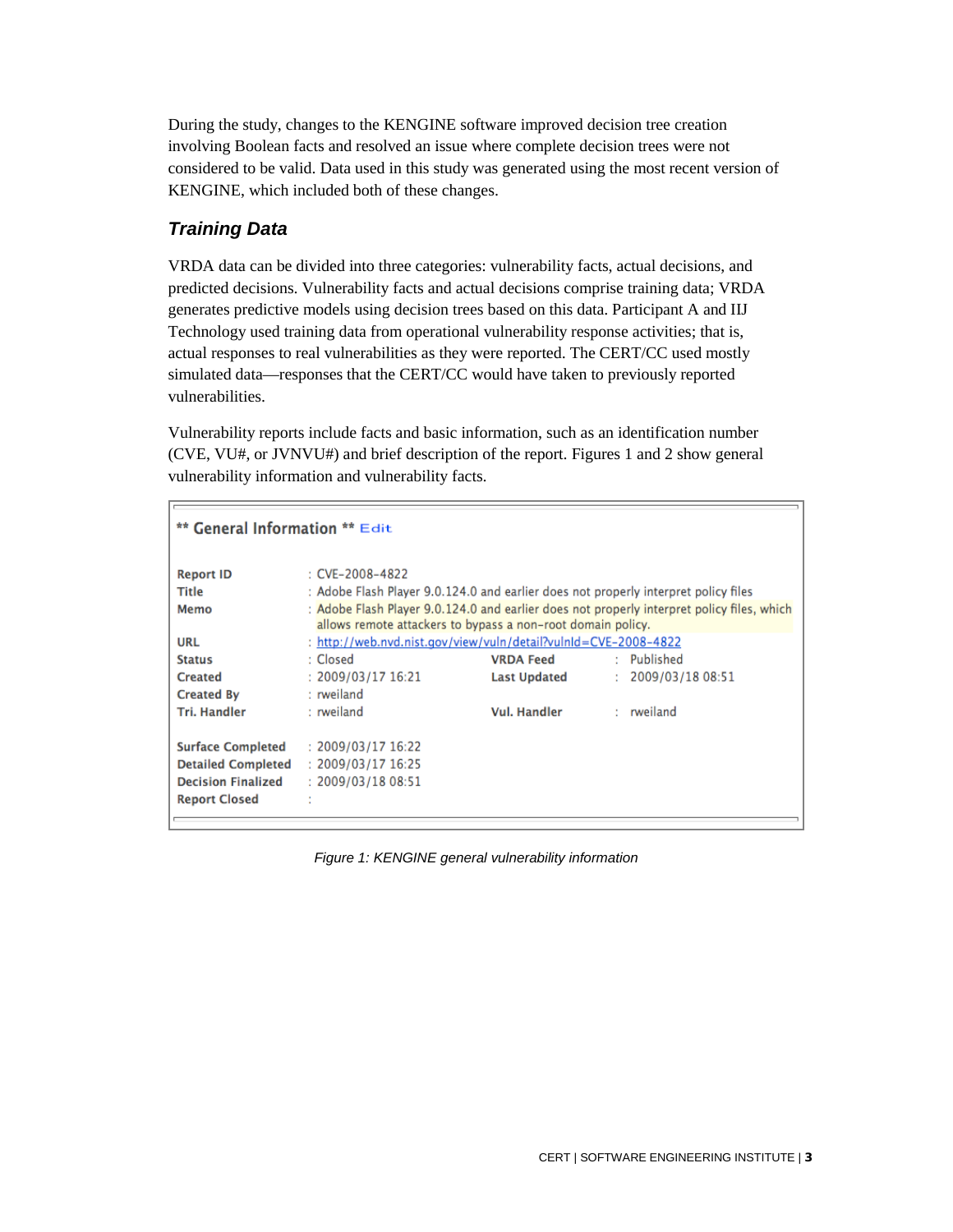

*Figure 2: KENGINE vulnerability facts (partial list)*

For the decision component of training data, participants defined tasks appropriate to their vulnerability response activity and recorded their actual decisions (simulated decisions for the CERT/CC). Descriptions of tasks are available in appendices A, B, and C. At the CERT/CC, analysts were able to see some predicted decisions while recording actual decisions. Although analysts were instructed to ignore any visible predicted decisions, this method of obtaining actual decisions was not blind and may have allowed analysts' bias to affect their choices. Analysts at Participant A and IIJ Technology did not see predicted decisions until after they had decided how to respond.

## <span id="page-8-0"></span>*Decision Modeling*

As analysts recorded their responses, KENGINE generated decision models based on the training data. These models consisted of a decision tree for each task. Tasks may be dependent on other tasks; for example, the CERT/CC Publish Technical Alert task is dependent on the Perform Surface Analysis task. The CERT/CC must perform surface analysis on a report before publishing a Technical Alert. A decision tree for a task can contain any fact or dependent task as a node.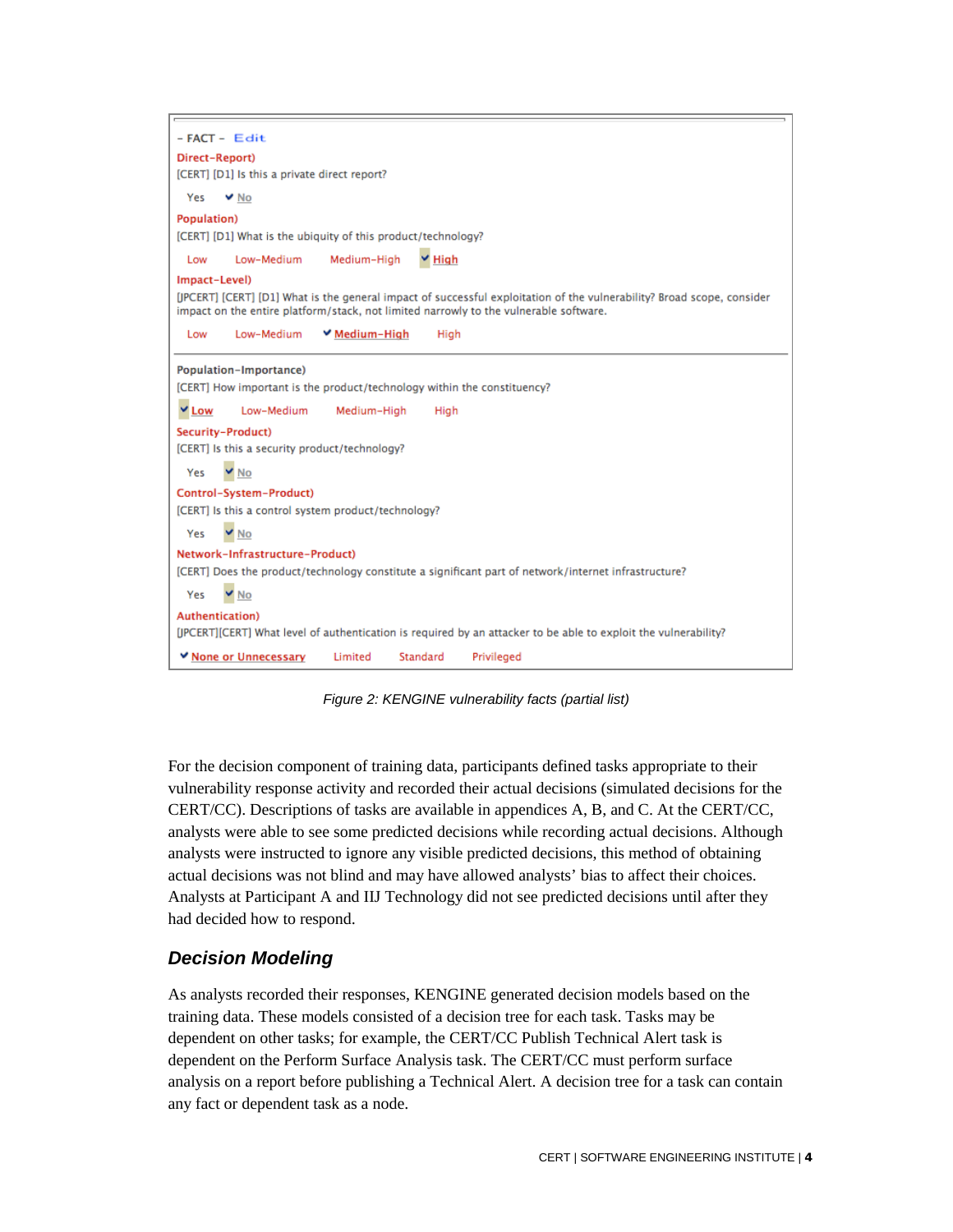The algorithm used to generate decision trees is described in section 2.4 of "Vulnerability Response Decision Assistance." In summary, the algorithm recursively considers attributes (facts and dependent tasks) as potential nodes in the tree. Attributes that provide the most information about the correct task response, and pass a chi-square test to demonstrate statistical significance, are selected. If the next round of selection finds other significant attributes, then a branch node is created. If no further significant attributes are found, then a leaf node (predicted response) is created. The predicted response is based on the weighted average of responses from training data. Some facts or tasks may not provide enough significant information to be included in decision trees.

In some cases, trees were created manually or modified after KENGINE initially created them. Manual creation or modification was more likely for with tasks where for which the decision process was well understood and was based on a limited number of facts, or for which a KENGINE-produced tree was not able to suggest a decision. In parts of this study, the accuracy of KENGINE-produced trees was compared to manually created or modified trees.

Generally, decisions have four priority levels: Must, Should, Might, and Won't. For example, the CERT/CC's Publish Vulnerability Note task for CVE-2008-4822 can be described like this:

For CVE-2008-4822, the CERT/CC{Must|Should|Might|Won't} publish a Vulnerability Note.

Table 1 shows how responses were encoded.

| <b>Response</b> | Value |
|-----------------|-------|
| <b>Must</b>     | 3     |
| Should          | 2     |
| Might           |       |
| Won't           |       |

*Table 1: Response encoding*

VRDA includes the concept of preliminary decisions (tasks) labeled as D1. D1 tasks allow an organization to quickly identify vulnerability reports that require specific processing. A D1 task requires less information (fewer facts) than a regular task and typically controls whether or not additional fact input and decision making occurs. Using the CERT/CC as an example, the decision to assign an analyst to a report (Assign Analyst) is a D1 task. Only a few facts are needed to determine the task response, and responses are limited to Must or Won't. If the response is Won't, no further work is performed.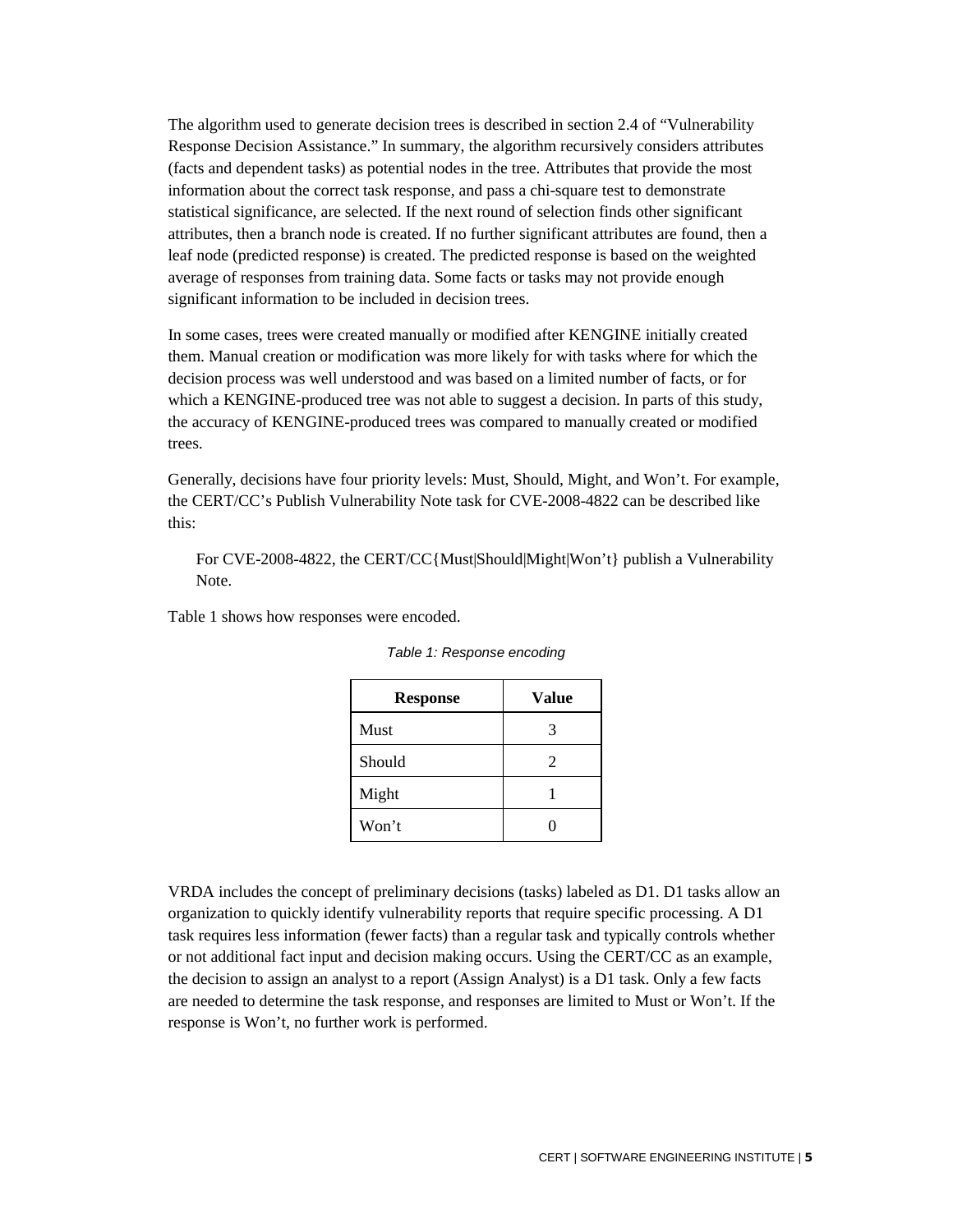Table 2 shows encoding for tasks with only two responses.

|  | Table 2: Boolean response encoding |  |
|--|------------------------------------|--|
|  |                                    |  |

| <b>Response</b> | <b>Value</b> |
|-----------------|--------------|
| Must            |              |
| Won't           |              |

Figure 3 shows predicted and actual decisions in KENGINE. The column Computed Value contains predicted responses, and the column Current Value contains actual responses.

| <b>Task</b>                             | <b>Computed Current</b> |        |          | <b>Status</b> |       |
|-----------------------------------------|-------------------------|--------|----------|---------------|-------|
|                                         | Value                   | Value  | Computed | Proposed      | Final |
| Assign Analyst (D1)                     | <b>Must</b>             | Must   |          |               | v     |
| <b>Perform Surface Analysis</b>         | Must                    | Must   |          |               | v     |
| Coordinate                              | Might                   | Might  |          |               | v     |
| Publish Vulnerability Note              | Should                  | Should |          |               | v     |
| <b>Publish Security Alert</b>           | Should                  | Might  |          |               | v     |
| <b>Publish Vulnerability Card</b>       | Should                  | Should |          |               | v     |
| <b>Perform Technical Analysis</b>       | <b>Should</b>           | Should |          |               | v     |
| <b>Publish Special</b><br>Communication | Won't                   | Might  |          |               | v     |
| <b>Publish Current Activity</b>         | <b>Must</b>             | Must   |          |               | v     |
| <b>Publish Technical Alert</b>          | Should                  | Might  |          |               | v     |

*Figure 3: KENGINE decision status*

Figure 4 shows an example decision tree.



*Figure 4: KENGINE decision tree*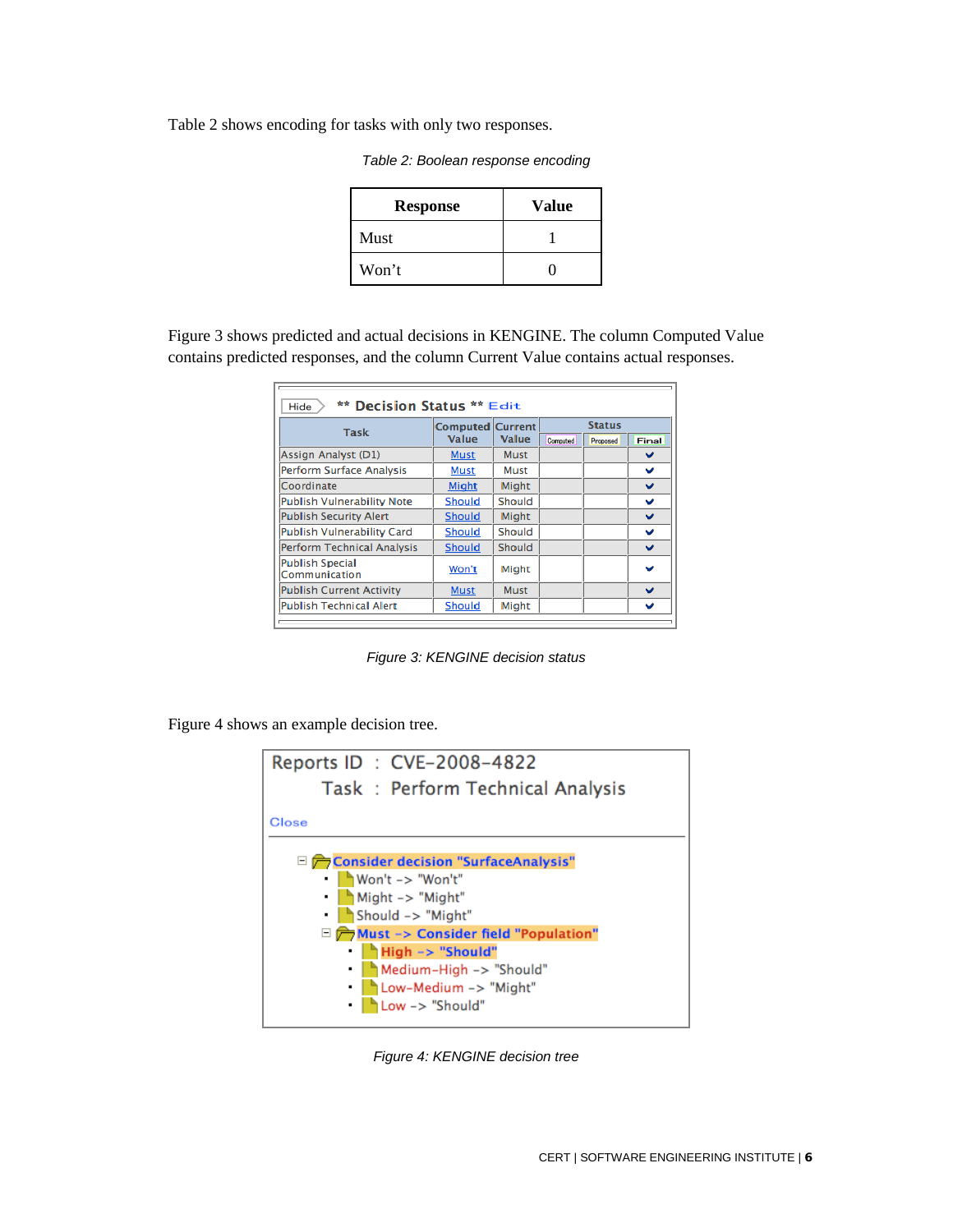Notice the apparent inconsistency in this tree. If Population is Low Medium, the resulting decision is Might. However, if Population is Low, the decision is the higher priority Should. This type of inconsistency appeared several times in the CERT/CC's decision trees, and it may be related to inconsistent decisions by analysts. For the analyst-modified trees, the analyst corrected this type of inconsistency with the minimal change necessary to improve consistency; for instance, by changing the decision for Low Population to Might. The tree creation algorithm does not enforce this type of "priority consistency," and correcting the inconsistencies did not result in greater prediction accuracy.

## <span id="page-11-0"></span>*Analysis Techniques*

Errors between predicted and actual decisions were analyzed using several techniques:

- a simple Boolean "hit rate" (0 if error, 1 if prediction is accurate)
- an off-by-one or "near miss" hit rate (0 if error is greater than one, 1 if prediction is within one response of actual), abbreviated NMR (near miss rate). It is a design goal of VRDA to achieve decisions with this level of precision. As noted in "Vulnerability Response Decision Assistance:"

*We expect the resulting decisions to be imperfect. However, we compensate for that by giving gradients of decisions, rather than Boolean values. In particular, we use four levels: "must", "should", "might", and "won't". The goal is that the resulting decision level should not differ more than one from the "correct" value.[11](#page-11-1)*

Note that the NMR for a task with only two possible responses is not a useful measurement, because the maximum error (1) is still within the NMR, so it is always 100%. For a typical Boolean task with responses Must and Won't, being off by one is equivalent to being completely wrong.

- mean of squared errors, abbreviated MSE. This technique emphasizes the difference between predicted and actual decisions. The possible range for this measurement depends on the number of possible responses for the task. For example, a typical task with four possible responses could have an MSE range from 0 (perfect prediction) to 9 (off by three responses).
- mean of the errors (ME), calculated algebraically (as a signed number) as *actual predicted*. This technique may show the "direction" of a consistent gap. A negative number indicates that VRDA is predicting higher priority responses than what is actually desired, and vice versa. Like MSE, the range of ME is based on the number of possible responses for a task.
- correlation coefficient (*r*) to measure linear fit of hit rate and MSE to different sample sizes for incremental analysis

Since NMR, MSE, and ME are influenced by the number of responses, a task with fewer possible responses will, all things being equal, tend to have lower values. Similarly, NMR, MSE, and ME measurements for sets of tasks (e.g., summary calculations for all tasks for an

<span id="page-11-1"></span><sup>&</sup>lt;sup>11</sup> Source: "Vulnerability Response Decision Assistance" (http://www.cert.org/archive/pdf/VRDA-2008.pdf)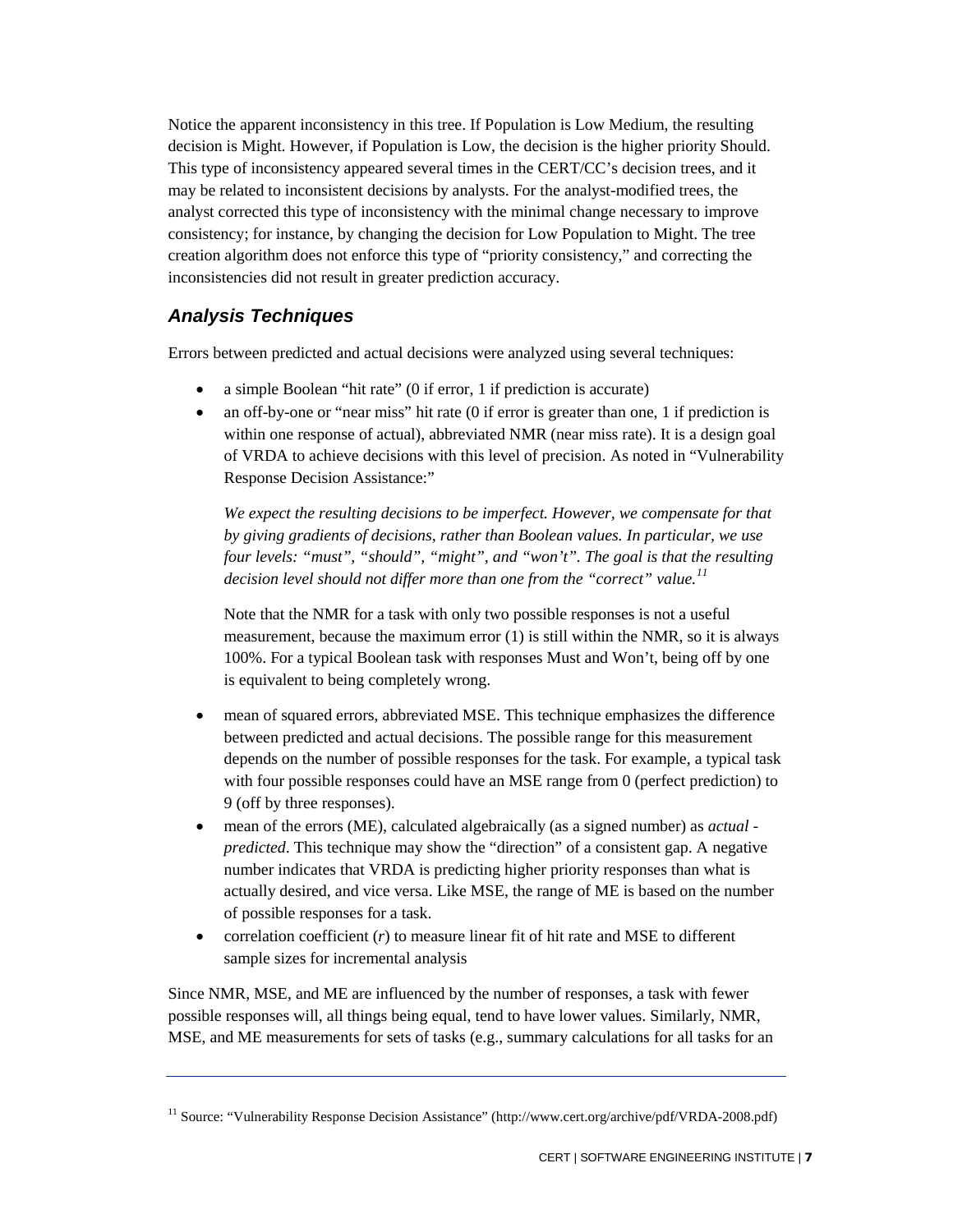organization) are affected by the number of possible responses for each task in the set and are not simple averages of each task in the set.

All of the above measurements calculate error as follows:

*error = actual - predicted*

Three other methods that do not directly measure accuracy were also used:

- mean and standard deviation of predicted and actual responses (A low standard deviation indicates that a task is more consistently answered a certain way, which could mean that the task is more a matter of procedure than a decision. This analysis is available in appendix D.)
- complexity rating of response procedure, measured as the average number of nodes in all decision trees for an organization and the sum of all possible choices for an organizations' tasks
- <span id="page-12-0"></span>• cost estimate (for the CERT/CC only), based on effort per task and predictions (see appendix E)

## **Analysis**

Considering the wide variety of possible inputs (facts and tasks), it was not possible to statically calculate how accurate VRDA should be. As noted in the description of NMR, VRDA was designed to predict task responses within one priority level of actual. This degree of accuracy was deemed sufficient for VRDA to be useful in assisting operational vulnerability response; however, this target was chosen from a practical standpoint and does not have rigorous mathematical support. Accuracy for each participant was measured by NMR, hit rate, and MSE. High NMR and hit rates indicate greater accuracy; high MSE indicates a higher degree of error (wider gap between predicted and actual).

To develop working decision trees, VRDA requires a sufficient amount of training data. The cases in which the tree creation algorithm could not select a final decision (leaf node) or the next-most-significant branch were usually caused by a lack of data. This realization inspired questions about how much data is needed to develop functional and accurate decision trees and how well must the training data cover different types of vulnerabilities. To study the first question, incremental analysis was performed using CERT/CC data. The second question was not explored, other than to state that the CERT/CC's training data was chosen to represent a reasonably wide range of different types of vulnerability reports.

## <span id="page-12-1"></span>*Vulnerability Response Process Complexity*

The complexity of a participant's vulnerability response process may be related to the accuracy of VRDA predictions. For instance, it may be more difficult to accurately model a more complex process than a less complex one. Response processes complexity is represented in VRDA by numbers of facts, fact values, tasks, and task responses. The relative complexity of each participant's processes was measured in several ways: counts of facts, values, tasks, and responses; the average number of nodes in all decision trees; and the sum of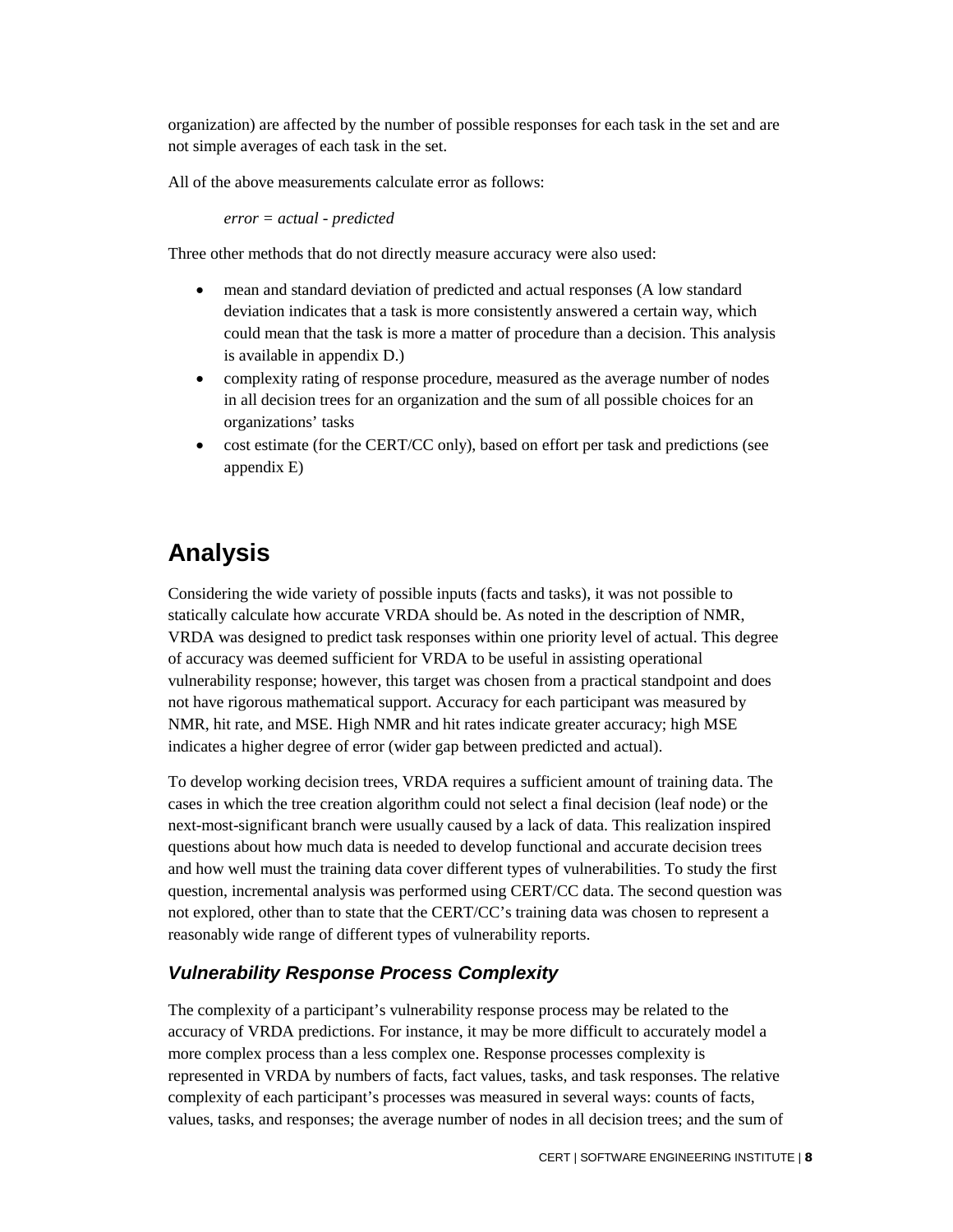all possible choices for all tasks. Tables 3 and 4 show these complexity measurements. Table 4 compares complexity to accuracy.

|                       | <b>Process Complexity</b> |               |              |                  |  |
|-----------------------|---------------------------|---------------|--------------|------------------|--|
| Participant           | Facts                     | <b>Values</b> | <b>Tasks</b> | <b>Responses</b> |  |
| Participant A         | 21                        | 79            |              |                  |  |
| <b>IIJ</b> Technology | Ω                         | 22            |              |                  |  |
| CERT/CC               | 16                        | 53            | 10           |                  |  |

|  | Table 3: Process complexity |  |  |
|--|-----------------------------|--|--|
|--|-----------------------------|--|--|

*Table 4: Process complexity and accuracy*

|                       | <b>Process Complexity</b> |                               | Accuracy        |            |  |
|-----------------------|---------------------------|-------------------------------|-----------------|------------|--|
| Participant           | Average<br><b>Nodes</b>   | <b>Task</b><br><b>Choices</b> | <b>Hit Rate</b> | <b>MSE</b> |  |
| Participant A         | 15.0                      | 403                           | 67%             | 0.81       |  |
| <b>IIJ</b> Technology | 2.2                       | 118                           | 100%            | 0.00       |  |
| CERT/CC               | 25.1                      | 580                           | 70%             | 0.56       |  |

The Task Choices measurement is calculated as follows:

- 1. For each task, add the sum of all possible values for all facts plus the sum of all possible responses for each dependent task. This gives the number of choices available to each task.
- 2. Sum the choices for each task to get the total number of choices for each participant.

Lists of facts, values, task dependencies, and dependent task responses for all participants are not available in this paper. Some task and fact information is available in appendices A, B, and C.

The clearest relationship was IIJ Technology, with low complexity and high accuracy.

#### <span id="page-13-0"></span>*Participant A*

Participant A is a computer security incident response team (CSIRT) that analyzes and disseminates vulnerability information for business units within a large multinational Japanese company. Participant A provided decision data for 71 vulnerability reports, several of which did not result in predictions and were discarded. For training data, Participant A used vulnerability reports from actual operations. An overview of Participant A's vulnerability response process and a list of tasks are available in appendix A.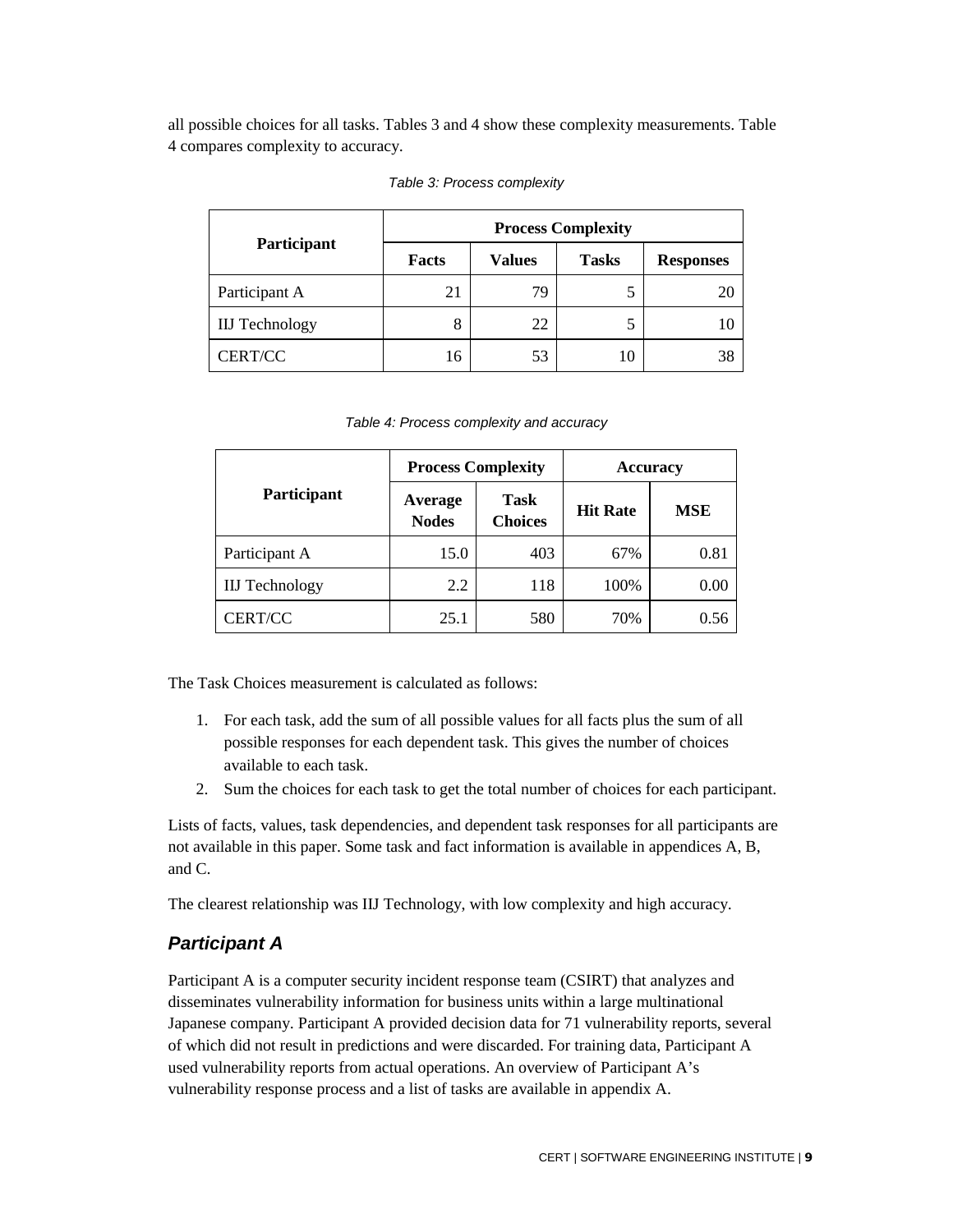Table 5 shows statistics for Participant A's tasks.

| Task                                  | <b>Sample Size</b> | <b>Hit Rate</b> | <b>NMR</b> | <b>MSE</b> | <b>ME</b> |
|---------------------------------------|--------------------|-----------------|------------|------------|-----------|
| Overall Performance (all tasks)       | 341                | 67%             | 88%        | 0.81       | $-0.11$   |
| Detail Analysis (D1)                  | 66                 | 44%             | 74%        | 1.56       | $-0.32$   |
| Warning Level Alert                   | 67                 | 63%             | 93%        | 0.60       | $-0.12$   |
| Inform All Contact Points             | 69                 | 74%             | 91%        | 0.59       | $-0.16$   |
| <b>Inform Specific Contact Points</b> | 69                 | 75%             | 94%        | 0.49       | $-0.14$   |
| Critical Level Alert                  | 70                 | 80%             | 89%        | 0.83       | 0.20      |

*Table 5: Participant A accuracy*

The moderately high MSE and low hit rate for Detail Analysis indicate a discrepancy between predicted and actual decision values. Predicted priority was generally higher than actual (ME = -0.32). This discrepancy could have been caused by insufficient data—too few vulnerability reports or lack of information (facts) needed to make good Detail Analysis decisions. Examining Participant A's response process showed that Detail Analysis is a D1 task, meaning that its response was computed before the other facts were answered. This lack of available information (facts) could explain the inaccuracy of Detail Analysis predictions.

Table 6 shows the distribution of error counts for each task. To incorporate some of the visual effect of a histogram, empty cells indicate zero. Error was calculated as *actual* - *predicted*, so a larger negative number indicates a higher priority prediction than that what is actually desired, and vice versa. The shaded area represents an error of one or less (NMR), which is the accuracy design goal of VRDA.

|                                       |                   |                |                | <b>Error</b> |                |                |                |
|---------------------------------------|-------------------|----------------|----------------|--------------|----------------|----------------|----------------|
| <b>Task</b>                           | $-3$              | $-2$           | $-1$           | $\mathbf{0}$ | $\mathbf{1}$   | $\mathbf{2}$   | 3              |
| Overall Performance (all tasks)       | $\overline{4}$    | 23             | 40             | 230          | 31             | 8              | 5              |
| Detail Analysis (D1)                  | 3                 | 13             | $\overline{4}$ | 29           | 16             | -              |                |
| Warning Level Alert                   |                   | 4              | 11             | 42           | 9              | 1              |                |
| Inform All Contact Points             |                   | 4              | 10             | 51           | $\overline{2}$ | 1              |                |
| <b>Inform Specific Contact Points</b> | -                 | $\overline{2}$ | 9              | 52           | $\overline{4}$ | п              |                |
| <b>Critical Level Alert</b>           |                   |                | 6              | 56           |                | $\overline{4}$ | $\overline{4}$ |
|                                       | Design goal (NMR) |                |                |              |                |                |                |

*Table 6: Participant A error distribution*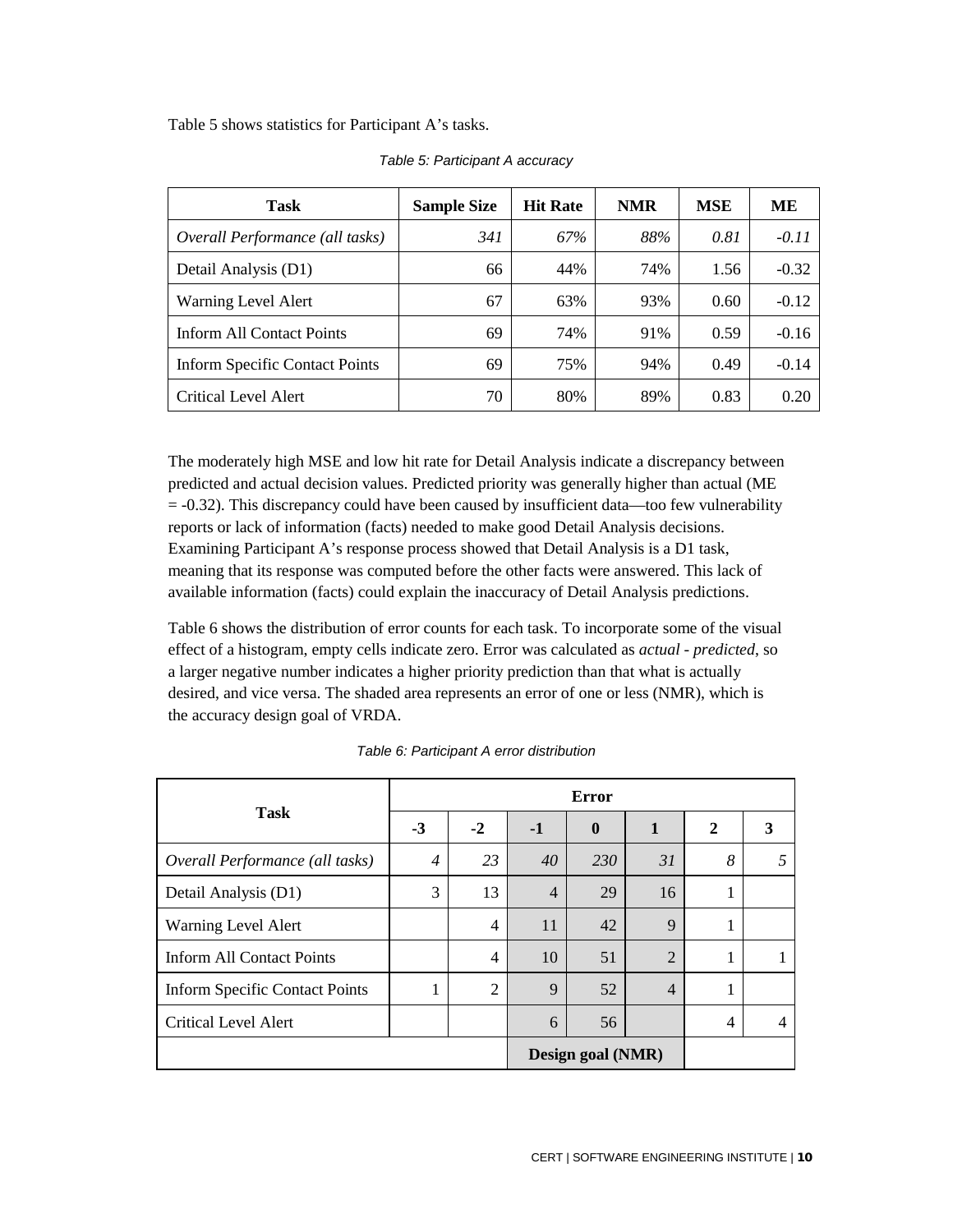Measuring by NMR, Participant A's predictions were reasonably accurate, with the exception of Detail Analysis. Reviewing the facts used to calculate Detail Analysis, and investigating why only 66 out of 71 possible predictions were made, could improve the accuracy of the Detail Analysis task.

Vulnerability report MSE distribution for Participant A is shown in figure 8 in appendix F.

## <span id="page-15-0"></span>*Participant B: IIJ Technology*

IIJ Technology, the second participant in the study, provides internet, managed security, and hosted services. It provides prioritized vulnerability information (the Vulnerability Information Triage Service) and maintains accurate inventory and deployment information about the IT resources used by its customers. IIJ Technology's tasks have only two possible values: Must and Won't. Decision data was available for 63 vulnerability reports with 5 tasks each. For this study, IIJ Technology used vulnerability reports from actual operations for one specific customer. An overview of IIJ Technology's vulnerability response process and a list of tasks are available in appendix B.

As shown in tables 7 and 8, VRDA predicted the actual response every time for IIJ Technology's tasks. This was likely due, in part, to the relatively simple response process: limited response values (Must and Won't), few facts and fact values, and few analysts (making more consistent actual decisions). Also, the tasks Ignore, Emergency Level Alert, and Critical Level Alert have only one node (one possible response) in their respective decision trees. With 100% accuracy and only one possible response, these tasks could be considered to be static processes instead of decision points. However, a review of IIJ Technology's data showed that none of the vulnerability reports met the criteria for Emergency Level Alert or Critical Level Alert. VRDA did predict the correct responses (Won't) based on the training data, but IIJ Technology expects some reports to actually require an Emergency Level Alert or Critical Level Alert. Therefore, these tasks should not be changed to static processes. IIJ Technology expects some reports to actually require an Emergency Level Alert or Critical Level Alert. A larger or more comprehensive set of training data should generate more realistic models. It is expected that the Ignore task was perfectly accurate (Ignore = Won't for all reports in this data set), because the IIJ Technology data set only included vulnerability reports that were not ignored (Ignore is effectively a D1 task.).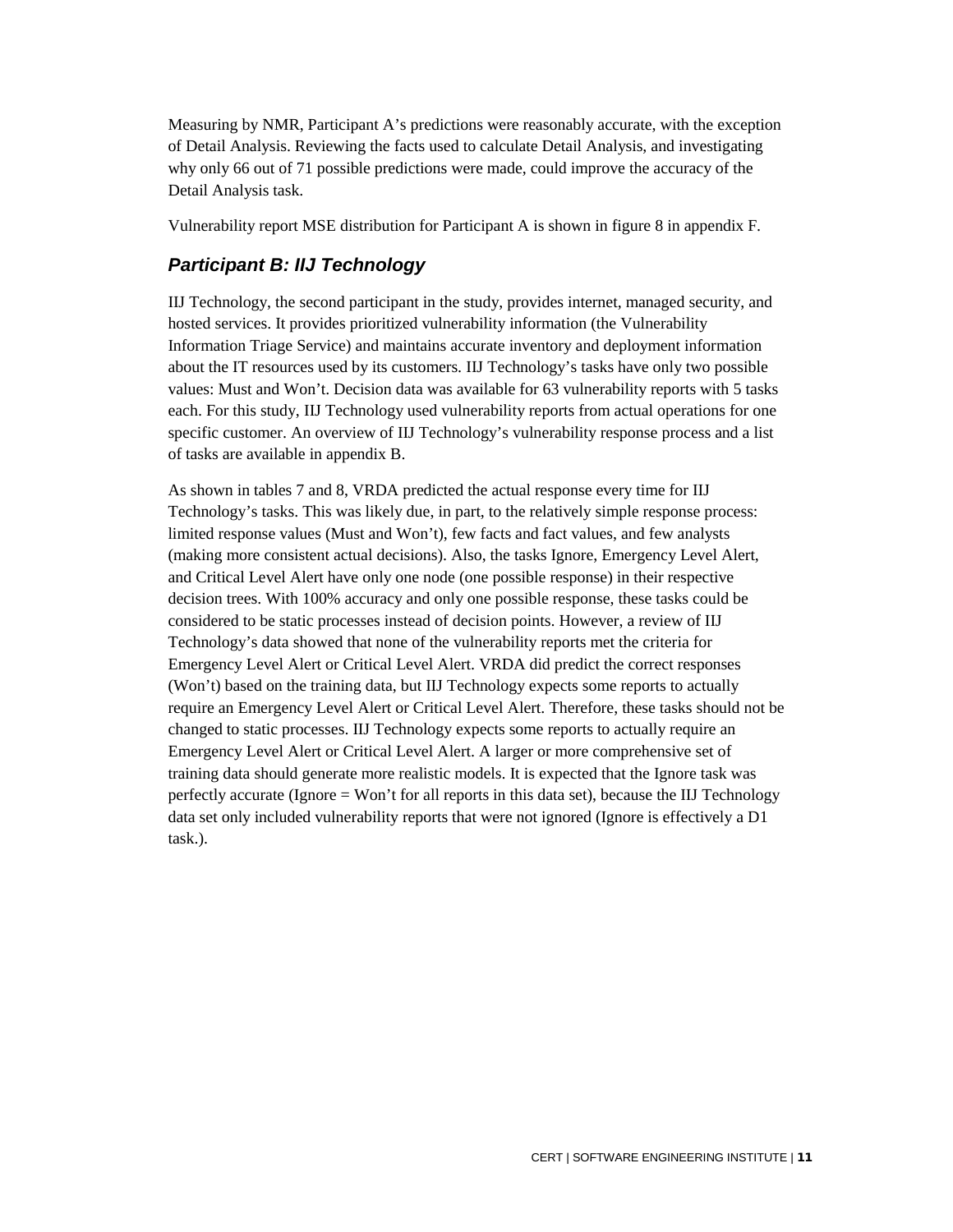| Task                            | <b>Sample Size</b> | <b>Hit Rate</b> | <b>NMR</b> | <b>MSE</b> | MЕ   |
|---------------------------------|--------------------|-----------------|------------|------------|------|
| Overall Performance (all tasks) | 315                | $100\%$         | 100%       | 0.00       | 0.00 |
| Ignore                          | 63                 | 100%            | 100%       | 0.00       | 0.00 |
| <b>Emergency Level Alert</b>    | 63                 | 100%            | 100%       | 0.00       | 0.00 |
| Critical Level Alert            | 63                 | 100\%           | 100%       | 0.00       | 0.00 |
| Warning Level Alert             | 63                 | 100%            | 100%       | 0.00       | 0.00 |
| <b>FYI</b>                      | 63                 | 100%            | 100%       | 0.00       | 0.00 |

#### *Table 8: IIJ Technology error distribution*

|                                 |      | <b>Error</b> |      |                                 |              |   |   |  |  |  |
|---------------------------------|------|--------------|------|---------------------------------|--------------|---|---|--|--|--|
| <b>Task</b>                     | $-3$ | $-2$         | $-1$ | $\boldsymbol{0}$                | $\mathbf{1}$ | 2 | 3 |  |  |  |
| Overall Performance (all tasks) |      |              |      | 315                             |              |   |   |  |  |  |
| Ignore                          |      |              |      | 63                              |              |   |   |  |  |  |
| <b>Emergency Level Alert</b>    |      |              |      | 63                              |              |   |   |  |  |  |
| <b>Critical Level Alert</b>     |      |              |      | 63                              |              |   |   |  |  |  |
| Warning Level Alert             |      |              |      | 63                              |              |   |   |  |  |  |
| <b>FYI</b>                      |      |              |      | 63                              |              |   |   |  |  |  |
|                                 |      |              |      | Design goal (NMR) <sup>12</sup> |              |   |   |  |  |  |

Two other factors contributed to the accuracy of IIJ Technology's predictions. Before starting the KENGINE experiment, IIJ Technology had a well-defined vulnerability response process that was consistently followed by a small team of analysts. Also, IIJ Technology had highly detailed inventory and deployment information about their customer, which could help generate accurate decision trees based on Lightweight Affected Product Tag (LAPT)<sup>[13](#page-16-2)</sup> facts. LAPT facts, such as Ubiquity and Population Importance, describe products and technologies that may be vulnerable, not vulnerabilities themselves. Examining IIJ Technology's decision trees showed that every node was a product-related fact (i.e., every node could have been defined as a LAPT fact), further supporting the idea that accurate inventory and deployment information influenced accurate prediction.

<span id="page-16-1"></span><span id="page-16-0"></span><sup>&</sup>lt;sup>12</sup> Because IIJ Technology tasks have only two possible values, NMR is irrelevant.

<span id="page-16-2"></span><sup>13</sup> Source: "Vulnerability Response Decision Assistance" (http://www.cert.org/archive/pdf/VRDA-2008.pdf)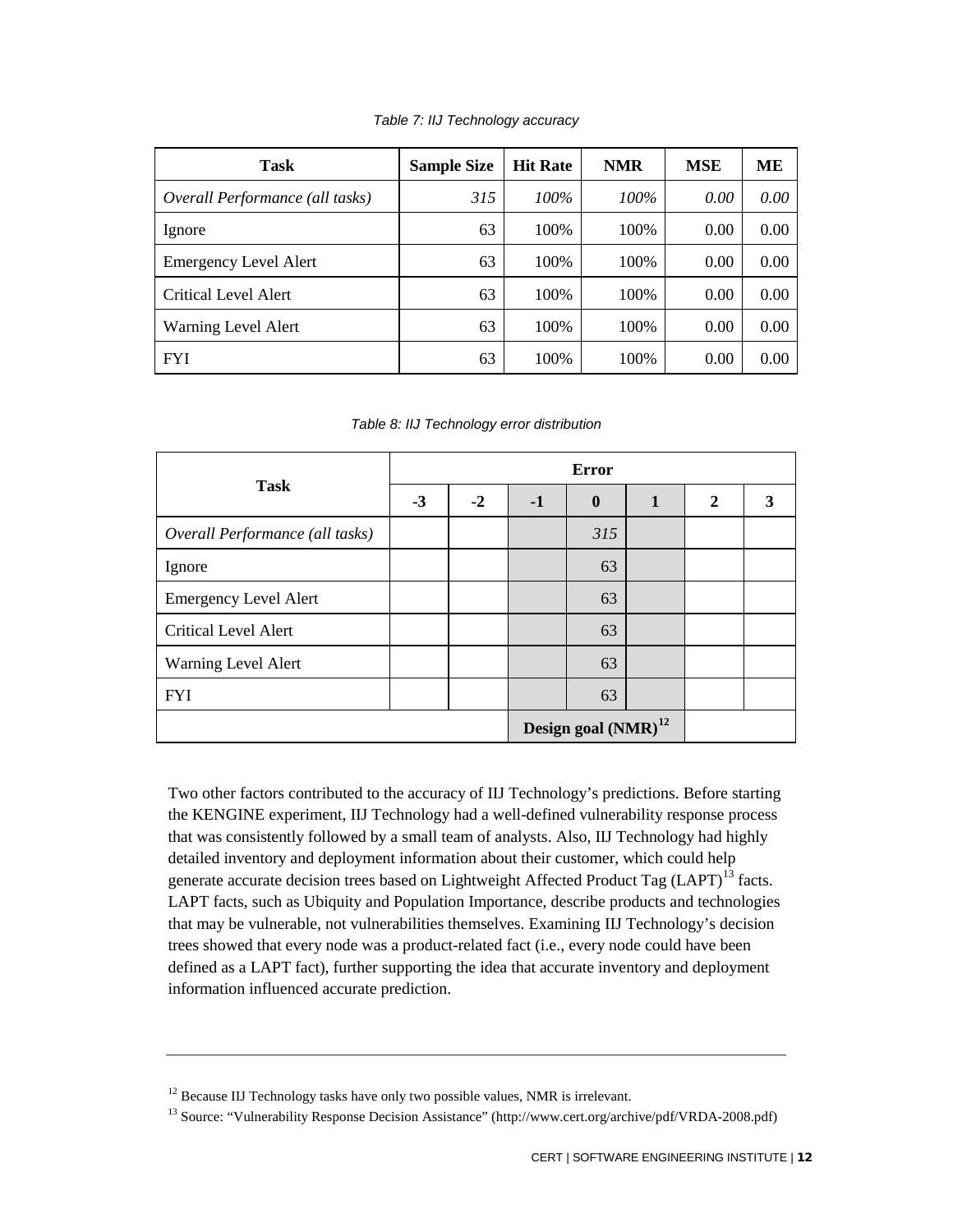## *Participant C: The CERT/CC*

The Vulnerability Analysis team at the CERT/CC was the third participant. The CERT/CC prioritizes vulnerabilities and response tasks with a U.S. national and global scope. For a listing of facts and tasks used by the CERT/CC, see appendix C.

For training data, the CERT/CC used two sets of vulnerability data. A core set contained approximately 50 reports that represented a reasonably complete cross section of different types of vulnerabilities (e.g., stack and heap overflows allowing code execution, remote and local vulnerabilities, directory traversal, SQL injection, cross-site scripting, and race conditions). Other data was selected in roughly chronological order from vulnerabilities disclosed in 2007 to 2009 and documented the National Vulnerability Database (NVD)<sup>[14](#page-17-1)</sup> and the Vulnerability Notes Database.<sup>[15](#page-17-2)</sup>

## <span id="page-17-0"></span>**D1 Analysis**

As discussed earlier, VRDA includes the concept of multiple decision points. The CERT/CC used two different decision points: D1 and D2. The D1 decision Assign Analyst was used to filter out vulnerability reports before spending the effort necessary to collect the data needed for D2 decisions. Assign Analyst decision preceded, and required fewer facts than, the D2 decisions.

The CERT/CC used the following subset of facts to make the preliminary D1 decision whether to assign a report to an analyst:

- whether or not the report was private (Direct Report)
- the overall impact of the vulnerability (Impact)
- the ubiquity of affected systems (Ubiquity)

The Assign Analyst task used a manually created decision tree that considered several simple business processes. The CERT/CC always (Must) assign an analyst for direct reports and reports about control systems or network infrastructure products. For the remaining reports, Impact and Ubiquity determined the response. Figure 5 shows the distribution of 16,025 reports across impact and ubiquity.

<span id="page-17-1"></span><sup>14</sup> http://web.nvd.nist.gov/view/vuln/search

<span id="page-17-2"></span><sup>15</sup> http://www.kb.cert.org/vuls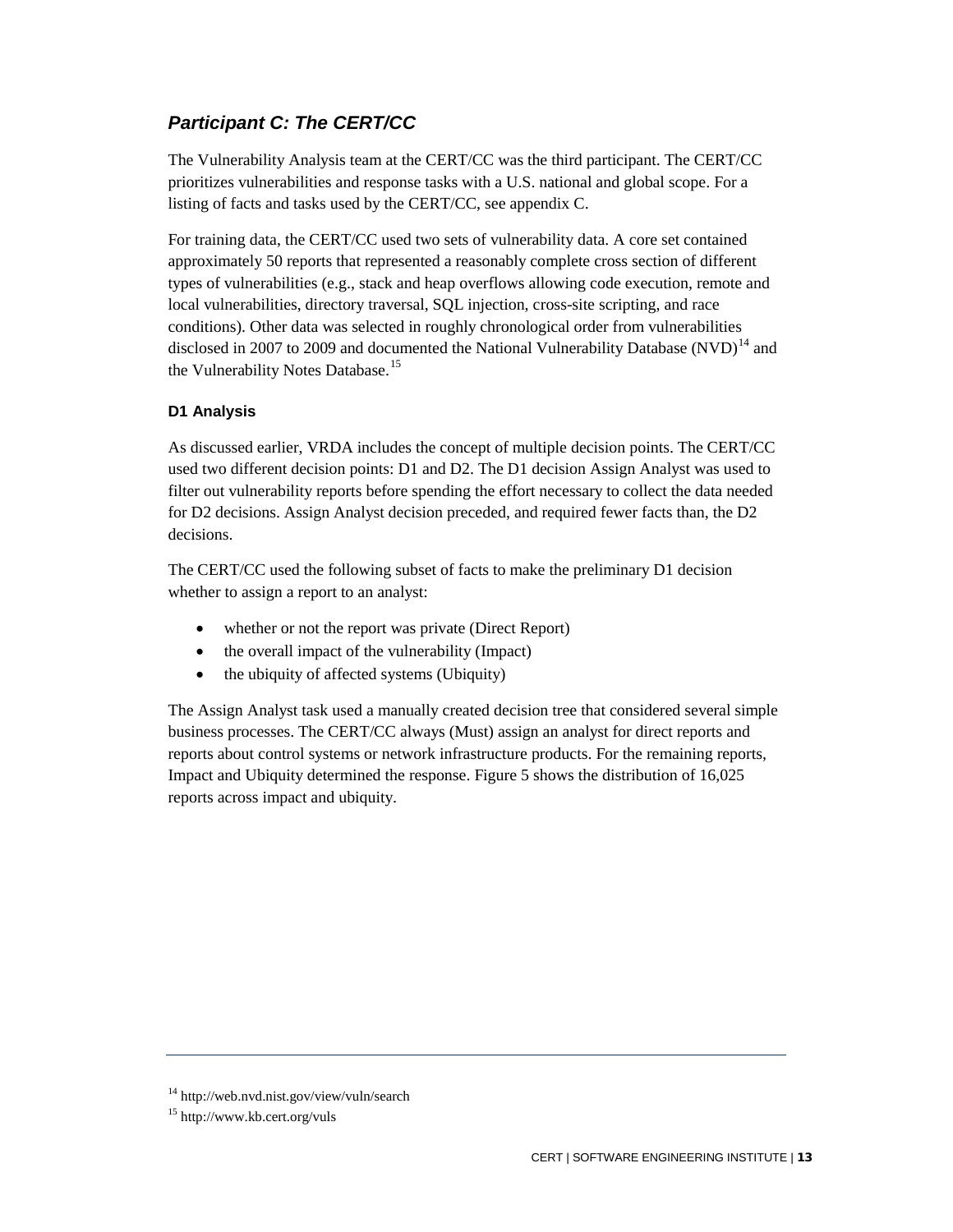

*Figure 5: CERT/CC D1 fact distribution*

By examining the distribution of each combination of Impact and Ubiquity, the CERT/CC analysts selected which combinations required further effort and assignment to an analyst. For example, the CERT/CC chose not to assign an analyst for the set of reports with Ubiquity  $\lt 2$ (Low-Medium) and Impact < 2 (Low-Medium). This use of VRDA informed the manual creation of the decision tree for the Assign Analyst task, but the distribution does not itself measure the effectiveness of VRDA predictions.

The manual tree was compared to a second D1 tree that was computed with KENGINE. The two trees were similar—both considered Ubiquity and Impact. However, the computed tree also considered Authentication and did not consider Direct Report. Table 9 shows no significant difference between the accuracy of the manual and computed D1 trees, likely because the CERT/CC has long experience making the D1 decision and because the decision itself is relatively simple (consider several facts and decide if further effort by an analyst is necessary). For a fairly simple decision with well-understood business processes, it appears that expert analysts can create decision trees that are as effective as those computed by KENGINE.

| Task                                  | <b>Sample Size</b> | <b>Hit Rate</b> | <b>NMR</b> | MSE  | MЕ   |
|---------------------------------------|--------------------|-----------------|------------|------|------|
| Assign Analyst $(D1)$ – manual tree   | 215                | 90%             | 100\%      | 0.10 | 0.05 |
| Assign Analyst $(D1)$ – computed tree | 215                | 90%             | 100\%      | 0.10 | 0.05 |

*Table 9: CERT/CC Assign Analyst (D1) error comparison*

Because the Assign Analyst task has only two possible values, NMR is irrelevant (it is always 100%).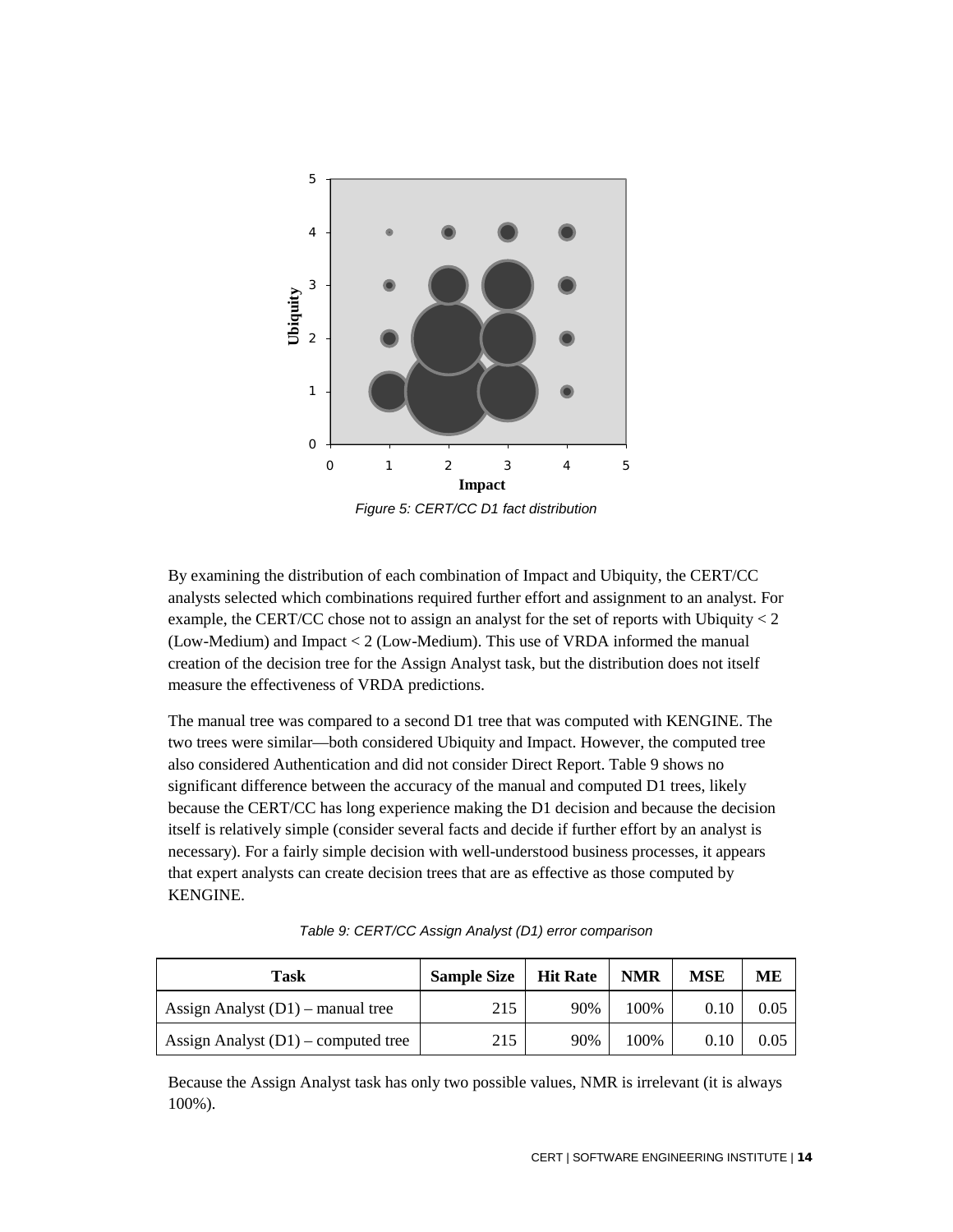### <span id="page-19-0"></span>**D2 Analysis**

D2 decision data was available for 215 vulnerability reports. For each of these reports, there are ten tasks. In a few cases, KENGINE did not generate predictions, and three data points were discarded. Table 10 shows statistics for all of the CERT/CC tasks. All decision trees were computed by KENGINE except for the Assign Analyst task.

| <b>Task</b>                          | <b>Sample Size</b> | <b>Hit Rate</b> | <b>NMR</b> | <b>MSE</b> | ME      |
|--------------------------------------|--------------------|-----------------|------------|------------|---------|
| Overall Performance (all tasks)      | 2,147              | 70%             | 94%        | 0.56       | 0.05    |
| Assign Analyst (D1)                  | 215                | 90%             | 100%       | 0.10       | 0.05    |
| Perform Surface Analysis             | 215                | 88%             | 90%        | 0.83       | 0.20    |
| Perform Technical Analysis           | 215                | 68%             | 93%        | 0.56       | $-0.02$ |
| Coordinate                           | 215                | 58%             | 93%        | 0.68       | 0.01    |
| Publish Vulnerability Card           | 215                | 68%             | 95%        | 0.50       | 0.08    |
| <b>Publish Vulnerability Note</b>    | 215                | 66%             | 94%        | 0.57       | 0.12    |
| <b>Publish Technical Alert</b>       | 215                | 60%             | 89%        | 0.81       | 0.08    |
| <b>Publish Security Alert</b>        | 215                | 63%             | 92%        | 0.67       | 0.01    |
| <b>Publish Special Communication</b> | 215                | 80%             | 99%        | 0.27       | 0.21    |
| <b>Publish Current Activity</b>      | 212                | 57%             | 94%        | 0.60       | $-0.21$ |

*Table 10: CERT/CC accuracy*

NMR, MSE, and ME were generally acceptable; however, hit rate was somewhat disappointing. Predictions were close to the design goal but were not as accurate as expected.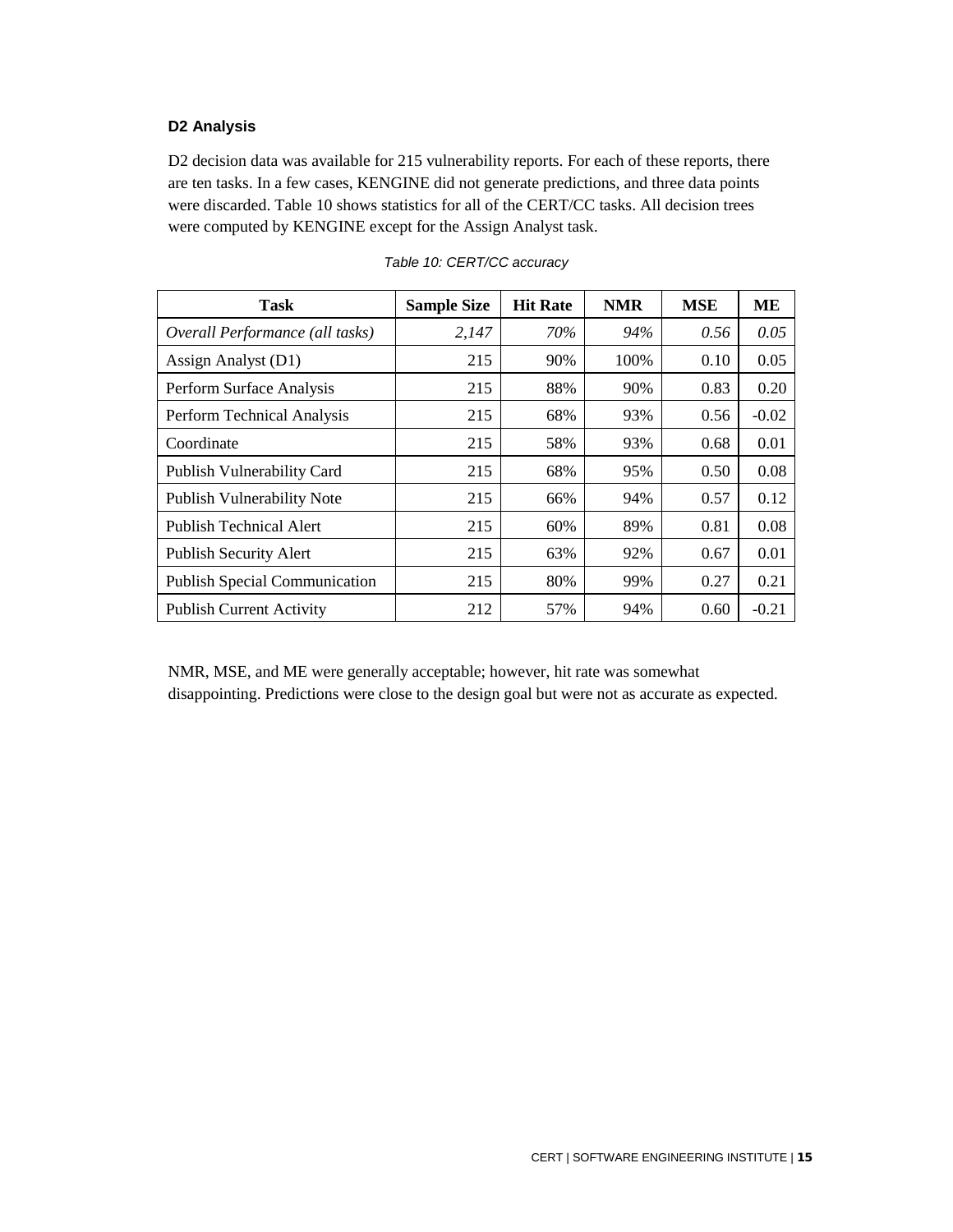Table 11 shows error distribution.

|                                      |                          |                |      | Error             |              |                |                |
|--------------------------------------|--------------------------|----------------|------|-------------------|--------------|----------------|----------------|
| <b>Task</b>                          | $-3$                     | $-2$           | $-1$ | $\boldsymbol{0}$  | $\mathbf{1}$ | $\mathbf{2}$   | 3              |
| Overall Performance (all tasks)      | $\overline{\mathcal{A}}$ | 40             | 256  | 1,500             | 264          | 52             | 31             |
| Assign Analyst (D1)                  |                          |                | 6    | 193               | 16           |                |                |
| Perform Surface Analysis             | $\overline{2}$           | 1              | 3    | 190               | $\mathbf{1}$ | $\overline{2}$ | 16             |
| Perform Technical Analysis           |                          | 3              | 39   | 146               | 16           | 9              | $\overline{2}$ |
| Coordinate                           |                          | $\overline{4}$ | 44   | 125               | 32           | $\overline{7}$ | 3              |
| Publish Vulnerability Card           |                          | $\overline{2}$ | 27   | 147               | 31           | 6              | $\overline{2}$ |
| Publish Vulnerability Note           |                          | $\overline{2}$ | 28   | 141               | 33           | 9              | $\overline{2}$ |
| <b>Publish Technical Alert</b>       | 1                        | 9              | 27   | 129               | 36           | 10             | 3              |
| <b>Publish Security Alert</b>        | 1                        | 10             | 26   | 135               | 36           | 6              | 1              |
| <b>Publish Special Communication</b> |                          |                |      | 173               | 40           |                | $\overline{2}$ |
| <b>Publish Current Activity</b>      |                          | 9              | 56   | 121               | 23           | 3              |                |
|                                      |                          |                |      | Design goal (NMR) |              |                |                |

*Table 11: CERT/CC error distribution*

One interesting set of outliers was the sixteen complete misses ( $error = 3$ ) for Perform Surface Analysis. Predictions for these sixteen reports were generally inaccurate. They had an average MSE of 2.45 with standard deviation 1.09, compared to the average MSE of 0.56 with standard deviation 0.81 for all reports. Hamming distance calculations and manual inspection of the sixteen reports did not indicate any obvious similarity between them or any outstanding dissimilarity compared to other reports.

Vulnerability report MSE distribution for the CERT/CC is shown in figure 9 in appendix F.

For comparison, an expert analyst from the CERT/CC manually modified each task's decision tree, and error rates were calculated again. For each task, the analyst made minor modifications to computed trees, usually choosing responses for leaf nodes that were not able to predict a response or correcting minor inconsistencies such as the one discussed in the KENGINE decision tree example. For the tasks Publish Technical Alert, Publish Security Alert, Publish Special Communication, and Publish Current Activity, the analyst created completely manual trees. These tasks are marked with an asterisk (\*). Tables 12 and 13 show accuracy and error distribution for the CERT/CC analyst-modified trees.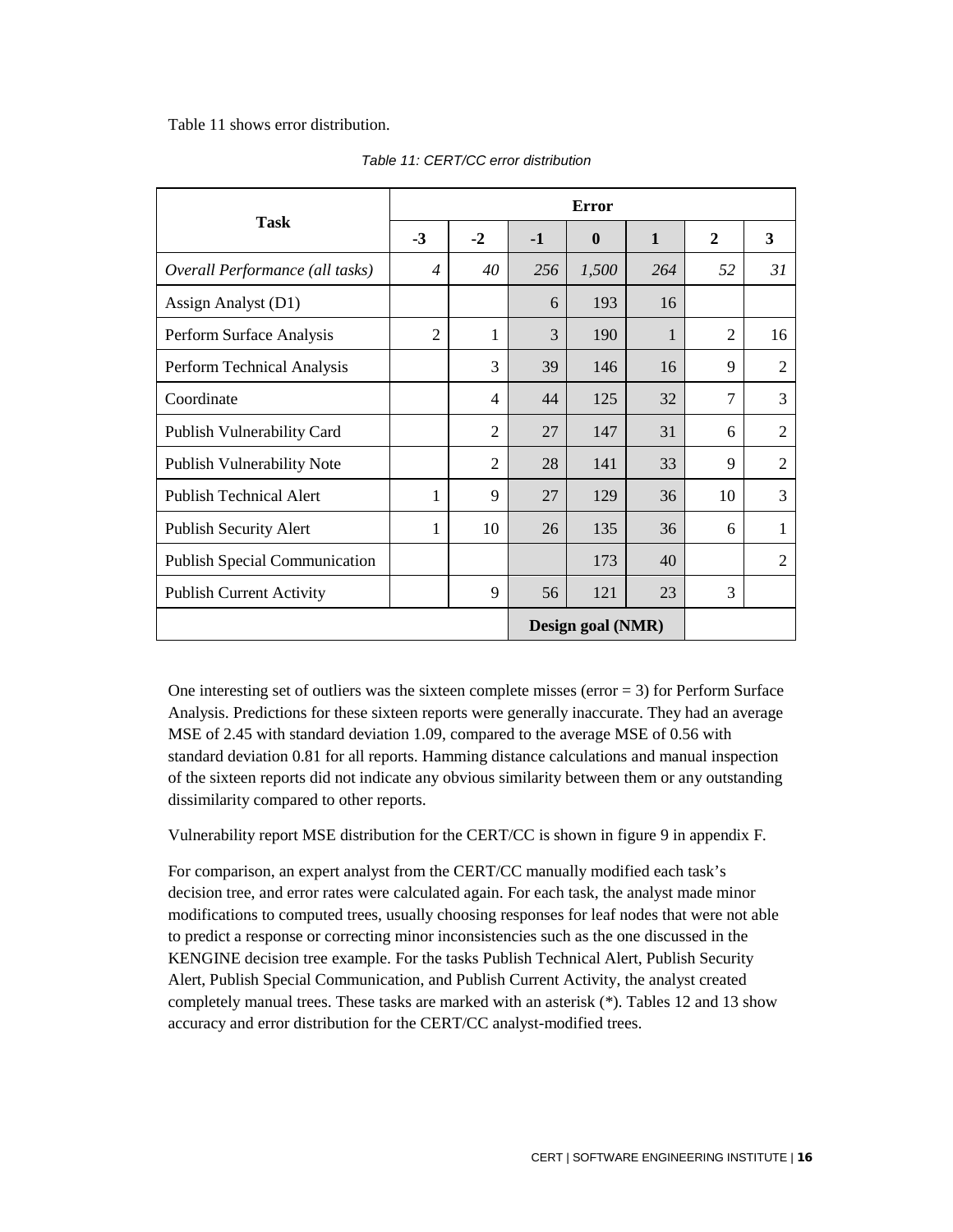| Task                              | <b>Sample</b><br><b>Size</b> | <b>Hit Rate</b> | <b>NMR</b> | <b>MSE</b> | ME      |
|-----------------------------------|------------------------------|-----------------|------------|------------|---------|
| Overall Performance (all tasks)   | 2,141                        | 66%             | 91%        | 0.72       | 0.04    |
| Assign Analyst (D1)               | 215                          | 90%             | 100%       | 0.10       | 0.05    |
| Perform Surface Analysis          | 215                          | 88%             | 91%        | 0.79       | 0.20    |
| Perform Technical Analysis        | 215                          | 66%             | 93%        | 0.64       | $-0.04$ |
| Coordinate                        | 215                          | 56%             | 93%        | 0.73       | $-0.24$ |
| <b>Publish Vulnerability Card</b> | 215                          | 68%             | 95%        | 0.51       | $-0.11$ |
| Publish Vulnerability Note        | 215                          | 68%             | 95%        | 0.50       | $-0.41$ |
| Publish Technical Alert *         | 215                          | 61%             | 87%        | 0.94       | 0.25    |
| Publish Security Alert *          | 212                          | 50%             | 87%        | 1.05       | 0.37    |
| Publish Special Communication *   | 210                          | 73%             | 98%        | 0.37       | 0.09    |
| Publish Current Activity *        | 214                          | 36%             | 72%        | 1.53       | $-0.15$ |

*Table 12: CERT/CC accuracy (modified trees)*

*Table 13: CERT/CC error distribution (modified trees)*

|                                 |                |                |                | <b>Error</b>      |                |                |                |
|---------------------------------|----------------|----------------|----------------|-------------------|----------------|----------------|----------------|
| <b>Task</b>                     | $-3$           | $-2$           | $-1$           | $\mathbf{0}$      | $\mathbf{1}$   | $\mathbf{2}$   | 3              |
| Overall Performance (all tasks) | $\overline{4}$ | 57             | 255            | 1,280             | 236            | 54             | 35             |
| Assign Analyst (D1)             |                |                | 5              | 194               | 16             |                |                |
| Perform Surface Analysis        | 1              | 1              | $\overline{4}$ | 190               | 1              | $\overline{2}$ | 16             |
| Perform Technical Analysis      | 2              | $\overline{2}$ | 40             | 142               | 18             | 9              | 2              |
| Coordinate                      |                | 26             | 53             | 97                | 28             | 8              | $\overline{3}$ |
| Publish Vulnerability Card      |                | $\overline{4}$ | 31             | 74                | 22             | 1              |                |
| Publish Vulnerability Note      |                | 4              | 27             | 41                | $\overline{4}$ |                |                |
| Publish Technical Alert *       | 1              | 6              | 18             | 131               | 38             | 15             | 6              |
| Publish Security Alert *        |                | $\overline{2}$ | 11             | 135               | 45             | 16             | 6              |
| Publish Special Communication * |                | $\overline{2}$ | 18             | 154               | 34             |                | $\overline{2}$ |
| Publish Current Activity *      |                | 10             | 48             | 122               | 30             | 3              |                |
|                                 |                |                |                | Design goal (NMR) |                |                |                |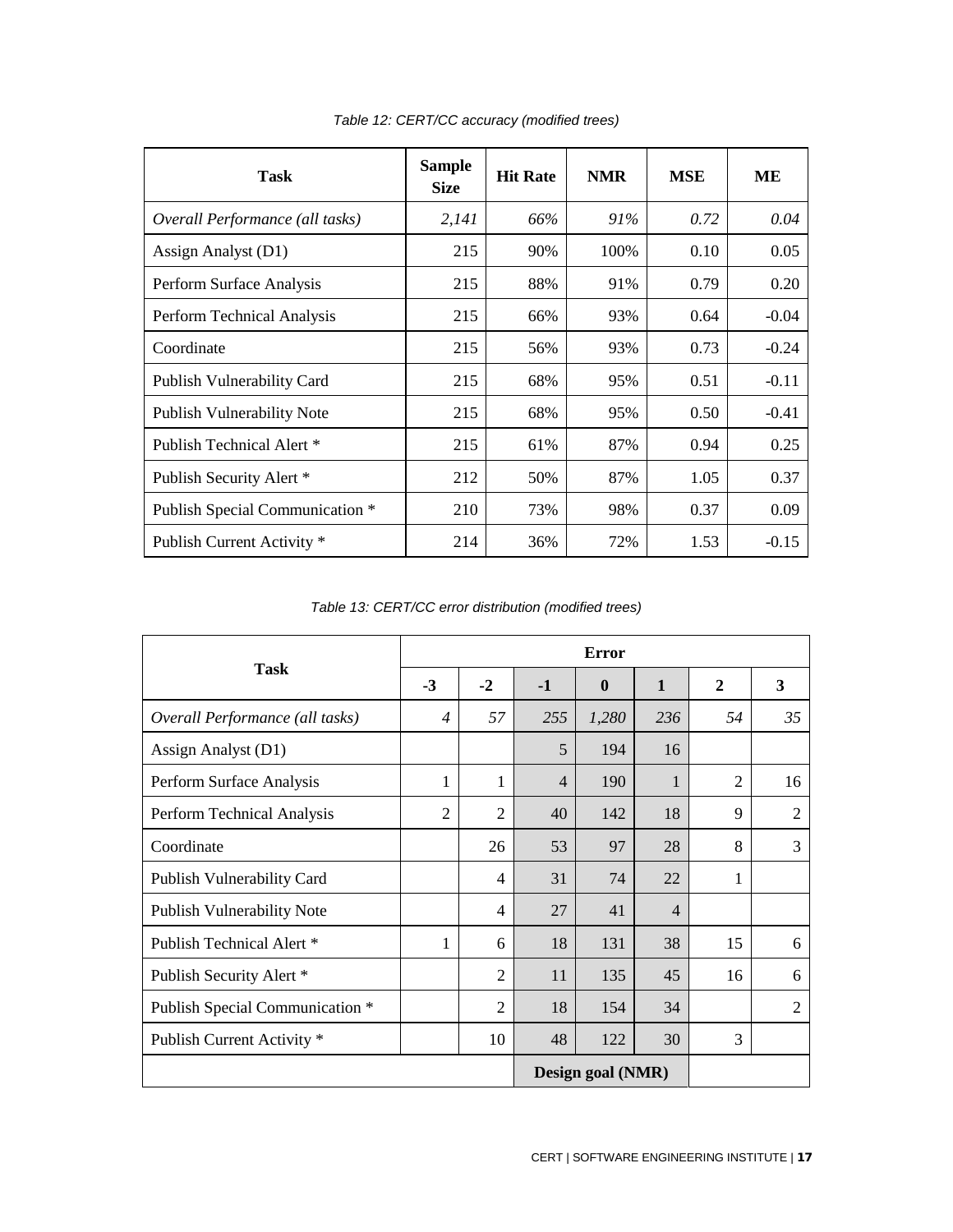Tables 14 and 15 show the changes from KENGINE-computed to analyst-modified trees (modified - computed). Blank cells indicate no change. Tasks marked with an asterisk indicate significant manual tree modification.

| <b>Task</b>                       | <b>Sample Size</b> | <b>Hit Rate</b> | <b>NMR</b> | <b>MSE</b> | ME      |
|-----------------------------------|--------------------|-----------------|------------|------------|---------|
| Overall Performance (all tasks)   | -6                 | $-4\%$          | $-3%$      | $+0.16$    | $-0.02$ |
| Assign Analyst (D1)               |                    |                 |            |            |         |
| Perform Surface Analysis          |                    |                 |            | $-0.04$    | $+0.01$ |
| Perform Technical Analysis        |                    | $-2\%$          |            | $+0.08$    | $-0.01$ |
| Coordinate                        |                    | $-2\%$          | $-1\%$     | $+0.05$    | $-0.26$ |
| Publish Vulnerability Card        |                    |                 |            |            | $-0.20$ |
| <b>Publish Vulnerability Note</b> |                    | $+3\%$          | $+1\%$     | $-0.07$    | $-0.52$ |
| Publish Technical Alert *         |                    | $+1\%$          | $-2\%$     | $+0.13$    | $+0.17$ |
| Publish Security Alert *          | $-3$               | $-13%$          | $-4\%$     | $+0.38$    | $+0.36$ |
| Publish Special Communication *   | $-5$               | $-7%$           | $-1\%$     | $+0.10$    | $-0.13$ |
| Publish Current Activity *        | $+2$               | $-21%$          | $-22\%$    | $+0.93$    | $+0.06$ |

*Table 14: CERT/CC change in accuracy (modified - computed)*

*Table 15: CERT/CC change in error distribution (modified - computed)*

|                                 |      |       |       | <b>Error</b>      |              |              |       |
|---------------------------------|------|-------|-------|-------------------|--------------|--------------|-------|
| <b>Task</b>                     | $-3$ | $-2$  | $-1$  | $\mathbf{0}$      | $\mathbf{1}$ | $\mathbf{2}$ | 3     |
| Overall Performance (all tasks) | $+1$ | $-13$ |       | $-92$             | $+24$        | $+63$        | $+11$ |
| Assign Analyst (D1)             |      |       | $-1$  | $+1$              |              |              |       |
| Perform Surface Analysis        | $-1$ |       | $+1$  |                   |              |              |       |
| Perform Technical Analysis      | $+2$ | $-1$  | $+1$  | $-4$              | $+2$         |              |       |
| Coordinate                      |      | $+2$  | $+4$  | $-4$              | $-2$         |              |       |
| Publish Vulnerability Card      |      |       | $+1$  | $-1$              |              |              |       |
| Publish Vulnerability Note      |      |       |       | $+6$              | $-3$         | $-3$         |       |
| Publish Technical Alert *       |      | $-3$  | $-9$  | $+2$              | $+2$         | $+5$         | $+3$  |
| Publish Security Alert *        |      | $-4$  | $+19$ | $-30$             | $-1$         | $+8$         | $+5$  |
| Publish Special Communication * |      | $+2$  | $+18$ | $-19$             | $-6$         |              |       |
| Publish Current Activity *      |      | $-9$  | $-34$ | $-43$             | $+32$        | $+53$        | $+3$  |
|                                 |      |       |       | Design goal (NMR) |              |              |       |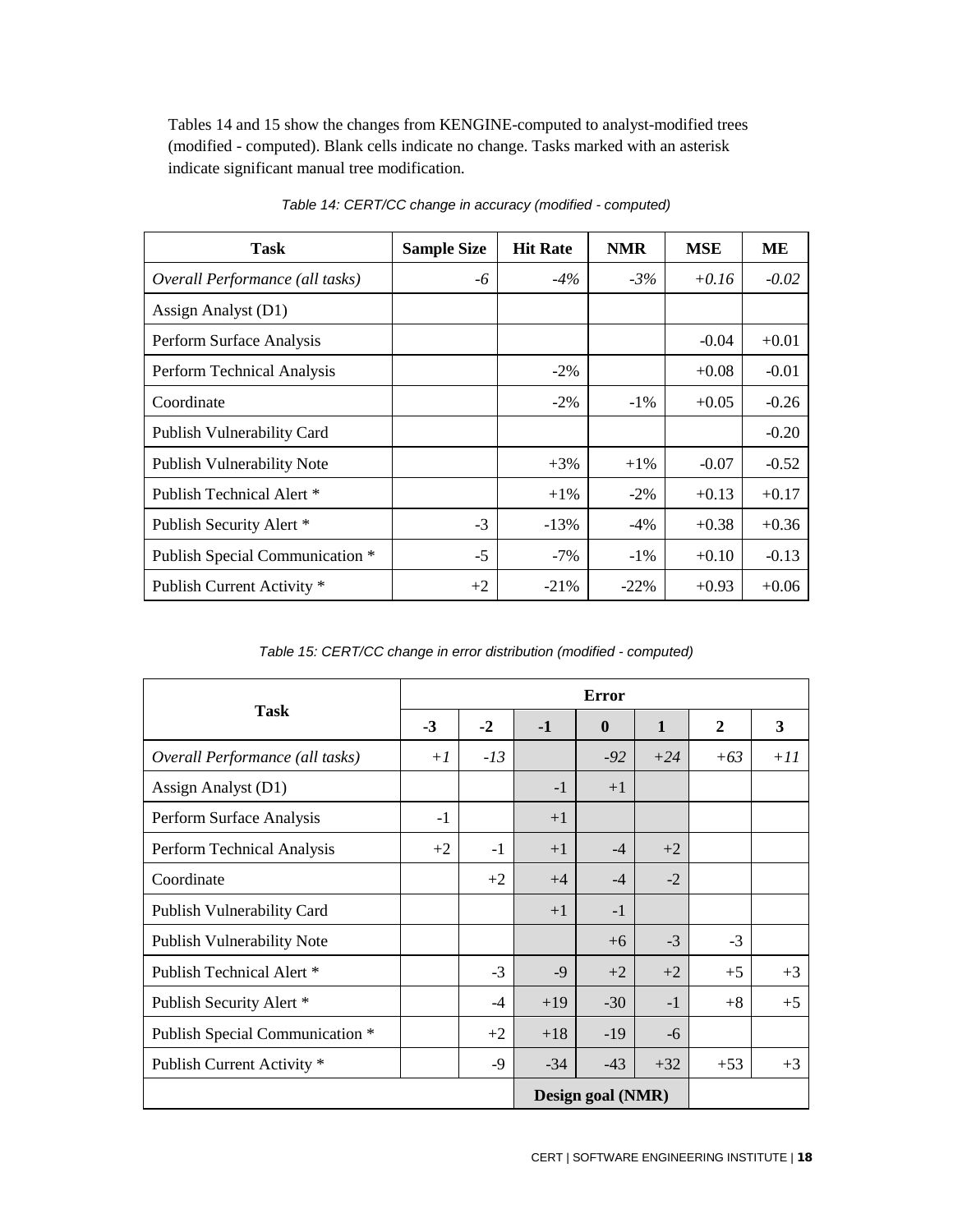Interestingly, several of the expert-modified trees showed the greatest loss of accuracy (decreased hit rate and NMR, increased MSE). This suggests that for more complex decisions, VRDA creates better decision trees than the expert. This result is not surprising because it becomes conceptually difficult for the expert to evaluate all the combinations of inputs (facts and dependent tasks) as the number of inputs increases. Correcting the apparent priority inconsistencies described earlier did not significantly affect accuracy.

Examination of the CERT/CC decision trees showed that the facts Access Required, User Interaction Required, Information Source Reliability, and Security Product were never selected for inclusion in decision trees. This result surprised analysts who considered these facts important in deciding how to respond to a vulnerability. The CERT/CC could stop spending the effort to record these facts since they do not help make response decisions.

#### <span id="page-23-0"></span>**Incremental Analysis**

To study how much data is needed to develop functional and accurate decision trees, incremental analysis was performed using the CERT/CC data. Vulnerabilities were randomly chosen from the full set at increments of 50, 100, 150, 200, and 215 (the complete set). Each increment was cumulative—it included the vulnerabilities from the previous set. As noted previously, the full CERT/CC set was composed of approximately 50 vulnerabilities selected to represent common types of vulnerabilities, and the remainder was drawn in roughly chronological order from the NVD. The correlation coefficient (*r*) measures the linear fit of hit rate and MSE to sample size. An *r* value of 1.00 indicates a perfect linear relationship. A low *r* value indicates a poor linear fit, but it does not preclude some other type of relationship.

Tables 16 and 17 compare hit rate and MSE for different sample sizes.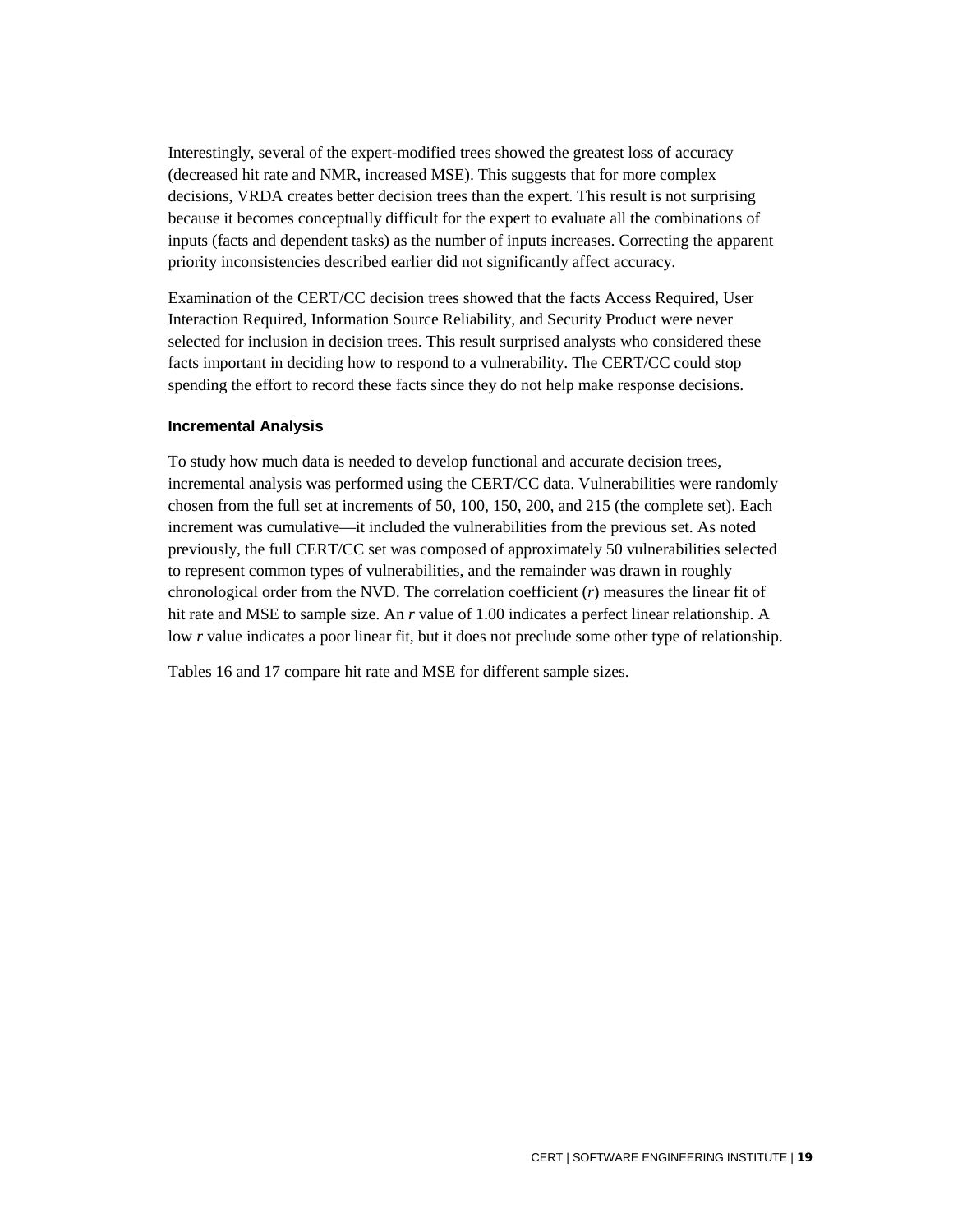|                                      |     |     | <b>Sample Size</b>          |     |     |         |
|--------------------------------------|-----|-----|-----------------------------|-----|-----|---------|
| <b>Task</b>                          | 50  | 100 | 150                         | 200 | 215 | r       |
| Overall Performance (all tasks)      | 69% | 71% | 69%                         | 70% | 70% | 0.19    |
| Assign Analyst (D1)                  | 92% | 90% | 90%                         | 89% | 90% | $-0.81$ |
| Perform Surface Analysis             | 72% | 89% | 87%                         | 88% | 88% | 0.73    |
| Perform Technical Analysis           | 66% | 61% | 66%                         | 68% | 68% | 0.60    |
| Coordinate                           | 54% | 59% | 58%                         | 58% | 58% | 0.61    |
| Publish Vulnerability Card           | 72% | 72% | 69%                         | 66% | 68% | $-0.91$ |
| Publish Vulnerability Note           | 76% | 72% | 68%                         | 66% | 66% | $-0.98$ |
| <b>Publish Technical Alert</b>       | 62% | 64% | 54%                         | 59% | 60% | $-0.44$ |
| <b>Publish Security Alert</b>        | 72% | 65% | 56%                         | 62% | 63% | $-0.65$ |
| <b>Publish Special Communication</b> | 68% | 79% | 76%                         | 80% | 80% | 0.81    |
| <b>Publish Current Activity</b>      | 54% | 58% | 59%                         | 60% | 57% | 0.66    |
|                                      |     |     | <b>Incremental Hit Rate</b> |     |     |         |

*Table 16: CERT/CC incremental hit rate*

*Table 17: CERT/CC incremental MSE*

| Task                                 |                        |      |      |            |      |         |
|--------------------------------------|------------------------|------|------|------------|------|---------|
|                                      | 50                     | 100  | 150  | <b>200</b> | 215  | r       |
| Overall Performance (all tasks)      | 0.50                   | 0.50 | 0.56 | 0.58       | 0.56 | 0.90    |
| Assign Analyst (D1)                  | 0.08                   | 0.10 | 0.10 | 0.11       | 0.10 | 0.81    |
| Perform Surface Analysis             | 0.46                   | 0.66 | 0.72 | 0.85       | 0.83 | 0.97    |
| Perform Technical Analysis           | 0.58                   | 0.66 | 0.61 | 0.58       | 0.56 | $-0.43$ |
| Coordinate                           | 0.84                   | 0.70 | 0.75 | 0.69       | 0.68 | $-0.81$ |
| Publish Vulnerability Card           | 0.40                   | 0.45 | 0.48 | 0.55       | 0.50 | 0.92    |
| <b>Publish Vulnerability Note</b>    | 0.36                   | 0.45 | 0.49 | 0.55       | 0.57 | 0.99    |
| <b>Publish Technical Alert</b>       | 0.56                   | 0.50 | 0.77 | 0.85       | 0.81 | 0.89    |
| <b>Publish Security Alert</b>        | 0.76                   | 0.49 | 0.70 | 0.71       | 0.67 | 0.07    |
| <b>Publish Special Communication</b> | 0.38                   | 0.30 | 0.35 | 0.28       | 0.27 | $-0.80$ |
| <b>Publish Current Activity</b>      | 0.58                   | 0.66 | 0.60 | 0.60       | 0.60 | $-0.09$ |
|                                      | <b>Incremental MSE</b> |      |      |            |      |         |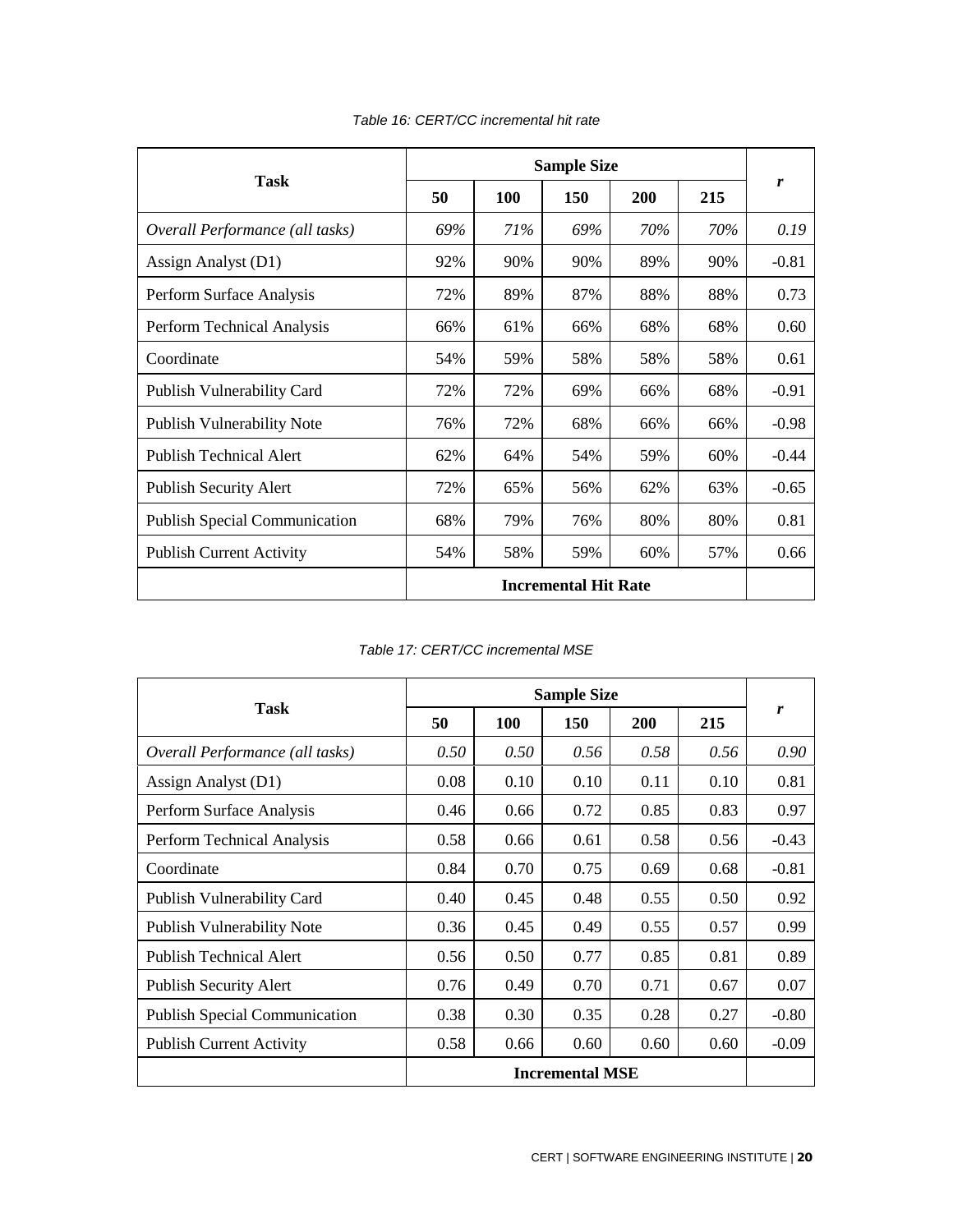Overall, hit rate and MSE did not significantly correlate to sample size, so a random sample of 50 may be a reasonable minimum number of vulnerability reports necessary for VRDA to develop functional and accurate trees.

The Publish Vulnerability Note task did show consistently lower hit rate  $(r = -0.98)$  and higher MSE ( $r = 0.99$ ) with larger sample sizes; that is, Publish Vulnerability Note became increasingly less accurate with larger sample sizes. Perform Surface Analysis also showed increasing MSE  $(r = 0.97)$  with larger sample sizes. These are examples of an overall slight decrease in accuracy with larger sample sizes. In contrast, the accuracy of Coordinate, Publish Special Communication, and Publish Current Activity improved slightly (with the exception of the last data point for Publish Special Communication).

## <span id="page-25-0"></span>**Conclusions**

Table 18 summarizes experiment scope, response process complexity, and accuracy for the three participants.

|                       | <b>Participant Information</b> | <b>Accuracy</b>              |                 |                         |             |            |            |
|-----------------------|--------------------------------|------------------------------|-----------------|-------------------------|-------------|------------|------------|
| Participant           | <b>Vulnerabilities</b>         | <b>Sample</b><br><b>Size</b> | <b>Duration</b> | Average<br><b>Nodes</b> | Hit<br>Rate | <b>NMR</b> | <b>MSE</b> |
| Participant A         | 71                             | 341                          | $\sim$ 1 year   | 15.0                    | 67%         | 88%        | 0.81       |
| <b>IIJ</b> Technology | 63                             | 315                          | $\sim$ 1 year   | 2.2                     | 100<br>$\%$ | 100%       | 0.00       |
| <b>CERT/CC</b>        | 215                            | 2,147                        | $\sim$ 4 months | 25.1                    | 70%         | 94%        | 0.56       |

*Table 18: Participant information and accuracy*

This study draws several provisional conclusions.

- VRDA is reasonably accurate when measured by the practical design goal (NMR).
- Generally, decision trees created by VRDA are as accurate, or more accurate, than trees created by expert analysts.
	- o For relatively simple tasks for which the expert has strong understanding of related response processes, an expert can create an accurate tree.
	- o For more complex tasks, or tasks for which the expert does not understand the response process well, VRDA is more accurate.
- For relatively simple response processes, VRDA can be highly accurate (as demonstrated by the IIJ Technology data).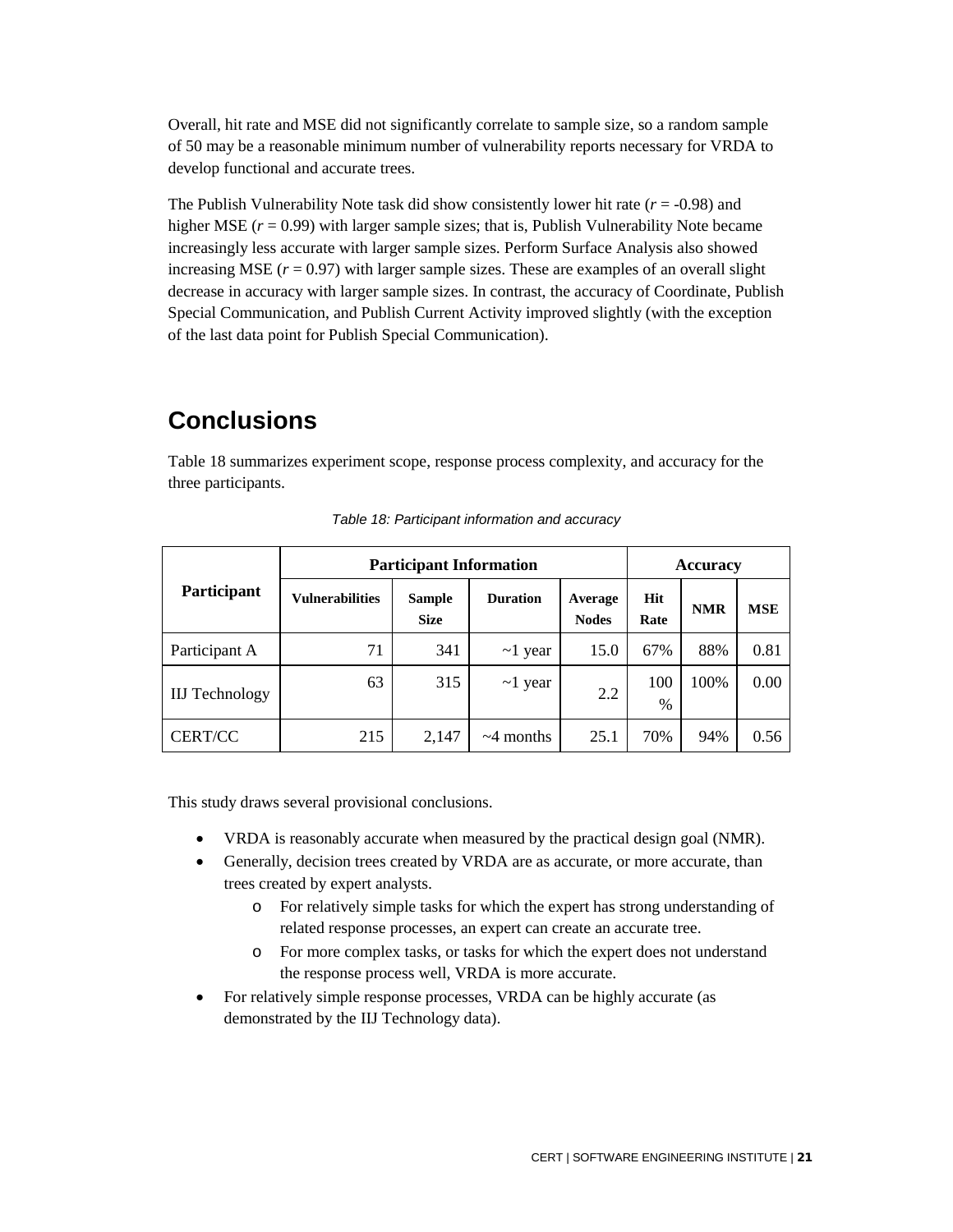Although not directly related to VRDA prediction, the act of selecting tasks and facts, entering data, and reviewing predictions often highlights gaps and misunderstandings in an organization's vulnerability response processes. At the CERT/CC, several facts were examined and more clearly defined (e.g., the scale used to measure Ubiquity was modified after reviewing preliminary data), and, in some cases, expert analysts were surprised by which facts were more or less significant to decision making (e.g., the set of facts that were never used in decision trees).

This study raises a number of ideas for modifications to VRDA and further analysis. One drawback of VRDA is that it does not directly consider the cost of performing a task. To some extent, task cost is integrated into decision models, because the expert analysts providing task data will presumably consider the costs of the task when selecting priority (otherwise, the analysts could simply choose to perform all tasks at the highest priority for all reports).

The KENGINE implementation, or perhaps VRDA itself, sometimes creates what appear to be inconsistent or illogical decision trees. However, as shown by the comparison between generated and modified trees, these trees may in fact be accurate. The comparison does not indicate any significant improvements for trees changed to remove the inconsistencies. It is also possible that the KENGINE or VRDA tree creation algorithms may have subtle flaws or poorly understood behaviors. A final pass could be added to the algorithm to enforce logical consistency.

Modifications to KENGINE could improve prediction. Allowing users to configure the settings for the decision tree attribute selection algorithm and per-task response weights would provide finer-grained control over the decision tree creation process. A more intuitive decision tree user interface could help analysts to create more accurate and complex trees.

A principle often expressed in decision support and expert systems is that sufficient and accurate knowledge is critical to creating an accurate system, while the decision making mechanism itself is less important. Following this idea, a more productive approach might be to improve the data (facts) used in decision making. This could mean improving the way vulnerability information is defined and encoded or identifying new information not captured in the facts used in this study. Another option is to examine the balance of simplicity and accuracy for different decision trees. This balance, or "parsimony," states that all things being equal, "simpler models are preferable to complex models."<sup>[16](#page-26-0)</sup> Further analysis of VRDA could include alternative decision tree creation mechanisms or inference rules such as forward chaining.

Another unexplored aspect of VRDA is integration with existing severity metrics and vulnerability data. While KENGINE is a stand-alone implementation, VRDA concepts could be incorporated into other vulnerability management and prioritization tools. The VRDA decision support system could be coupled with different sources of vulnerability data, such as

<span id="page-26-0"></span><sup>&</sup>lt;sup>16</sup> Source: "On the Problem of Selecting Categories and Model Subsets in Decision Trees" (http://www.decisionsciences.org/Proceedings/DSI2008/docs/330-5989.pdf)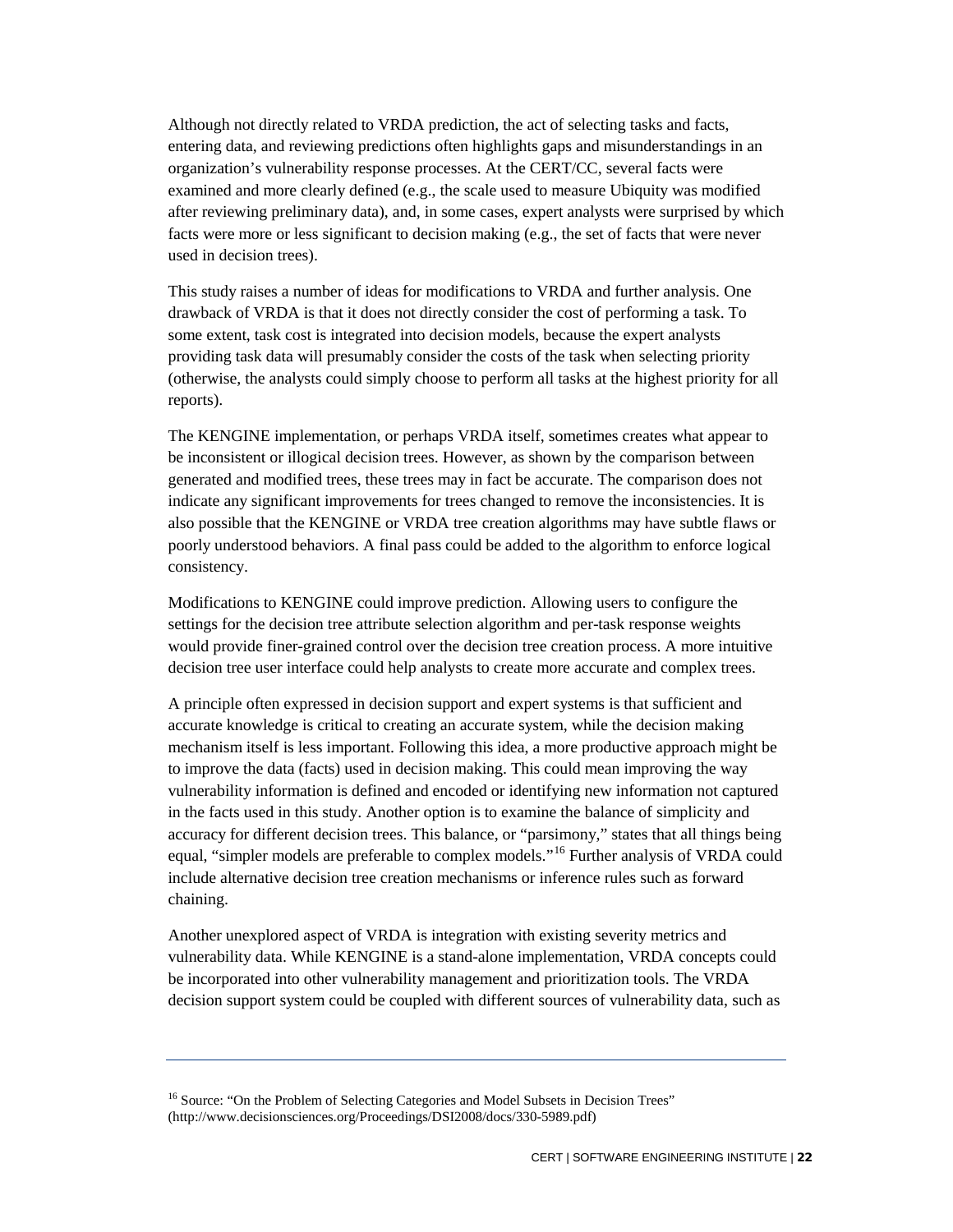the Common Vulnerability Scoring System (CVSS)<sup>[17](#page-27-0)</sup> data provided by the NVD. Although integration with other tools or data sources does not directly measure effectiveness, comparisons between KENGINE and integrated systems would provide different evaluations of VRDA.

<span id="page-27-0"></span><sup>17</sup> http://www.first.org/cvss/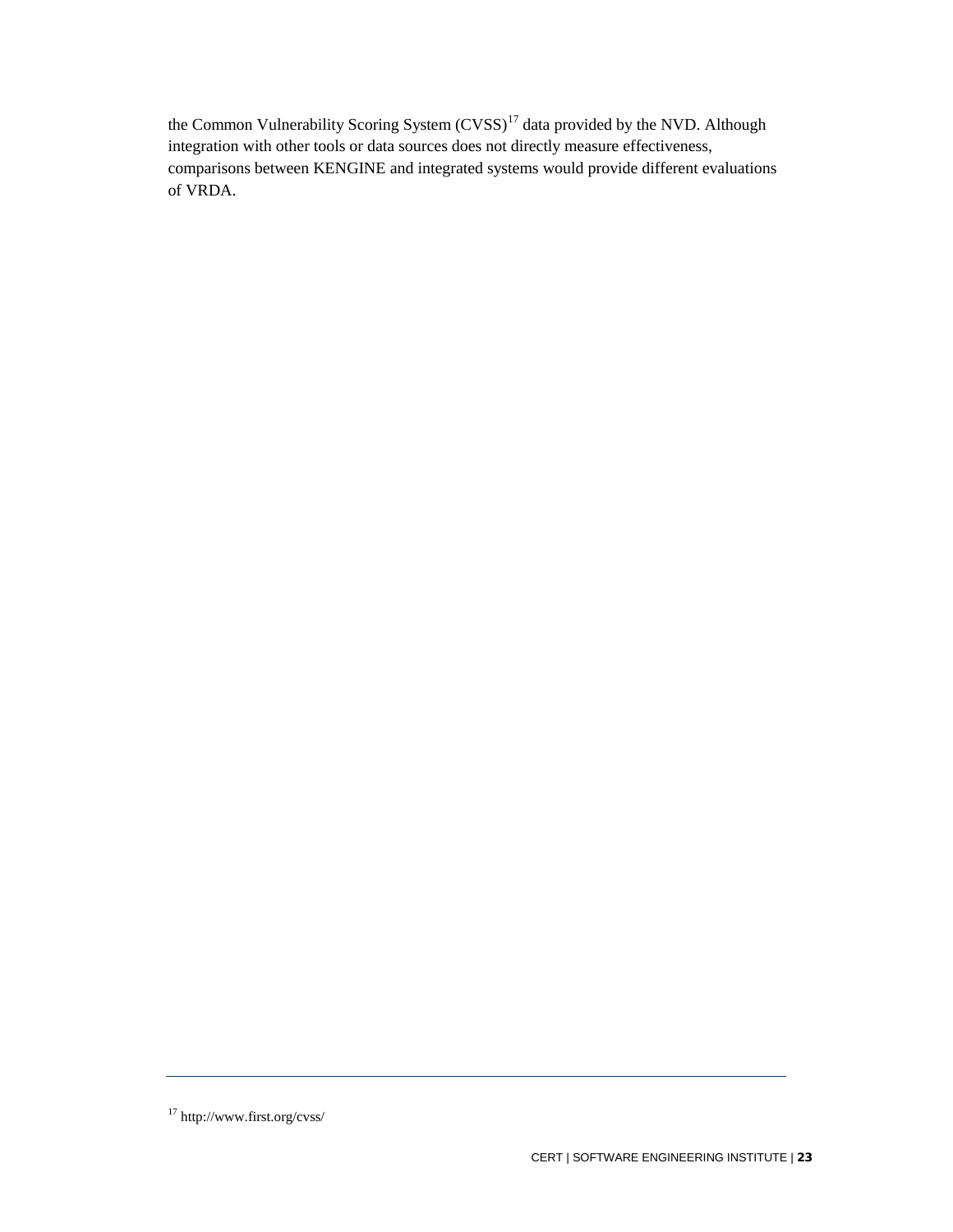## **Appendix A: Participant A Information**

Participant A, a CSIRT for a large multinational company headquartered in Japan, analyzes and disseminates vulnerability information to its constituents.

## <span id="page-28-0"></span>*Participant A Tasks*

## <span id="page-28-1"></span>**Detail Analysis (D1)**

Analyze details of a reported vulnerability to decide whether to create information for points of contacts.

## <span id="page-28-2"></span>**Warning Level Alert**

Prepare to provide vulnerability information for reference purposes.

## <span id="page-28-3"></span>**Inform All Contact Points**

Provide vulnerability information (either Warning or Critical Level Alert) to all points of contact.

## <span id="page-28-4"></span>**Inform Specific Contact Points**

Provide vulnerability information (either Warning or Critical Level Alert) to specific points of contact.

## <span id="page-28-5"></span>**Critical Level Alert**

Prepare to provide a vulnerability advisory.

## <span id="page-28-6"></span>*Participant A Vulnerability Response Process*

Figure 6 shows an overview of Participant A's vulnerability response process.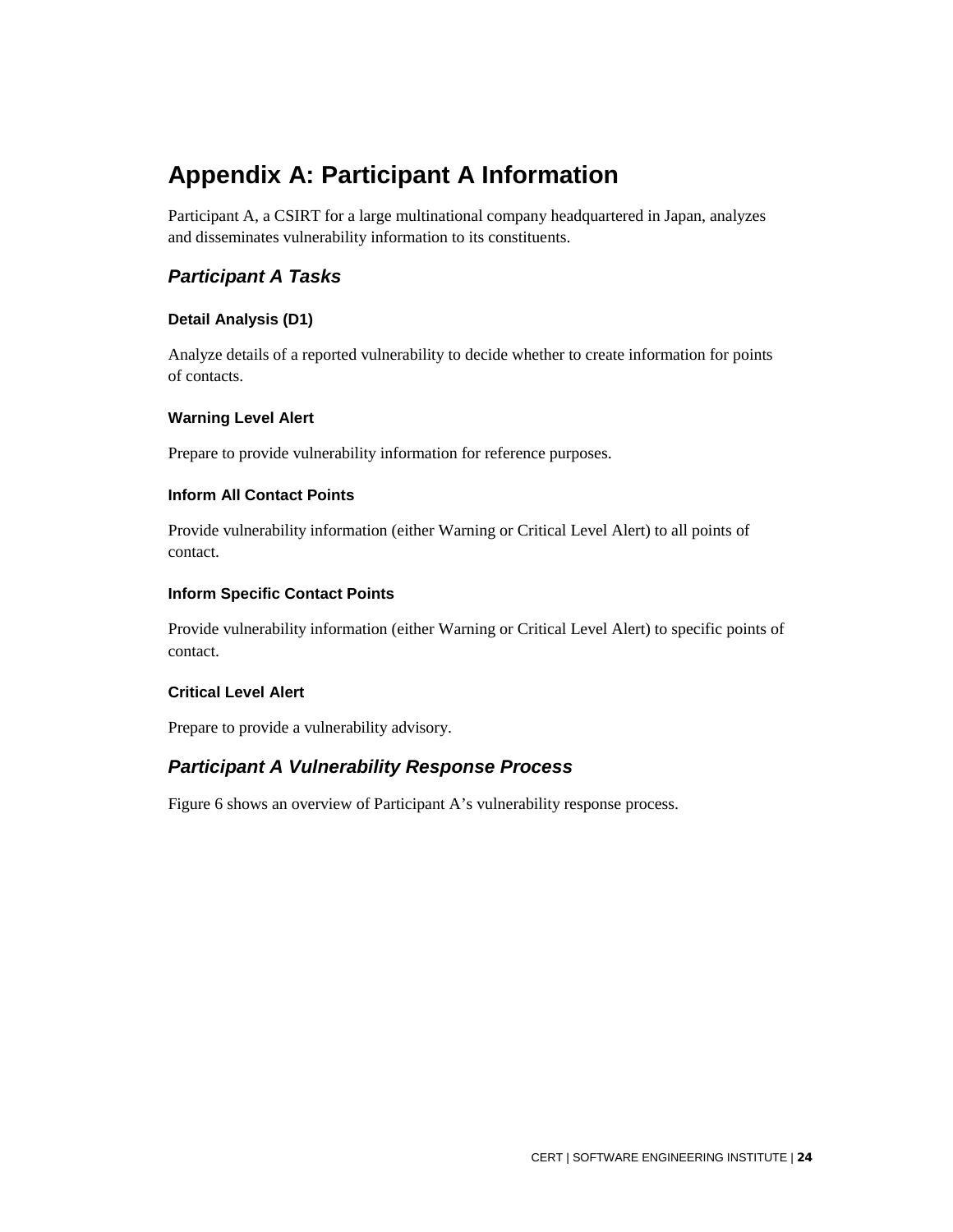

*Figure 6: Participant A use case*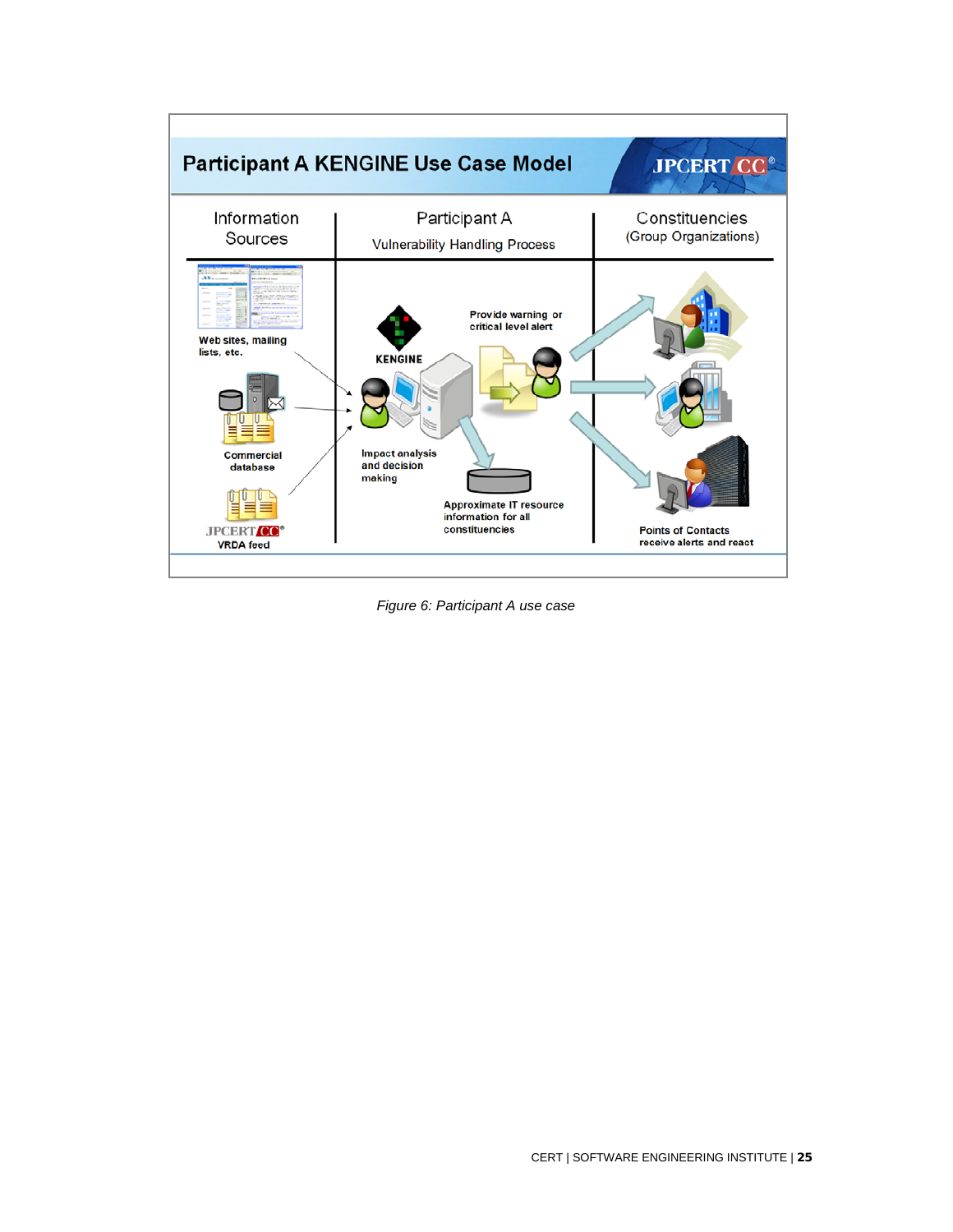## **Appendix B: IIJ Technology Information**

IIJ Technology provides internet, managed, security, and hosted services, including the Vulnerability Information Triage Service. This service delivers prioritized vulnerability information, such as advisories and alerts, based on the IT resources used by customers. To evaluate the VRDA framework for this study, IIJ Technology recorded operational decisions and vulnerability data from one specific customer for approximately one year.

## <span id="page-30-0"></span>*IIJ Technology Tasks*

#### <span id="page-30-1"></span>**Ignore**

Do nothing. This task covers vulnerabilities that require no action, such as there being no affected products in the constituency's computing environment.

#### <span id="page-30-2"></span>**Emergency Level Alert**

Provide the highest level alert to the constituency. This task covers possible attacks from the internet to a host with sensitive data and/or attempts to gain access as a privileged user.

#### <span id="page-30-3"></span>**Critical Level Alert**

Provide a medium-level alert to the constituency. This task covers possible attacks from the internet to a host with sensitive data and/or attempts to gain access as a non-privileged user.

## <span id="page-30-4"></span>**Warning Level Alert**

Provide the lowest alert level to the constituency. This task covers possible attacks from internal networks.

## <span id="page-30-5"></span>**FYI (For Your Information)**

Provide vulnerability information for reference purpose. This task covers possible attacks from a local user.

## <span id="page-30-6"></span>*IIJ Technology Vulnerability Response Process*

Figure 7 shows an overview of IIJ Technology's vulnerability response process.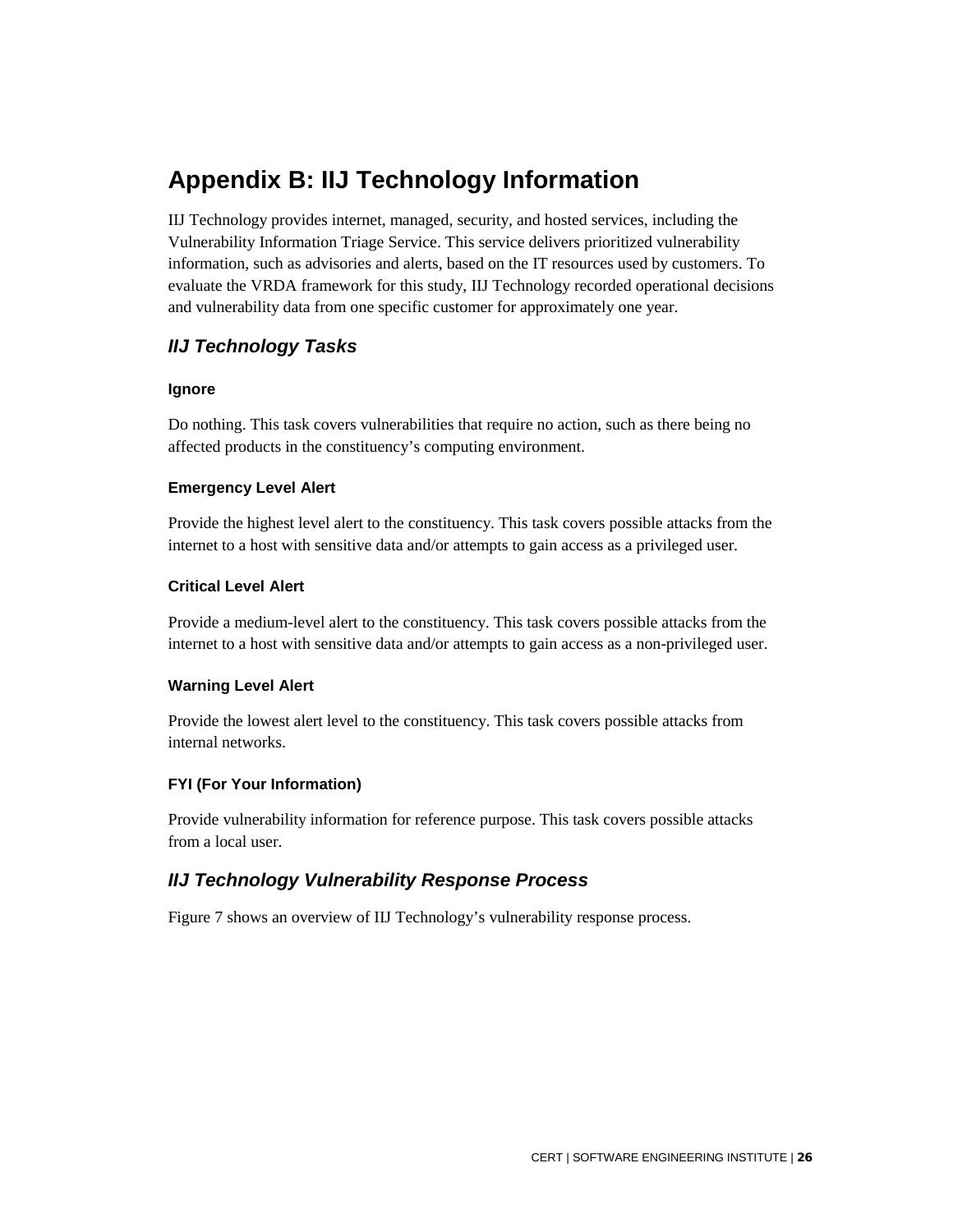

*Figure 7: IIJ Technology use case*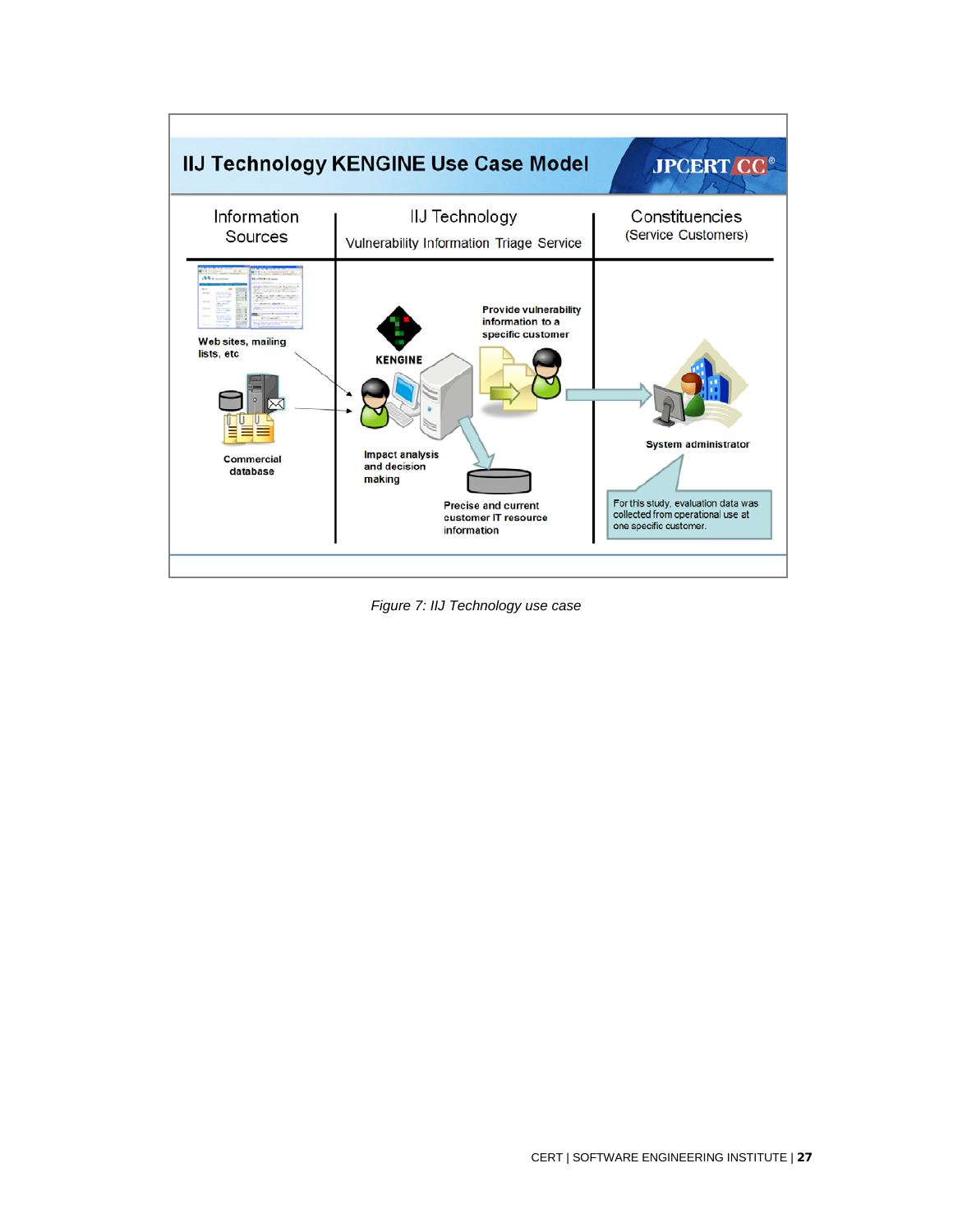## **Appendix C: CERT/CC Facts and Tasks**

## <span id="page-32-0"></span>*CERT/CC Facts*

Facts related to products or technologies are marked as Lightweight Affected Product Tag (LAPT) facts. LAPT facts describe a product or technology that may be affected by a vulnerability, not the vulnerability itself.

## <span id="page-32-1"></span>**Direct Report (D1)**

Was the vulnerability reported privately and directly to the CERT/CC? {Yes|No}

A direct report is a confidential report given to the CERT/CC, typically to coordinate a response before making vulnerability information public.

## <span id="page-32-2"></span>**Control System Product (LAPT)**

Is the affected product a control system product? {Yes|No}

A control system product's primary purpose is to support critical industrial, utility, energy, or transportation infrastructure. This includes SCADA and DCS systems. Commodity or general IT products and technologies that also happen to be used by control systems do not qualify as control system products.

## <span id="page-32-3"></span>**Network Infrastructure Product (LAPT)**

Does the vulnerability affect a network infrastructure product? {Yes|No}

A network infrastructure product supports core internet functionality; for example, DNS, routing protocols (BGP), or common network protocols. If the internet would suffer significant loss of functionality without the product or technology in question, then the answer to this question is "Yes."

## <span id="page-32-4"></span>**Security Product (LAPT)**

Does the vulnerability affect a security product? {Yes|No}

A security product is primarily designed and expected to increase security; for example, a firewall or encryption system.

## <span id="page-32-5"></span>**Ubiquity (LAPT)**

What is the ubiquity (population) of vulnerable systems within the constituency? {None|Low|Low-Medium|Medium-High|High}

This fact was previously called "Population."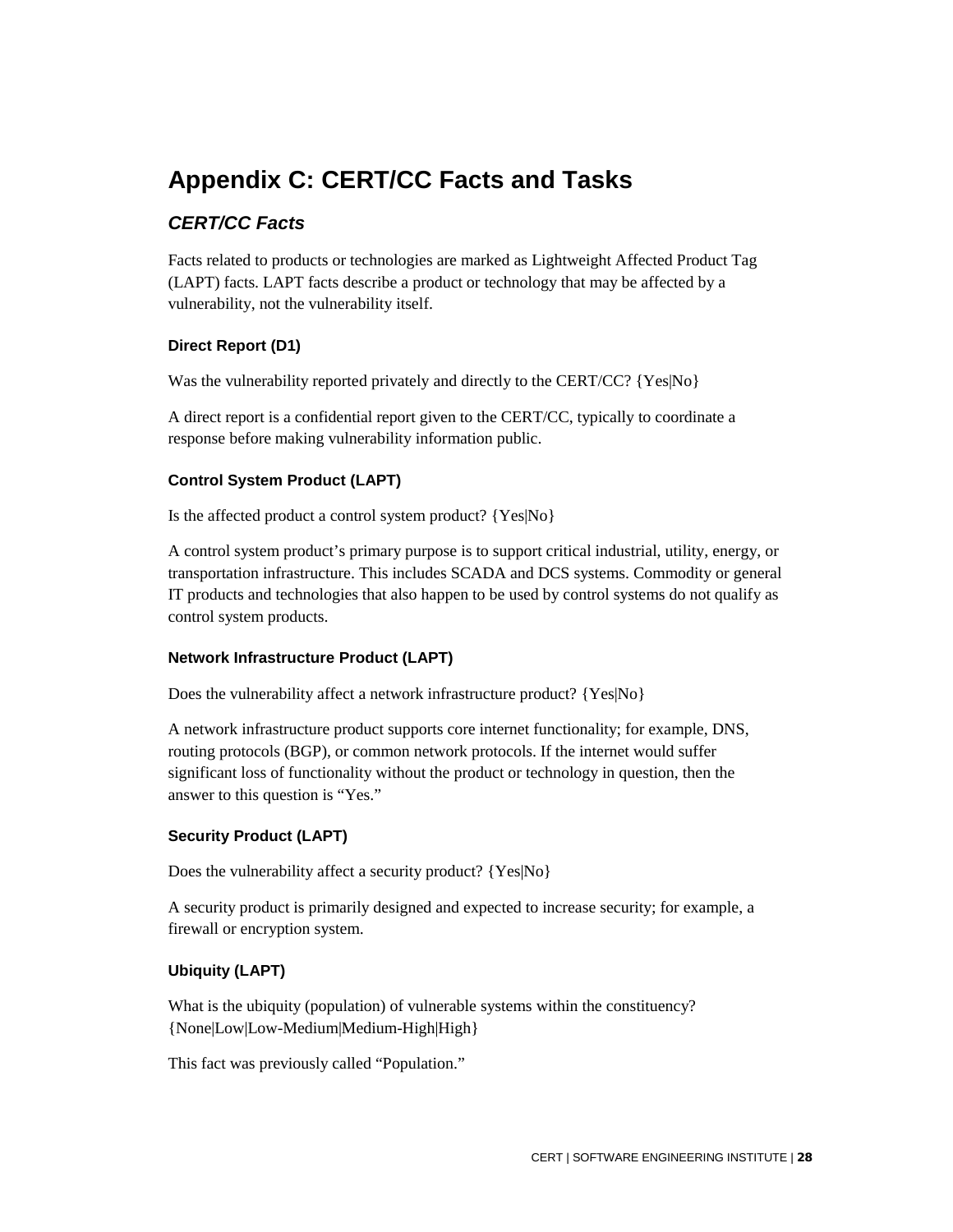When determining ubiquity, the CERT/CC considers the entire general purpose internet. This fact considers both installed seats and user base. For example, a popular web application may only exist as one instance yet have many users, resulting in reasonably high ubiquity. More specific organizations are expected to have more specific scope, and possibly stricter definitions. An organization may calculate ubiquity as the ratio of vulnerable systems to the total number of systems.

- Low:  $\sim$  1% (most software)
- Low-Medium:  $\sim$ 2-5% (software such as Apple Safari and Apple Mac OS X)
- Medium-High: ~5-20% (software such as Mozilla Firefox, Apache HTTP Server, and Cisco IOS)
- High: 20% or more of total internet systems, products and technologies (This is the highest category. Tens or hundreds of millions of users. Includes software such as Microsoft Windows, Adobe Flash, TCP/IP, BIND, the GNU/Linux kernel, and sendmail.)

#### <span id="page-33-0"></span>**Population Importance (LAPT)**

How important are the vulnerable systems within the constituency? {Low|Low-Medium|Medium-High|High}

The examples below are guidelines. An organization or constituency may use other criteria to determine population importance values.

- Low: Home desktops.
- Low-Medium: Business desktops, home (non-business) servers.
- Medium-High: Non-critical business servers, non-critical network servers.
- High: Critical business servers, critical network servers.

There are two ways to score population importance when a vulnerability affects systems with different roles within a constituency. For example, a vulnerability that affects a high population of Windows business desktops (Low-Medium) and a small population of Windows database servers (High) could be scored one of two ways:

- 1. Majority population importance. Because there is a high population of desktop systems and a low population of database servers, the population importance for Windows is Medium-High.
- 2. Maximum population importance. Because the population importance of the database servers is high, the population importance for Windows is High.

#### <span id="page-33-1"></span>**Impact**

How severe are the consequences of successful exploitation of the vulnerability on a system? {Low|Low-Medium|Medium-High|High}

- Low: decrease in function, disruption of service
- Low-Medium: denial-of-service condition, crash, information leak, detection bypass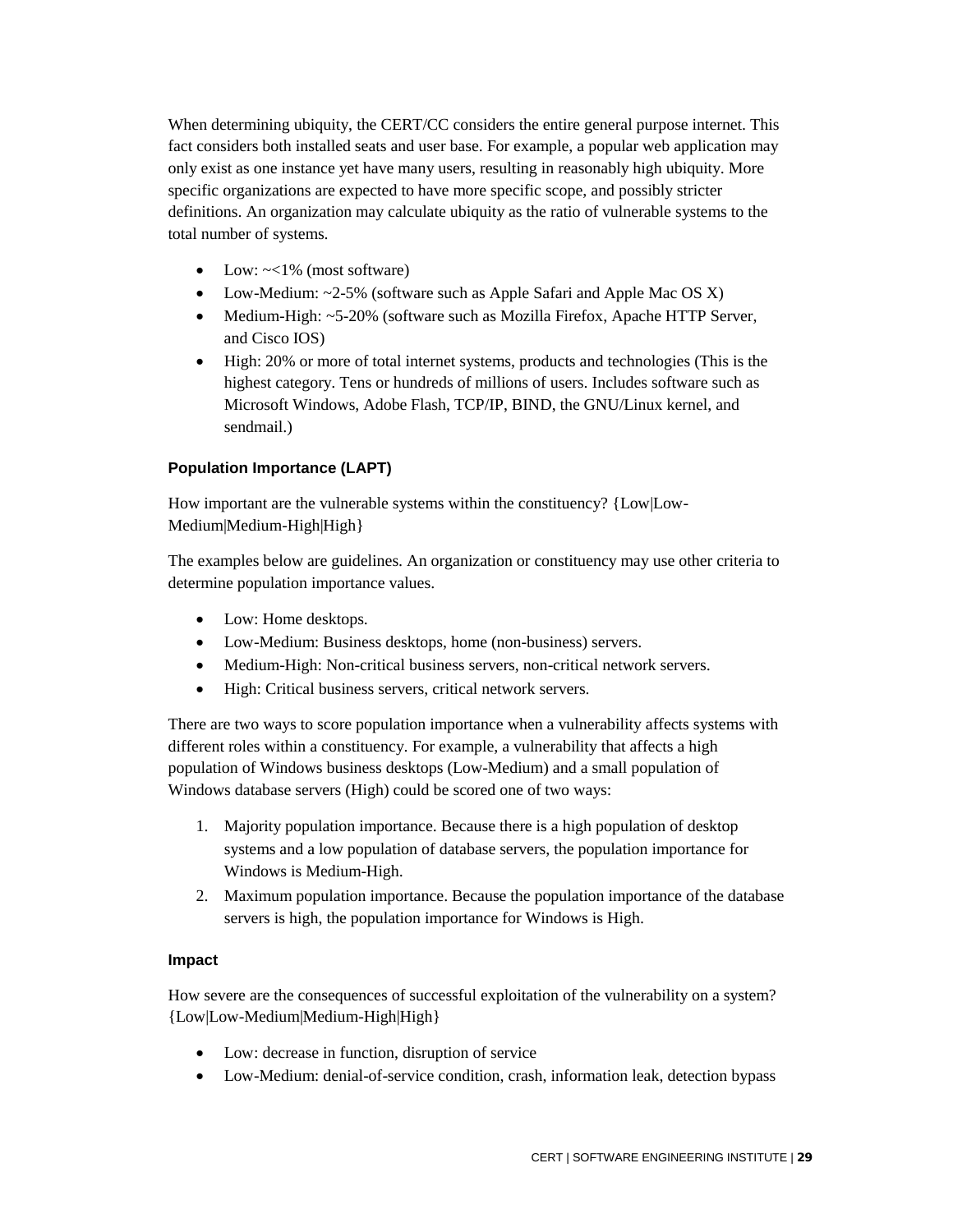- Medium-High: arbitrary code execution with user privileges, gain user privileges
- High: arbitrary code execution with administrator privileges, gain elevated privileges

## <span id="page-34-0"></span>**Information Source Reliability**

How reliable or trustworthy is the initial or primary source of the vulnerability information? {Low|Medium|High}

- Low: general security website or forum, security trade press
- Medium: security vendor
- High: vendor, CSIRT, vulnerability coordinator

## <span id="page-34-1"></span>**Access Required**

What access is required by an attacker to be able to exploit the vulnerability? {Routed|Nonrouted|Local|Physical}

This fact measures the level of physical/logical proximity required by an attacker to exploit the vulnerability.

- Routed: can be attacked over the internet
- Non-routed: must be attacked from a local segment, such as Ethernet; also includes physical proximity such as Bluetooth and 802.11
- Local: requires the attacker to have some type of session, shell, or remote desktop on the target system
- Physical: requires the attacker to touch the target system or log in on the physical console

## <span id="page-34-2"></span>**Authentication**

What level of authentication is required by an attacker to be able to exploit the vulnerability? {None|Limited|Standard|Privileged}

- None: anonymous or no authentication (IP addresses, rhosts, and anonymous FTP access qualify as "None")
- Limited: self-registration, perhaps a verified email address
- Standard: login intentionally granted by an administrator
- Privileged: requires a particular login or group membership (root, bin, Administrators, etc.)

## <span id="page-34-3"></span>**User Interaction Required**

What actions by non-attackers (potential victims) are required for an attacker to exploit the vulnerability? {None|Simple|Complex}

For vulnerabilities that require an honest user (a non-malicious user, not an attacker, perhaps the victim) to take action, how difficult is it for the attacker to get that action to occur at the right time?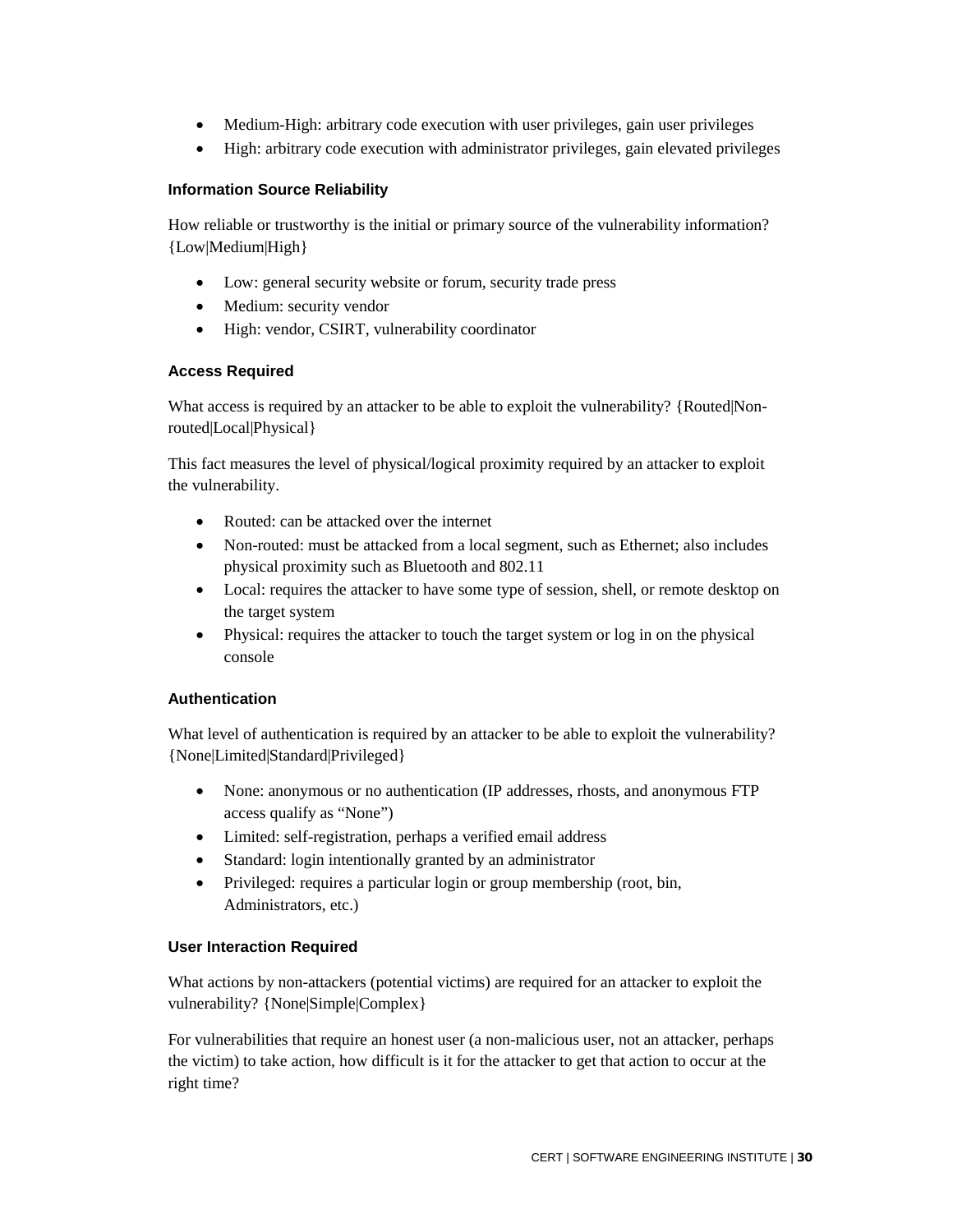- None: The vulnerability can be exploited without an honest user taking any action; for example, attacking a listening service.
- Simple: The user must be convinced to take a standard action that does not seem harmful to a reasonable person, such as clicking on a link or viewing a file.
- Complex: The user must be convinced to take a difficult or suspicious action. Actions that require elevated privileges are likely to make honest users more suspicious.

## <span id="page-35-0"></span>**Technical Difficulty**

What degree of technical difficulty does an attacker face in order to exploit the vulnerability? {Low|Low-Medium|Medium-High|High}

This fact does not consider tools; for example, a vulnerability is not considered less technically difficult because point-and-click attack tools exist.

- Low: little to no expertise and/or luck required; for example, cross-site scripting
- Low-Medium: some expertise and/or luck required (most buffer overflows, guessing correctly in small and/or controlled space, expertise in Windows function calls)
- Medium-High: expertise and/or luck required (guessing correctly in medium-sized space, kernel expertise)
- High: large amount of expertise and/or luck required (BIOS expertise, guessing correctly in a large and/or changing space)

## <span id="page-35-1"></span>**Availability of Remediation**

What level of solution, workaround, or other remediation is available? {None|Unofficial Patch|Official Workaround|Official Patch}

- None: nothing available
- Unofficial Patch: unofficial workaround, unofficial patch provided
- Official Workaround: official workaround provided by vendor
- Official Patch: official patch provided by vendor

## <span id="page-35-2"></span>**Incident Activity**

What level of incident activity has been observed regarding this vulnerability? {None|Exploit|Activity Observed}

- None: no known exploits or incidents
- Exploit or PoC: exploit or proof-of-concept code exists
- Activity Observed: incident reports

## <span id="page-35-3"></span>**Quality of Public Information**

What is the quality of public information available about the vulnerability? {Unacceptable|Acceptable|High}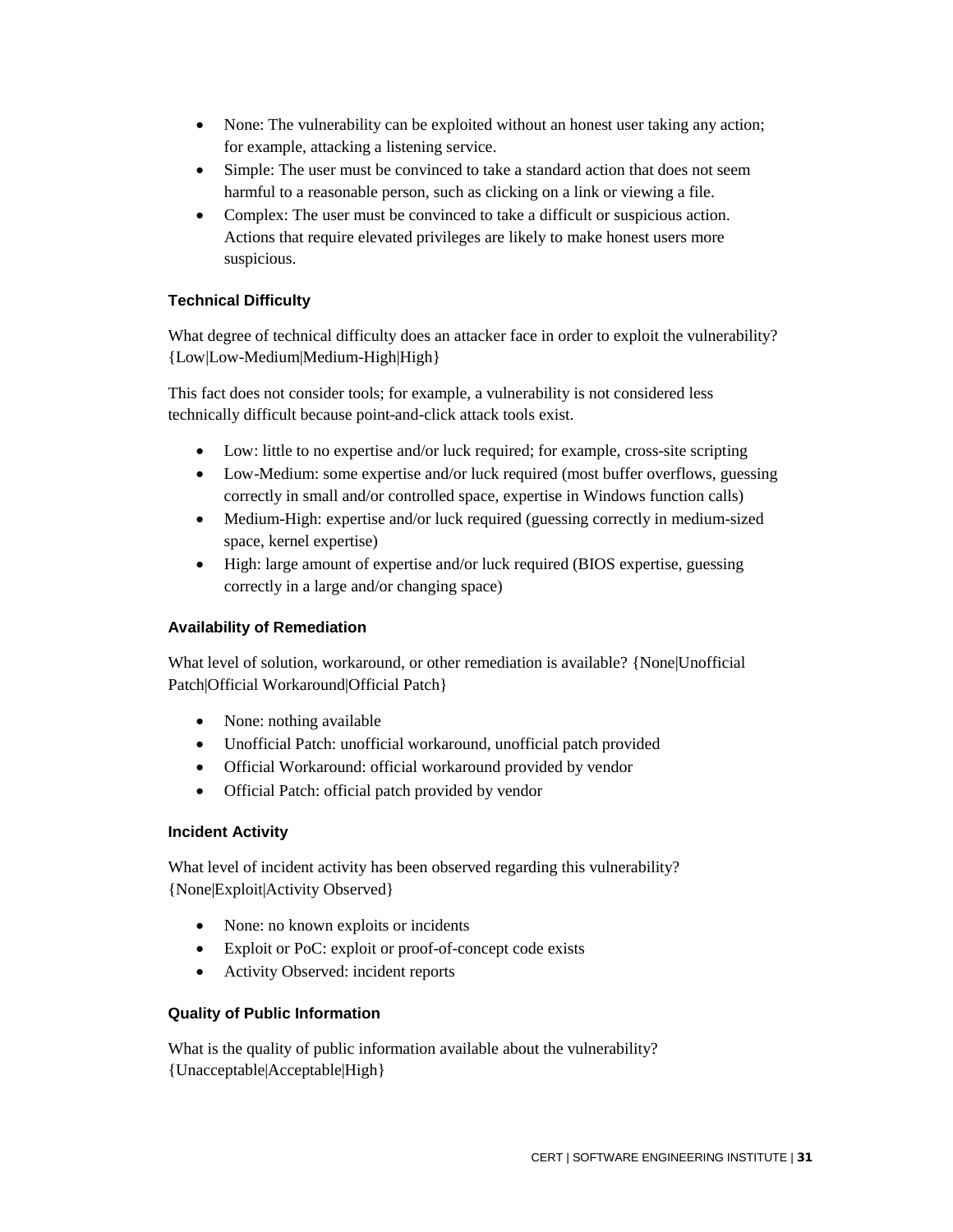- Unacceptable: no public data or public data is sorely lacking or misleading
- Acceptable: public data available but lacking in a few areas
- High: public data that is credible, understandable, and complete

### <span id="page-36-0"></span>**Public Attention**

What amount of public attention is the vulnerability receiving? {None|Low|Low-Medium|Medium-High|High}

- None: unaware of any public attention or information
- Low: discussion on standard bug/vulnerability mailing lists/feeds/sites
- Low-Medium: discussion on the standard lists and security trade press
- Medium-High: discussion outside the standard lists, publication by multiple trade press and possibly regional or local news outlets
- High: national or international mainstream media coverage

## <span id="page-36-1"></span>*CERT/CC Tasks*

Unless otherwise noted, all tasks have four options to indicate relative priority: Must, Should, Might, and Won't. Approximate costs in terms of effort are provided, although VRDA does not directly consider cost when making predictions. First-order task dependencies are also noted.

## <span id="page-36-2"></span>**Assign Analyst (D1)**

Should the report be assigned to an analyst? This task has only two options: Must and Won't. The facts required to answer this task are collected when initially cataloging a vulnerability report. LAPT facts may be available from existing LAPT data. Three facts are required: Direct Report, Ubiquity, and Impact. Additional LAPT facts may be available: Population Importance, Network Infrastructure Product, and Control System Product.

- Effort: 15 minutes
- Dependency: none, other than information about the vulnerability

## <span id="page-36-3"></span>**Perform Surface Analysis**

Should the analyst review the report and put modest effort into background research? Some surface analysis is performed as part of the work to answer the Assign Analyst (D1) task.

- Effort: 30 minutes
- Dependency: Assign Analyst (D1)

## <span id="page-36-4"></span>**Perform Technical Analysis**

Should the analyst put significant effort into understanding the technical aspects of the vulnerability? This may involve reproducing the vulnerability or reverse engineering.

- Effort: varies, 2 hours to 5 days
- Dependency: Perform Surface Analysis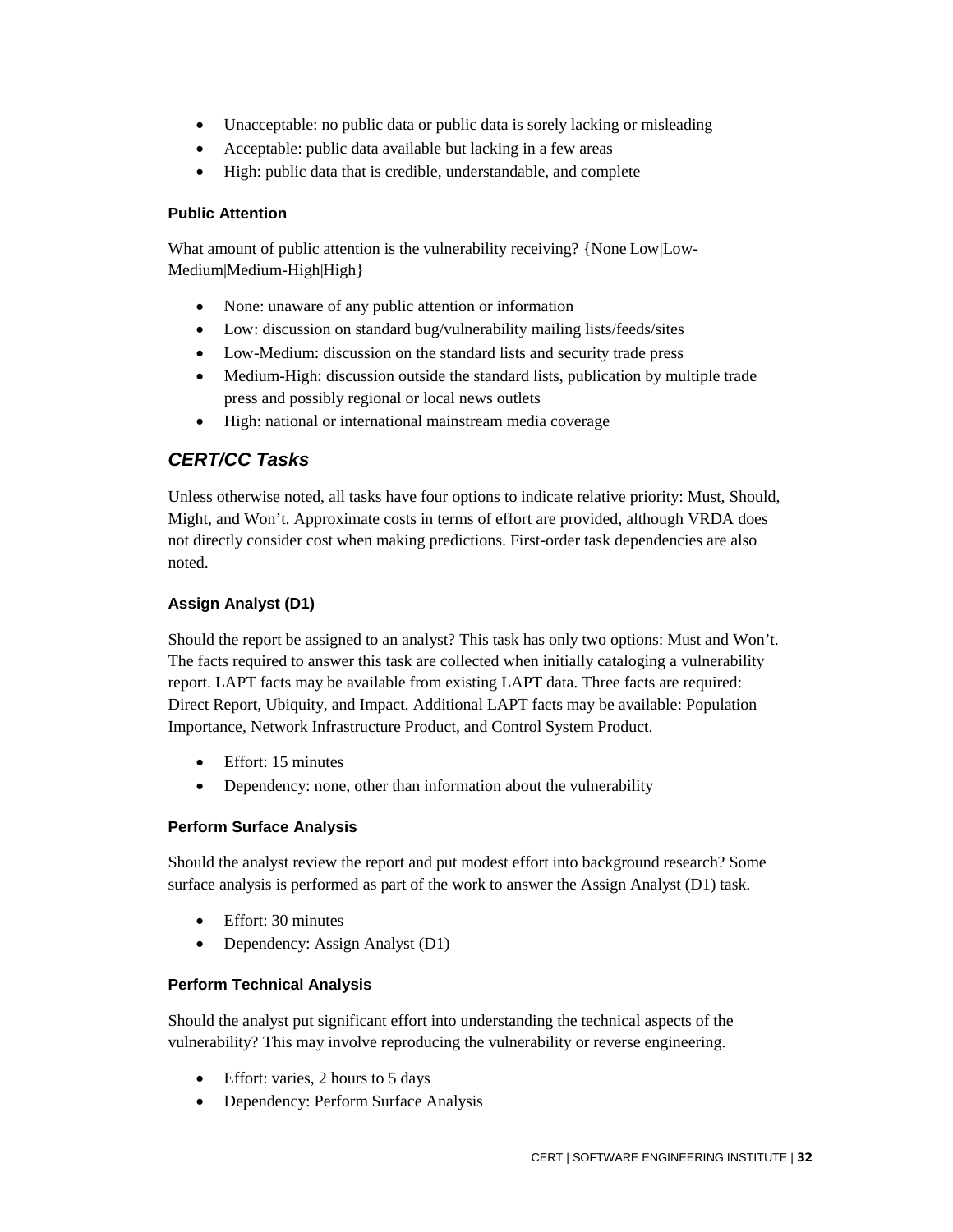#### <span id="page-37-0"></span>**Coordinate**

Should the analyst communicate with vendors and possibly other parties?

- Effort: varies widely depending on number of vendors, duration, and complexity, 1 hour to 7 days
- Dependency: Perform Surface Analysis

#### <span id="page-37-1"></span>**Publish Vulnerability Card**

Should the analyst publish a Vulnerability Card?

- Effort: 1 to 4 hours
- Dependency: Perform Surface Analysis

#### <span id="page-37-2"></span>**Publish Vulnerability Note**

Should the analyst publish a Vulnerability Note?

- Effort: 1 hour to 2 days
- Dependency: Perform Surface Analysis and Publish Vulnerability Card

### <span id="page-37-3"></span>**Publish Technical Alert**

Should the analyst publish a US-CERT Technical Cyber Security Alert?

- Effort: 2 hours to 1 day
- Dependency: Perform Surface Analysis

#### <span id="page-37-4"></span>**Publish Security Alert**

Should the analyst publish a US-CERT Cyber Security Alert?

- Effort: 1 to 4 hours
- Dependency: Perform Surface Analysis

#### <span id="page-37-5"></span>**Publish Special Communication**

Should the analyst publish a Special Communication?

- Effort: 1 to 4 hours
- Dependency: Perform Surface Analysis

#### <span id="page-37-6"></span>**Publish Current Activity**

Should the analyst publish a US-CERT Current Activity entry?

- Effort: 1 to 2 hours
- Dependency: Perform Surface Analysis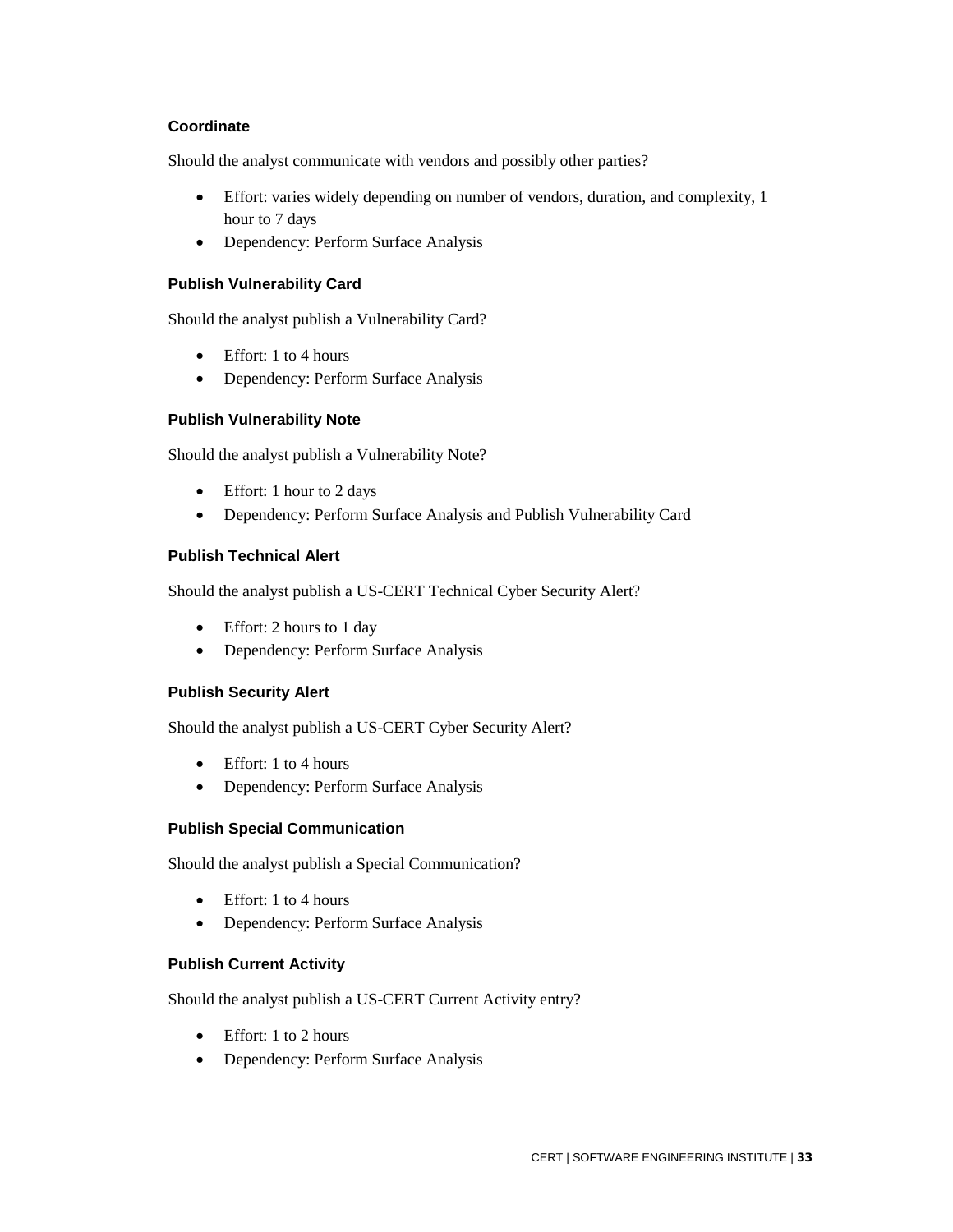## **Appendix D: Task Response Variance**

Tables 19, 20, and 21 show the mean and standard deviation for predicted and actual response values for each participant. A low standard deviation might indicate that a task is not a decision, but rather a normal procedure (e.g., almost always Must or Won't take a certain action) or that a task is consistently answered the same way (e.g., usually Should take a certain action). By reviewing tasks with consistent responses, an organization might change its vulnerability handling procedures.

|                                |                              |             | <b>Predicted</b>                    | Actual      |                                     |
|--------------------------------|------------------------------|-------------|-------------------------------------|-------------|-------------------------------------|
| <b>Task</b>                    | <b>Sample</b><br><b>Size</b> | <b>Mean</b> | <b>Standard</b><br><b>Deviation</b> | <b>Mean</b> | <b>Standard</b><br><b>Deviation</b> |
| All tasks                      | 341                          | 0.97        | 1.13                                | 0.86        | 1.28                                |
| Detail Analysis (D1)           | 66                           | 2.21        | 0.77                                | 1.89        | 1.40                                |
| Warning Level Alert            | 67                           | 0.93        | 1.05                                | 0.81        | 1.20                                |
| Inform All Contact Points      | 69                           | 0.81        | 1.10                                | 0.65        | 1.16                                |
| Inform Specific Contact Points | 69                           | 0.77        | 1.07                                | 0.62        | 1.13                                |
| Critical Level Alert           | 70                           | 0.19        | 0.39                                | 0.39        | 0.97                                |

*Table 19: Participant A per-task variance*

| Table 20: IIJ Technology per-task variance |  |
|--------------------------------------------|--|
|--------------------------------------------|--|

|                              |                              | <b>Predicted</b> |                                     | Actual      |                                     |
|------------------------------|------------------------------|------------------|-------------------------------------|-------------|-------------------------------------|
| Task                         | <b>Sample</b><br><b>Size</b> | Mean             | <b>Standard</b><br><b>Deviation</b> | <b>Mean</b> | <b>Standard</b><br><b>Deviation</b> |
| All tasks                    | 315                          | 0.20             | $0.40^{\circ}$                      | 0.2         | 0.40                                |
| Ignore                       | 63                           | 0.00             | 0.00                                | 0.00        | 0.00                                |
| <b>Emergency Level Alert</b> | 63                           | 0.00             | 0.00                                | 0.00        | 0.00                                |
| Critical Level Alert         | 63                           | 0.00             | 0.00                                | 0.00        | 0.00                                |
| <b>Warning Level Alert</b>   | 63                           | 0.16             | 0.37                                | 0.16        | 0.37                                |
| <b>FYI</b>                   | 63                           | 0.84             | 0.37                                | 0.84        | 0.37                                |

Recall that IIJ Technology had accurate prediction rates of 100 percent. This result is largely due to a relatively simple process (five tasks with Boolean responses), consistent policy, and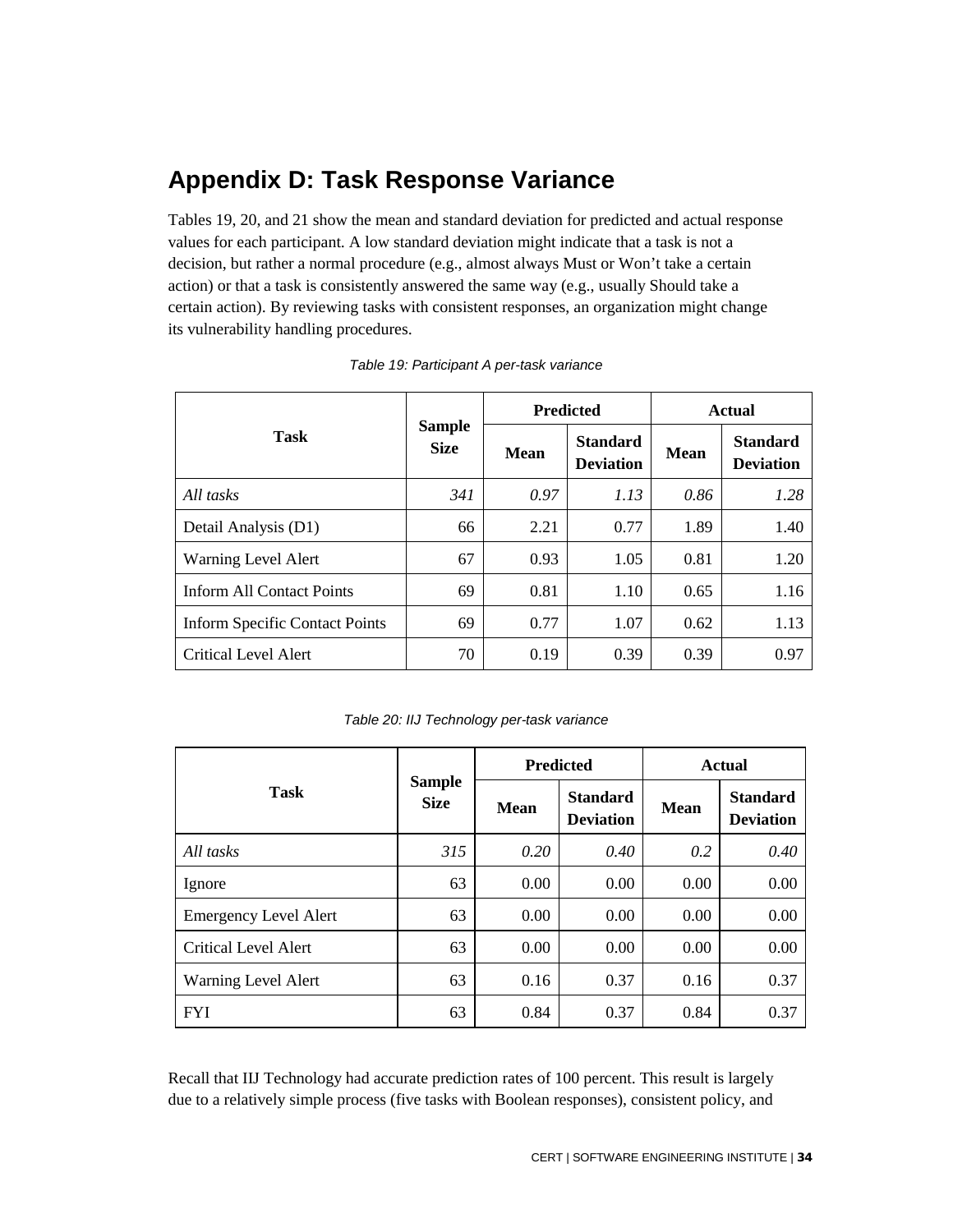high quality customer inventory and deployment information. The tasks Ignore, Emergency Level Alert, and Critical Level Alert were never performed (their mean predicted and actual responses are 0, Won't) and could be candidates to move from decision making to static process (e.g., never ignore a vulnerability report, never issue a Critical Level Alert). But, as discussed earlier, there were other reasons why these tasks should remain decision points. Review of the vulnerability reports in the sample set showed that none of them actually warranted critical or emergency level alerts. Also, all reports in the study were, by definition, included, and not ignored, so it is expected that Ignore = Won't for all reports in this set.

|                                      |                              |             | <b>Predicted</b>                    | <b>Actual</b> |                                     |  |
|--------------------------------------|------------------------------|-------------|-------------------------------------|---------------|-------------------------------------|--|
| <b>Task</b>                          | <b>Sample</b><br><b>Size</b> | <b>Mean</b> | <b>Standard</b><br><b>Deviation</b> | <b>Mean</b>   | <b>Standard</b><br><b>Deviation</b> |  |
| All tasks                            | 2,147                        | 0.92        | 1.05                                | 0.97          | 1.05                                |  |
| Assign Analyst (D1)                  | 215                          | 0.61        | 0.49                                | 0.66          | 0.47                                |  |
| Perform Surface Analysis             | 215                          | 1.84        | 1.46                                | 2.04          | 1.38                                |  |
| Perform Technical Analysis           | 215                          | 1.10        | 0.94                                | 1.08          | 0.90                                |  |
| Coordinate                           | 215                          | 0.63        | 0.68                                | 0.65          | 0.87                                |  |
| Publish Vulnerability Card           | 215                          | 0.93        | 0.85                                | 1.02          | 0.89                                |  |
| <b>Publish Vulnerability Note</b>    | 215                          | 0.91        | 0.84                                | 1.03          | 0.89                                |  |
| <b>Publish Technical Alert</b>       | 215                          | 0.70        | 1.05                                | 0.78          | 1.01                                |  |
| <b>Publish Security Alert</b>        | 215                          | 0.74        | 1.06                                | 0.75          | 1.01                                |  |
| <b>Publish Special Communication</b> | 215                          | 0.00        | 0.00                                | 0.21          | 0.47                                |  |
| <b>Publish Current Activity</b>      | 212                          | 1.70        | 1.06                                | 1.49          | 1.09                                |  |

*Table 21: CERT/CC per-task variance*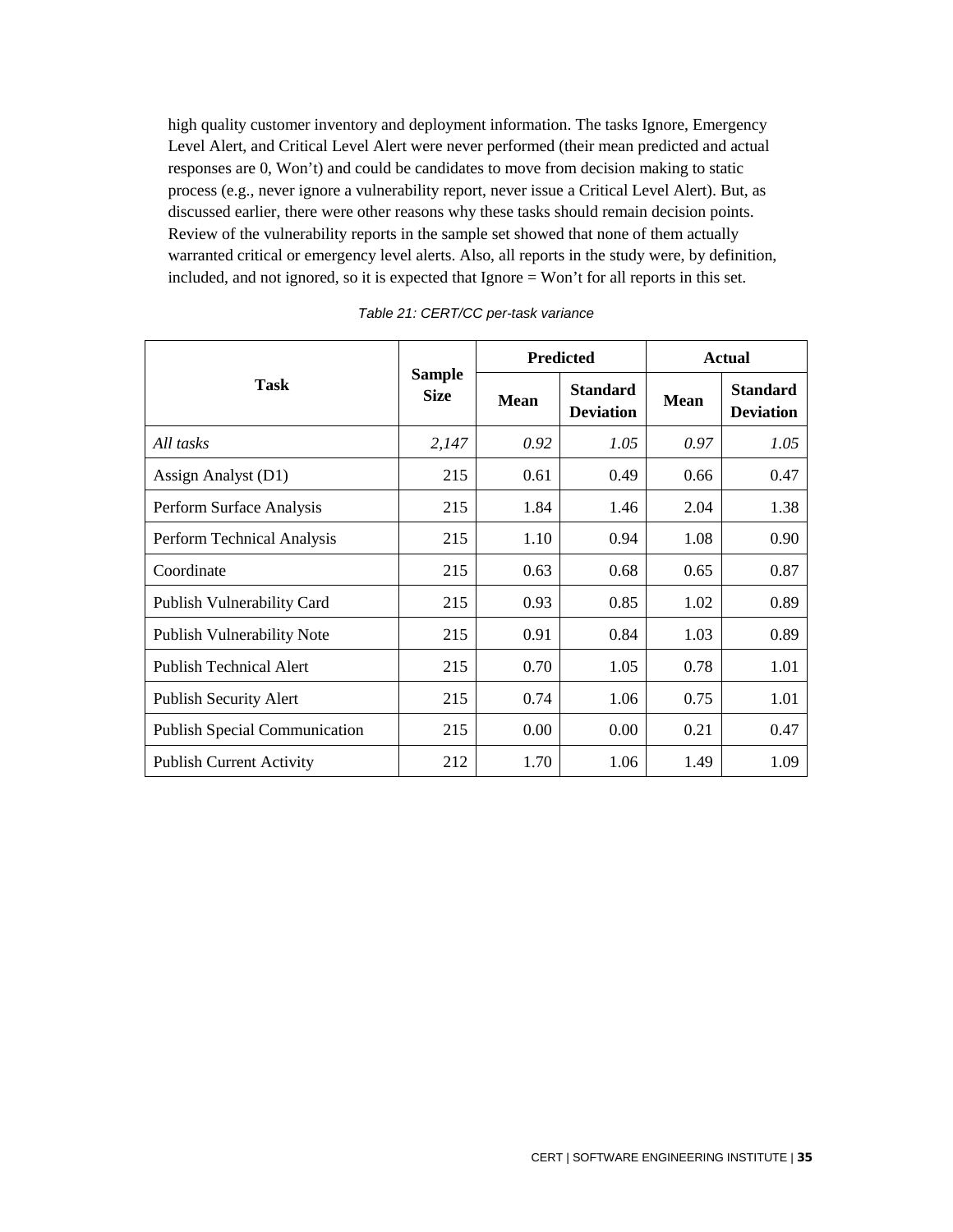## **Appendix E: Cost Estimate**

Given sufficient confidence in predictions, VRDA can be used to estimate cost (effort) requirements. As an example, the CERT/CC considered reasonably accurate tasks in which predictions and actual responses differed by no more than one (within NMR). Using these predictions and per-task effort estimates (see appendix C), it is possible to estimate the resources required to meet different levels of priority. Cost estimates are shown in table 22.

| Task                                 | <b>Must</b> | Should | <b>Might</b> |
|--------------------------------------|-------------|--------|--------------|
| All tasks                            | 408         | 3,643  | 3,958        |
| Assign Analyst (D1)                  | 54          | 54     | 54           |
| Perform Surface Analysis             | 65          |        |              |
| Perform Technical Analysis           | 21          | 2,142  | 483          |
| Coordinate                           | 29          | 485    | 2,537        |
| Publish Vulnerability Card           | 3           | 168    | 145          |
| <b>Publish Vulnerability Note</b>    | 34          | 459    | 570          |
| <b>Publish Technical Alert</b>       | 75          | 175    | 45           |
| <b>Publish Security Alert</b>        | 40          | 88     | 33           |
| <b>Publish Special Communication</b> |             |        |              |
| <b>Publish Current Activity</b>      | 89          | 74     | 93           |

*Table 22: CERT/CC effort estimates (rounded to nearest hour)*

Efforts per priority are independent, not cumulative. This estimate shows that the CERT/CC requires 408 effort hours to complete all Must tasks predicted from the 215 vulnerability reports. To complete all Must and Should tasks requires  $408 + 3{,}643 = 4{,}051$  effort hours.

To answer the D1 Assign Analyst task, effort must be spent on all 215 vulnerability reports, regardless of the final priority decision. Several tasks, such as Perform Technical Analysis and Coordinate, vary widely in effort requirements, so a more accurate estimate would require more careful division of tasks (e.g., number of low-effort Coordinate tasks, mediumeffort Perform Technical Analysis tasks).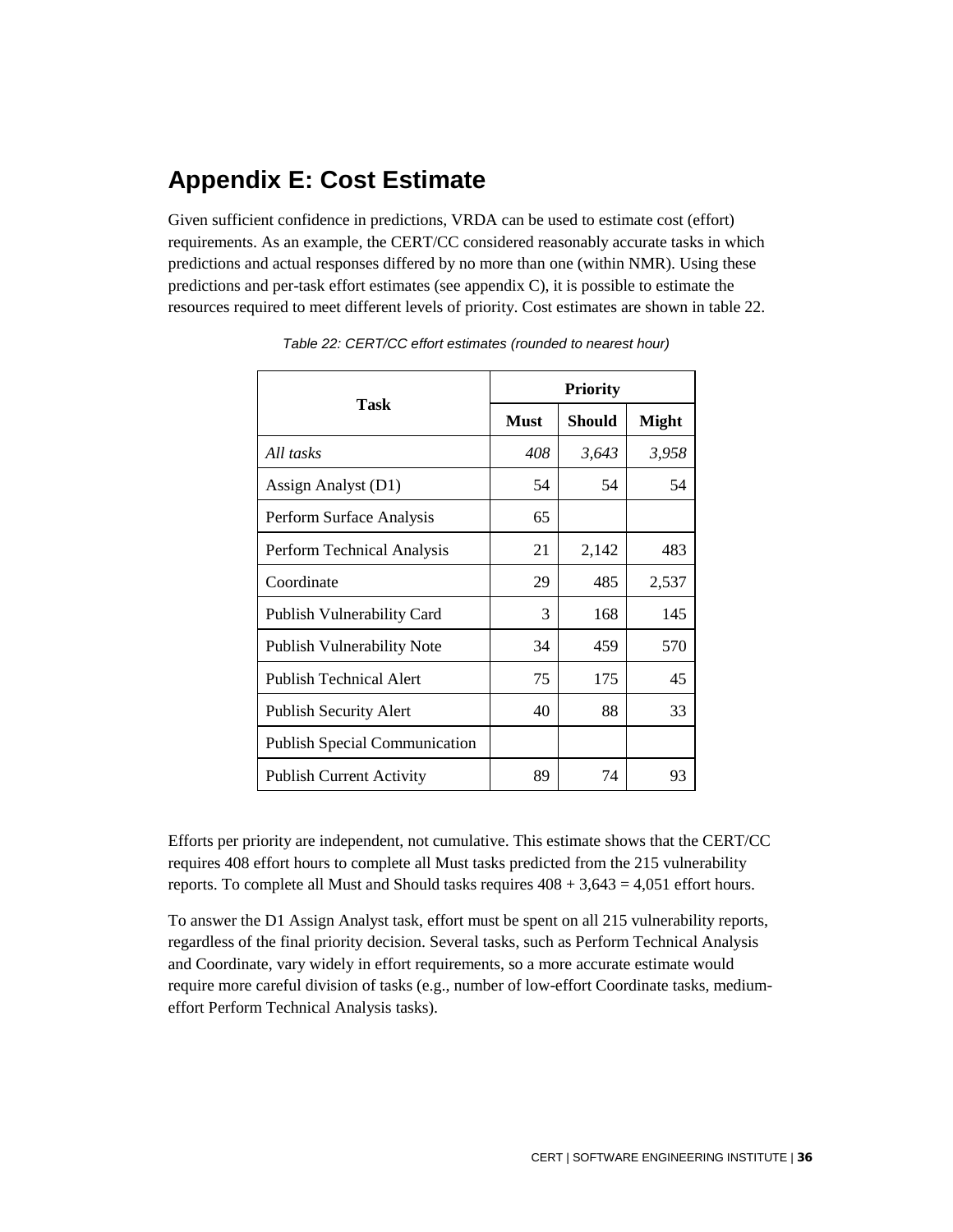## **Appendix F: Vulnerability Report MSE Distribution**

Figures 8 and 9 show the distribution of vulnerability report MSE for Participant A and the CERT/CC.



## **Participant A Vulnerability Report MSE**

*Figure 8: Participant A vulnerability report MSE distribution*



## **CERT/CC Vulnerability Report MSE**

*Figure 9: CERT/CC vulnerability report MSE distribution*